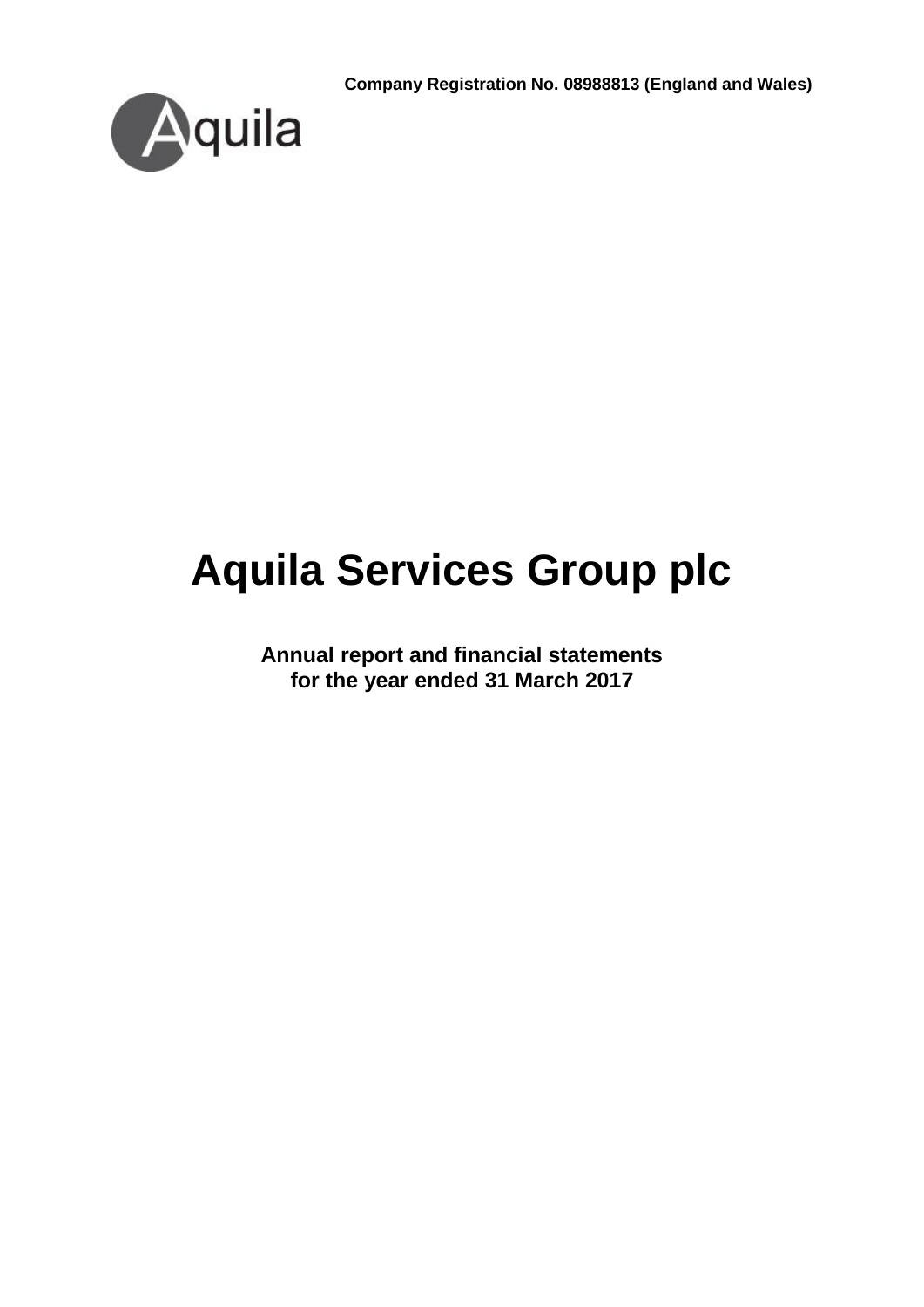#### **Contents**

|                                                           | Page           |
|-----------------------------------------------------------|----------------|
| <b>Directors and Advisers</b>                             | 1              |
| <b>Chairman's Statement</b>                               | $\overline{2}$ |
| <b>Strategic Report</b>                                   | 5              |
| Directors' Report                                         | 11             |
| <b>Corporate Governance Statement</b>                     | 15             |
| Directors' Remuneration Report                            | 18             |
| <b>Statement of Directors' Responsibilities</b>           | 24             |
| Independent Auditors' Report to the Members               | 26             |
| <b>Consolidated Statement of Comprehensive Income</b>     | 28             |
| Consolidated and Company Statements of Financial Position | 29             |
| <b>Consolidated Statement of Changes in Equity</b>        | 30             |
| Company Statement of Changes in Equity                    | 31             |
| <b>Consolidated Statement of Cash Flows</b>               | 32             |
| <b>Company Statement of Cash Flows</b>                    | 33             |
| Notes to the Financial Statements                         | 34             |
| Notice of Annual General Meeting                          | 57             |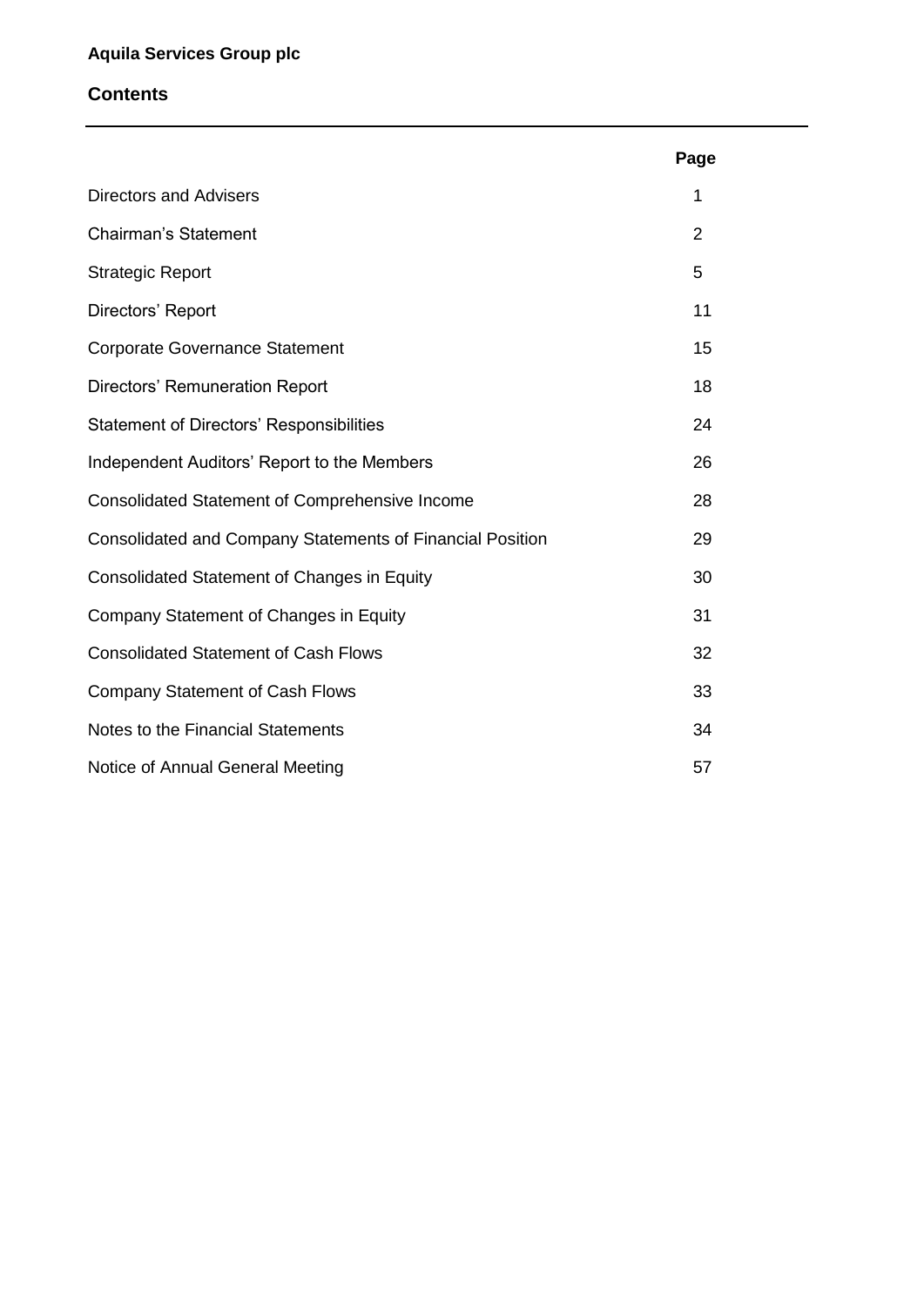# **Directors and Advisers**

| <b>Directors</b>            | Jeffrey C Zitron<br>Derek M Joseph<br>Dr Fiona M Underwood<br><b>Steven F Douglas</b><br>Susan M Kane<br>J Richard Wollenberg | Chairman<br><b>Non-Executive Director</b><br><b>Joint Chief Executive</b><br><b>Joint Chief Executive</b><br><b>Finance Director</b><br><b>Non-Executive Director</b> |
|-----------------------------|-------------------------------------------------------------------------------------------------------------------------------|-----------------------------------------------------------------------------------------------------------------------------------------------------------------------|
| <b>Company Secretary</b>    | Dr Fiona M Underwood                                                                                                          |                                                                                                                                                                       |
| <b>Registered office</b>    | <b>Tempus Wharf</b><br>29A Bermondsey Wall West<br>London<br><b>SE16 4SA</b>                                                  |                                                                                                                                                                       |
| <b>Independent Auditors</b> | <b>Saffery Champness LLP</b><br>71 Queen Victoria Street<br>London<br>EC4V 4BE                                                |                                                                                                                                                                       |
| <b>Corporate Advisor</b>    | <b>Beaumont Cornish Limited</b><br>2 <sup>nd</sup> Floor Bowman House<br>29 Wilson Street<br>London<br>EC2M <sub>2SJ</sub>    |                                                                                                                                                                       |
| <b>Bankers</b>              | National Westminster Bank plc<br>50 High Street<br>Egham<br>Surrey<br><b>TW20 9EU</b>                                         |                                                                                                                                                                       |
| <b>Registrars</b>           | <b>Neville Registrars</b><br><b>Neville House</b><br>18 Laurel Lane<br>Halesowen<br><b>B63 3DA</b>                            |                                                                                                                                                                       |
| <b>Company Number</b>       | 08988813                                                                                                                      |                                                                                                                                                                       |
| <b>Company website</b>      | www.aquilaservicesgroup.co.uk.                                                                                                |                                                                                                                                                                       |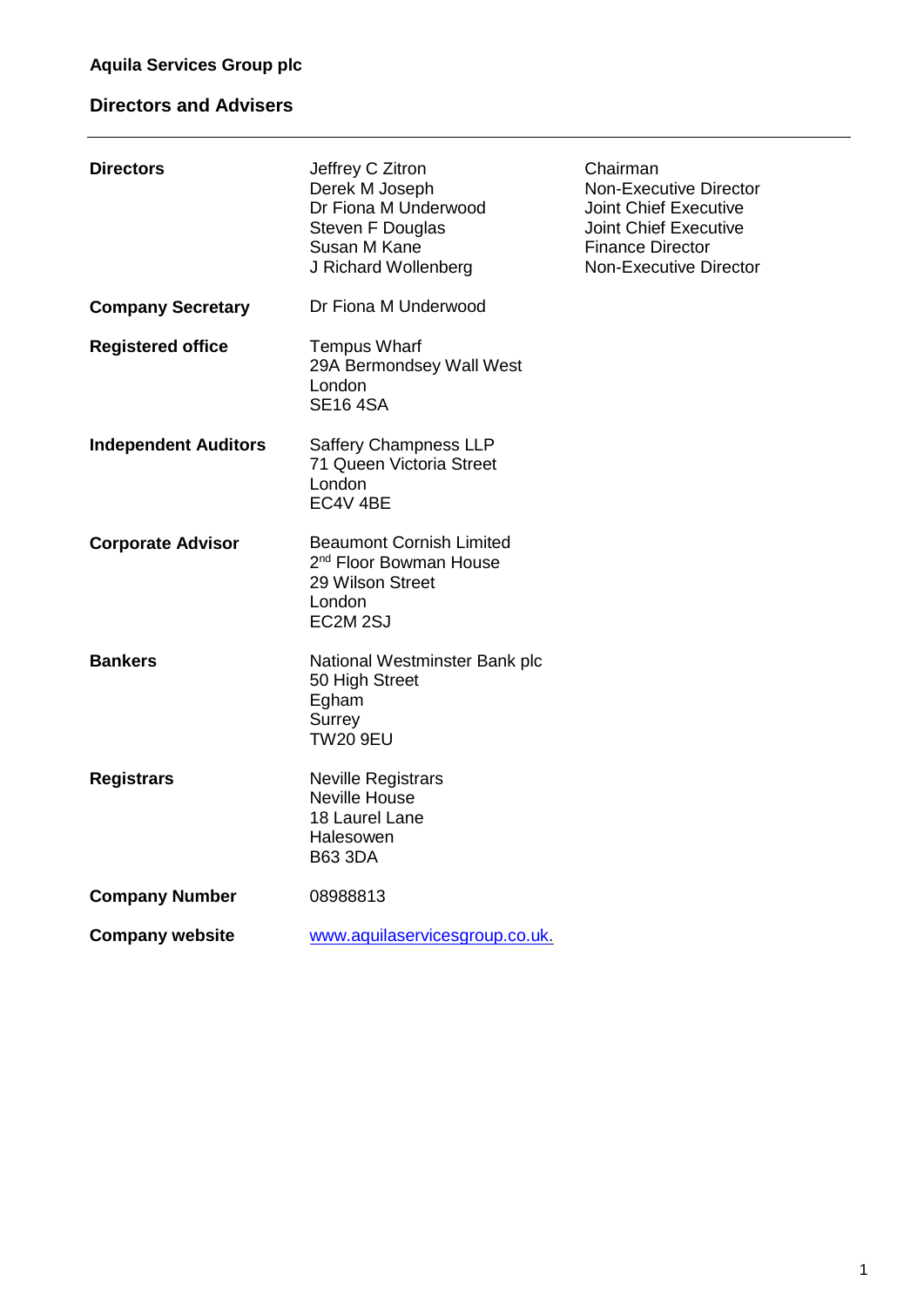## **Chairman's Statement**

Dear Shareholder,

I am pleased to present the annual report and the Financial Statements for the year to 31 March 2017.

Aquila Services Group plc (''the Company''), previously General Industries plc, is the holding company for Altair Consultancy & Advisory Services Ltd (''Altair'') and Murja Ltd ("Murja") which form the Group (''the Group'').

The Group provides financing and management consultancy advice on all aspects of affordable housing across the United Kingdom and Republic of Ireland to housing associations, local authorities, government agencies and other non-profit organisations as well as high level business advice to the property sector.

The Group's strategy is to expand the range of professional services either through organic growth or acquisition to offer clients a 'one stop shop' for all their higher-level support requirements.

## **Group Members**

## *Altair Consultancy and Advisory Services Limited*

Altair is a specialist management consultancy providing professional services to local authorities, housing associations, charities, property companies, regulators and government departments. The consultancy covers the whole of the United Kingdom and in the year under review has focused on expanding into the Republic of Ireland and increasing its client base in the Midlands and North of England. This year Altair has undertaken its first consulting assignment in Africa. Altair advises on all aspects of the development and management of affordable housing for rent and sale, and on the effective management of organisations operating in this sector.

## *Murja Limited*

Murja is a specialist treasury management consultancy authorised and regulated by the Financial Conduct Authority. Murja advises local authorities, housing associations, colleges and other bodies on their capital funding requirements and supports them in securing debt finance. The business operates through both retained contracts with a significant number of clients and one-off specific projects which result in additional fees being generated when projects are complete.

## **Business Review**

During the year under review, the Group continued to grow both its capacity and its client-base; expanding and strengthening its consultancy capacity through the recruitment of high-calibre individuals to support the national coverage and increased product offering. The Group has developed a series of new products and services and this has provided opportunities to successfully bid for larger, and more complex, contracts.

Brexit, change in political leadership, the wider global economic uncertainty, and the recent General Election all cause uncertainty for our clients. This coupled with changes in government policy, regulation, devolution, the ever-changing funding environment, and exposure to the wider residential property market affect the clients of both subsidiaries. Changes and challenges on this scale lead to an increase in the demand for high quality consultancy advice as clients look to find ways of using resources – money, people and technology – more effectively and efficiently.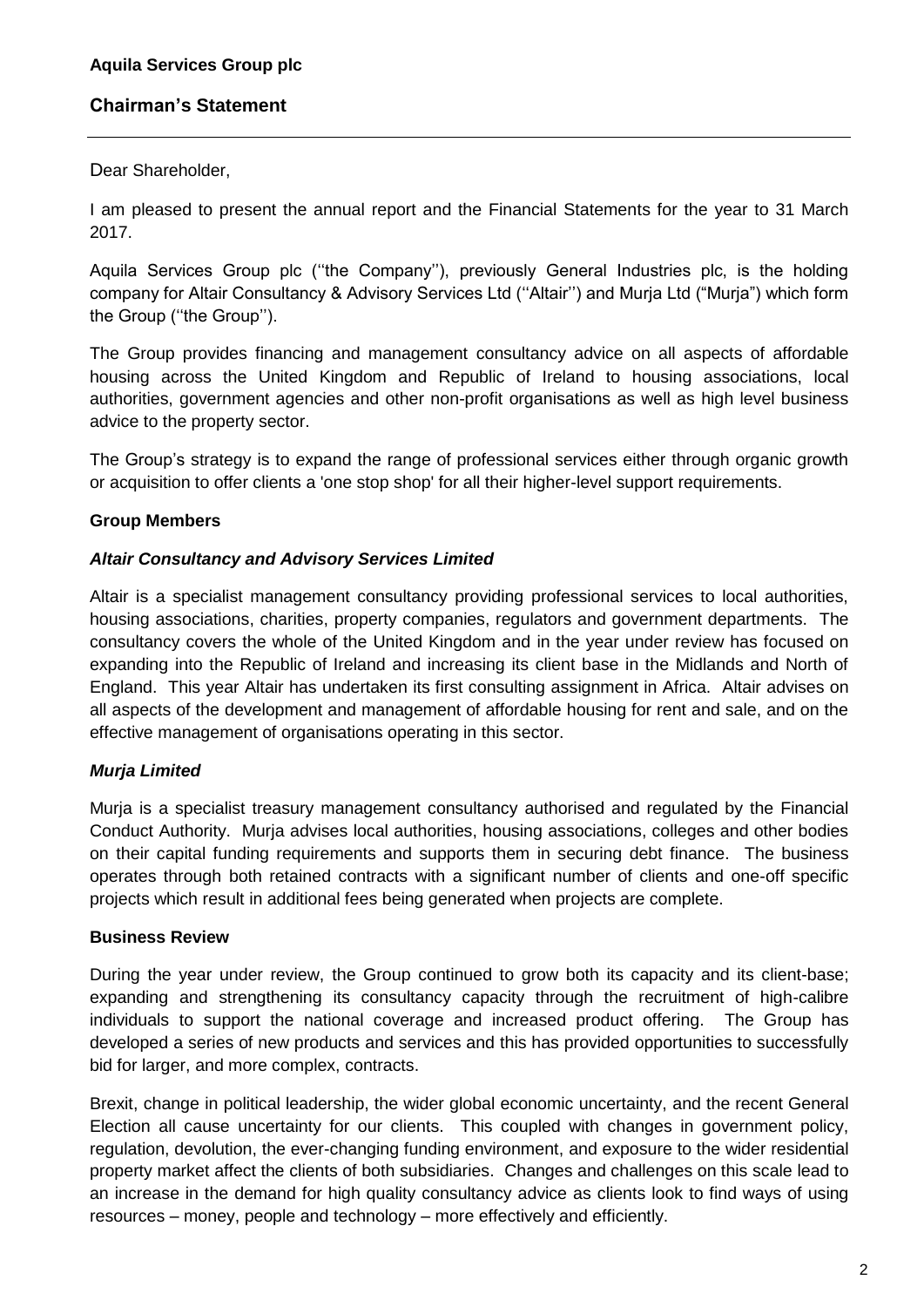## **Chairman's Statement**

Alongside this, the public, regulators and government expect ever improving performance and quality from the Group's clients. The track record of the company's subsidiaries show that they are well placed to provide the support services and therefore the trading conditions required by our clients.

During the period of review, we have successfully partnered with 3C, a specialist IT consultancy company to increase our offering to the sector.

#### **Financial results**

For the year to 31 March 2017, Group turnover rose to £5.928m, an increase of 25% over the year. Altair's consultancy and interim management business contributed £5.456m (2016: £4.628m) and Murja's £0.472m (2016: £0.118m).

Gross profit rose to £1,475k (2016: £1,288k) with operating profit, before share option charges, of £658k (2016: £545k). Operating profit took into account investment in new staff for Altair and Murja to meet growing demand, particularly, in the North of England, Midlands and Scotland. Profit after tax, attributable to shareholders, was £404k (2016: £167k<sup>1</sup>) and earnings per share was 1.24p  $(2016: 0.61p<sup>2</sup>).$ 

The comparison between this reporting period, the mid-year results and the previous year's results for the Group are as follows:

|                                                  | Year ended 31     | 6 months to 30 Year ended 31 |                   |
|--------------------------------------------------|-------------------|------------------------------|-------------------|
|                                                  | <b>March 2017</b> | September 2016               | <b>March 2016</b> |
|                                                  | (audited)         | (unaudited)                  | (audited)         |
|                                                  | £000s             | £000s                        | £000s             |
| Turnover                                         | 5,928             | 2,796                        | 4,746             |
| Gross profit                                     | 1,475             | 673                          | 1,288             |
| Operating profit (before share option<br>charge) | 658               | 307                          | 545               |
| Share option charge                              | 148               | 68                           | 255               |
| Operating profit (after share option charge)     | 510               | 239                          | 290               |

The Group has a strong balance sheet with over £2.3m in cash deposits as at 31 March 2017.

#### **Dividend**

The directors propose a final dividend of 0.50p per share (2016: 0.44p), making a total dividend for the year of 0.74p per share (2016: 0.66p), an increase of 12% compared to 2016. This will be payable on 4 August 2017 to shareholders on the register at 21 July 2017.

#### **Outlook**

1

The outlook for the Group remains positive. The affordable housing sector is a key market for the Group and the continued political pressure to deliver more homes coupled with the recent move from the government to include affordable rent within its previous sales only 'Affordable Housing Funding Programme' will enable the Group's clients to increase their delivery of new homes.

<sup>&</sup>lt;sup>1</sup> Adjusted Profit after Tax to exclude deemed cost of listing

<sup>2</sup> Adjusted Earnings per share to exclude deemed cost of listing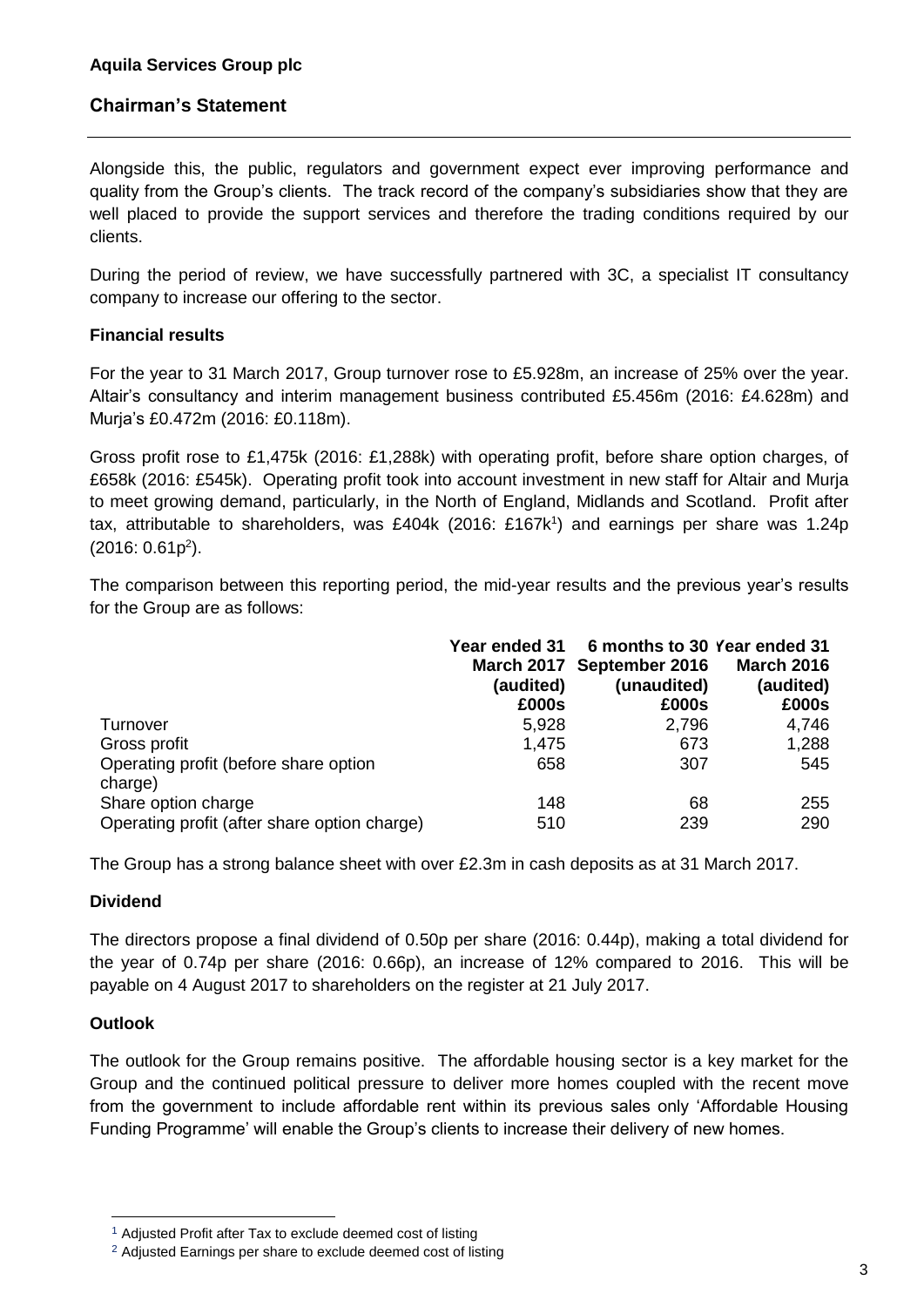## **Chairman's Statement**

The Housing and Planning Act 2016 has meant changes for our clients within the housing sector, although some expected policy changes have not yet come into force due to delays caused by the Referendum and the subsequent changes within the government. There will now be further delays as a result of the early General Election.

However, changes to the regulation for the housing sector in England are moving forward with the separation of the Homes and Communities Agency into two bodies: Regulation and Homes England (the investment arm) plus amendments to regulation to ensure that housing organisations are no longer classified as public bodies. These changes will translate into opportunities for the Group to increase its revenues and profitability by offering an increased range of funding advice and consultancy services.

The task for our clients will be to help the government make the case for continued support and investment in housing solutions. With the government's focus on Brexit, it is even more important that the housing sector has a coherent and well-articulated offer.

The Group will continue to work with housing providers of all types, including housing associations, local authorities, house builders and private sector providers. We will support their growth, helping them change to improve and supporting their resilience to the current and future operating environment. This coupled with our constant engagement with the policy landscape ensures that we are able to provide credible, innovative and practical solutions to our client needs.

The increasing profile of public and political debate around the funding of care and support services will also provide opportunities as well as threats for a number of our clients; we will be developing our services to provide support in this area.

We continue to investigate acquisitions and other opportunities to increase the scope and depth of the business.

May I take the opportunity to record my thanks to my fellow directors, executive team and staff of the Group. As a people-business, the Group is dependent on their enormous commitment and expertise. I look forward to reporting further progress as part of the half year results.

**Jeffrey Zitron - Chairman** 28 June 2017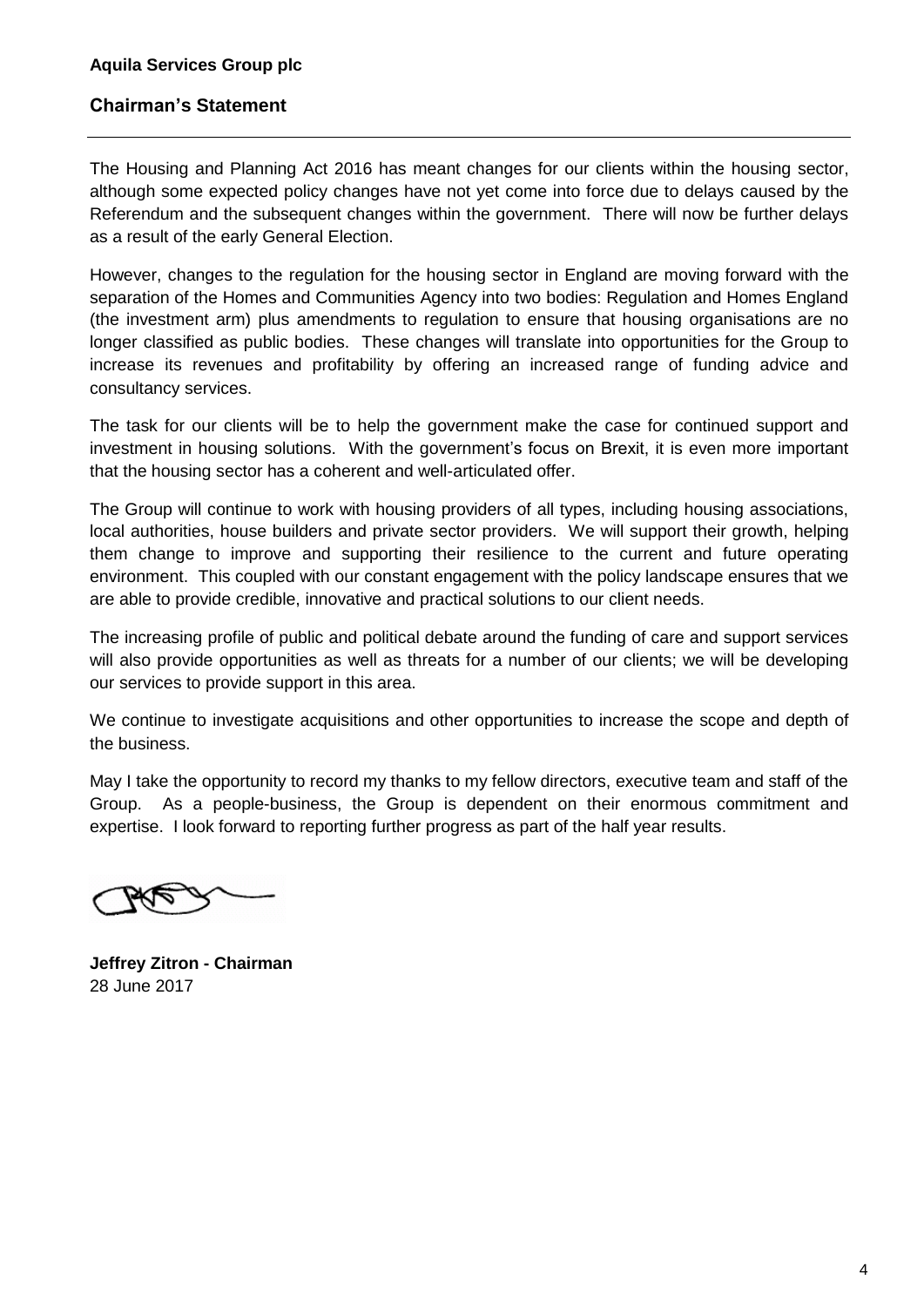## **Our business**

Aquila Services Group plc (''the Company'') comprises two subsidiaries, Altair Consultancy and Advisory Services Limited ("Altair") and Murja Limited ("Murja").

## **Altair**

Altair provides support services to enable other organisations to carry out their activities in a more efficient manner. It helps manage complex and diverse organisations through periods of significant change, driving service improvement and delivering creative solutions. Altair's traditional client base includes housing associations, charities and local authorities, although the client base also includes government departments, statutory bodies, financial institutions and other private commercial institutions.

Within the housing sector, Altair provides a broad range of advisory and consultancy services to its clients covering areas such as general management, high level executive recruitment, corporate governance, financial planning, management strategy, organisational improvement and training. We also have strong relationships with the English Regulator (the Homes and Communities Agency), Greater London Authority, Welsh Government, the Scottish Regulator, the Irish Housing Regulator and the Irish Council for Social Housing. Altair's services also cover the application of government strategies to increase the supply of affordable housing both for rent and home ownership as well as local government initiatives encouraging the transfer of public sector housing to independent vehicles. We have recently completed our first advisory assignment in Africa.

## **Murja**

Murja specialises in providing advice to organisations principally involved in the affordable housing and education sectors in respect of debt and interest rate risk. With changes to Government policy, there is a strong and growing market for the provision of specialist treasury services to local authorities, housing associations and charities operating in the provision of affordable housing, market rent and low-cost home ownership initiatives. Housing associations and local authorities are seeking more complex legal and financial structures for both, particularly with the involvement of house builders and developers in joint ventures. The complementary services and products offered by Altair to the sector provides a significant opportunity for growth.

## **Strategy and Objectives – Leadership, Quality, Insight**

The strategy and objectives of the Group are:

- **•** Provide consultancy advice and support to organisations operating within or aligned to the public sector.
- Continue to seek out acquisitions which will expand our range of services and scope of business to increase our ability to be a one-stop shop of professional support services for the clients of our subsidiary companies.
- Attract and retain employees by providing a great place and environment to work and enable employee participation and reward through equity participation.
- To increase our client base nationwide, with particular emphasis on the North of England, Midlands and Scotland.
- **Encourage innovation through the development of new products.**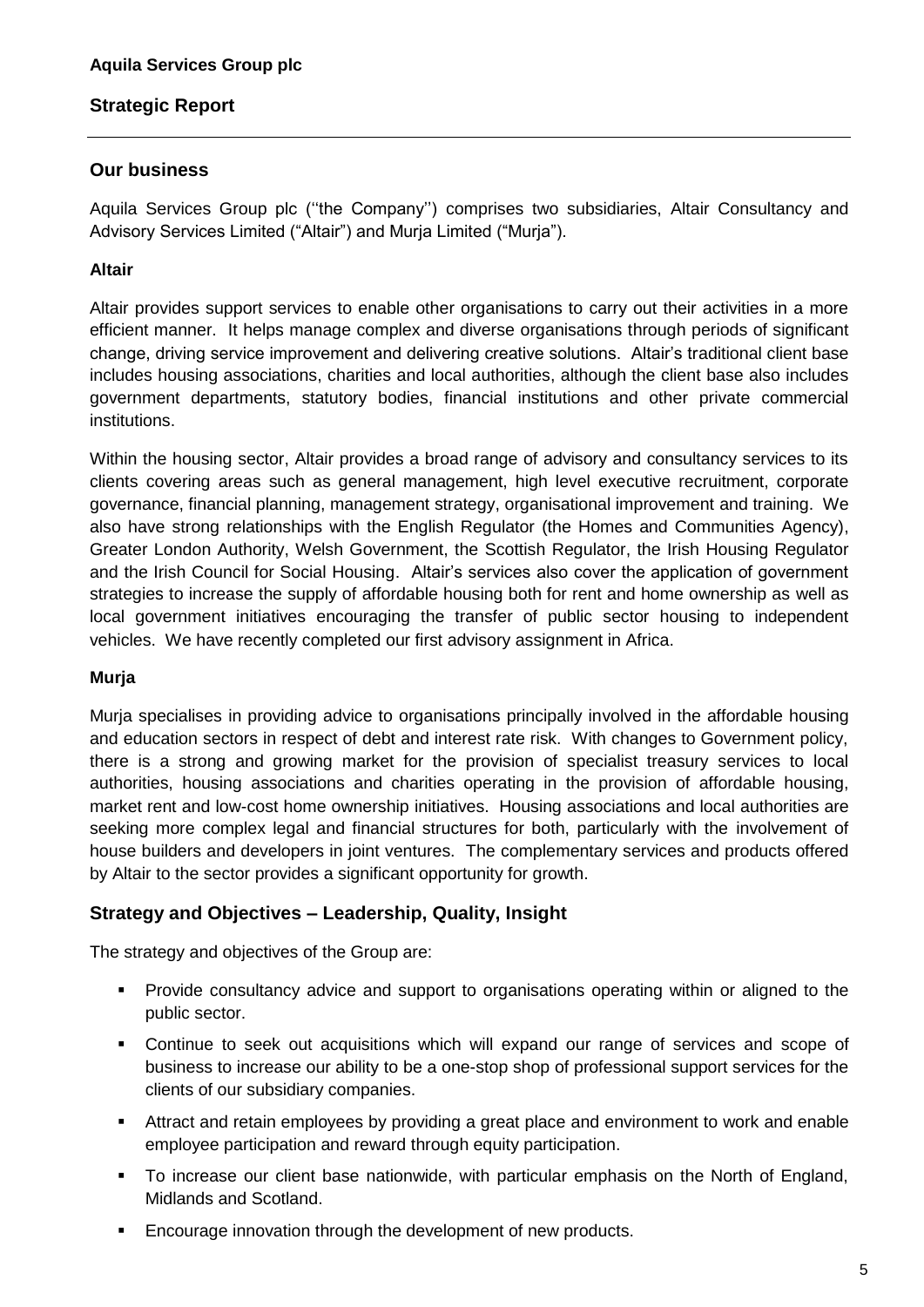To continue exploring the opportunities that are occurring as a result of the Group's expertise in overseas markets

#### **Review of the Business**

The year under review has achieved the following financial results.

The Group saw a 25% increase in turnover on 2016, reflecting continued growth in Altair's housing consultancy and interim management business and the successful embedding of Murja within the Group. Gross profit from the consultancy, interim management and treasury business rose by over £187k, with margins at 25%. Altair has made a substantial investment in staff over the last two years in anticipation of future growth; (after allowing for both the additional staff investment mentioned and the charge in respect of staff options) the Board anticipates that this investment will aid future profit growth. The Group is in a very strong net asset position, with over £2.3m in cash held at 31 March 2017.

The underlying business remains strong and there has been continued growth of the client base in the consultancy business outside of London and the South East. We have seen an increase in cross-company opportunities between Altair and Murja, being able to offer consulting and treasury advice to our clients both in the United Kingdom and Ireland. We have undertaken our first consultancy assignment in Africa and are hoping that this will lead to further opportunities. Our focus on the policy environment has provided Altair with the opportunity to research and publish our findings on a variety of topics; Future gazing, Innovation – the brave new world (in collaboration with the National Housing Federation), and working with the Chartered Institute of Housing and a recently merged housing association (VIVID), we are developing a practical guide to how councils and housing associations can work better together which will be published in the Autumn of 2017. We are also working with three housing organisations to deliver a leadership programme to support aspiring leaders from BME backgrounds. We will continue to seek out research opportunities to help inform the decision makers throughout the sector and government.

In the first six months of the year, Altair invested in and expanded its consultancy capacity through recruitment of new consultants focusing on increasing its national coverage and developing new products and services to reflect the changing operational and political environment of our clients. This investment has provided opportunities to bid for larger contracts and, as a consequence, has extended the consultancy pipeline. This has been aided by our partnership with 3C, a specialist IT consultancy company, and our investment in 'lean expertise' to strengthen our innovative Organisational Excellence product. Altair has also provided Human Resource and Personnel services to clients through retained contracts during the year. The core consultancy and interim business remains strong and the client base continues to grow in number and range.

Murja has similarly expanded its specialist treasury management services. A significant number of clients are on retained contracts and additional fees are secured once specific projects have been completed. During the year under review, a number of these specific projects have commenced with fees expected to accrue during the next twelve months.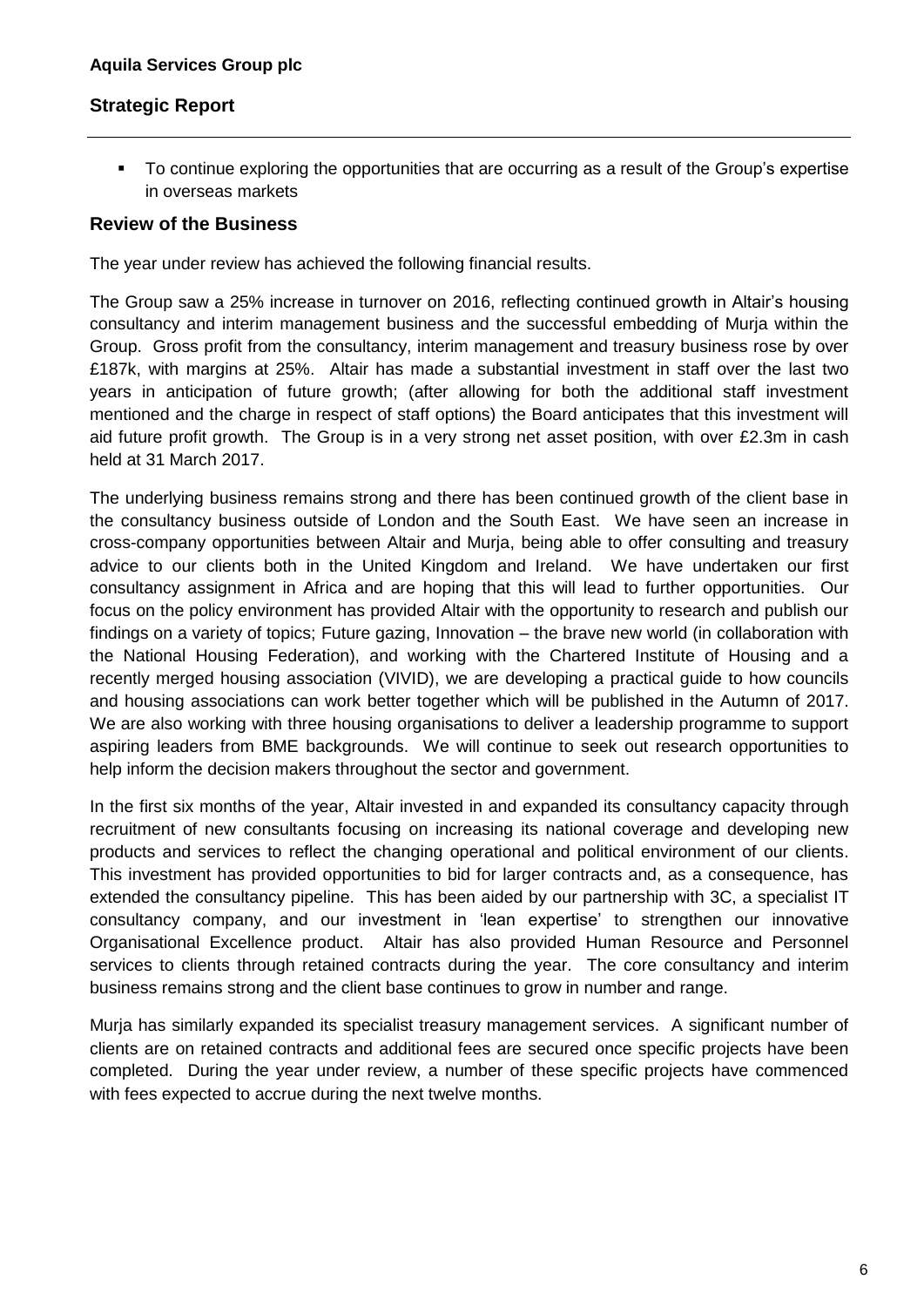The comparison between this reporting year, the mid-year results and the last reporting year are set out below:

|                         | Year ended 31<br><b>March 2017</b><br>(audited)<br>£000s | 6 months to 30<br>September 2016<br>(unaudited)<br>£000s | Year ended 31<br><b>March 2016</b><br>(audited)<br>£000s |
|-------------------------|----------------------------------------------------------|----------------------------------------------------------|----------------------------------------------------------|
| Turnover                | 5,928                                                    | 2,796                                                    | 4,746                                                    |
| Gross profit            | 1,475                                                    | 673                                                      | 1,288                                                    |
| <b>Operating Profit</b> | 510                                                      | 307                                                      | 290                                                      |

Operating profit includes share option charge as follows:

| Share option charge | 148 | 68 | 255 |
|---------------------|-----|----|-----|
|---------------------|-----|----|-----|

The Group hasn't identified any post balance sheet events, as set out in note 27 to the Financial Statements.

The changes in the political and economic environment, the Referendum resulting in the uncertainty of the Brexit negotiations, the change in leadership of the Conservative Party, the newly elected President of the USA, and the General Election have and will continue to be a catalyst for change with our clients and all provide opportunities for the future. The Group anticipates that it will continue to expand organically through recruitment to assist the delivery of projects nationwide.

The Group will also continue to look at opportunities to expand its consultancy base through acquisition to offer an increased scope of services and products to our clients.

#### **Key Performance Indicators**

The Group monitors its key performance indicators (KPI's) regularly and these are set out below:

| <b>Revenue</b><br>5,928,201 | <b>Gross profit</b><br>1,474,735 | <b>Earnings</b><br>per share<br>1.24p        |
|-----------------------------|----------------------------------|----------------------------------------------|
| 4,746,144                   | 1,287,612                        | 0.61p <sup>3</sup>                           |
| <b>Number of</b><br>clients | <b>New clients</b><br>(%)<br>72  | <b>Client retention rate</b><br>$(\%)$<br>64 |
| 194                         | 40                               | 68                                           |
|                             | 212                              |                                              |

1

<sup>&</sup>lt;sup>3</sup> Adjusted Earnings per share to exclude deemed cost of listing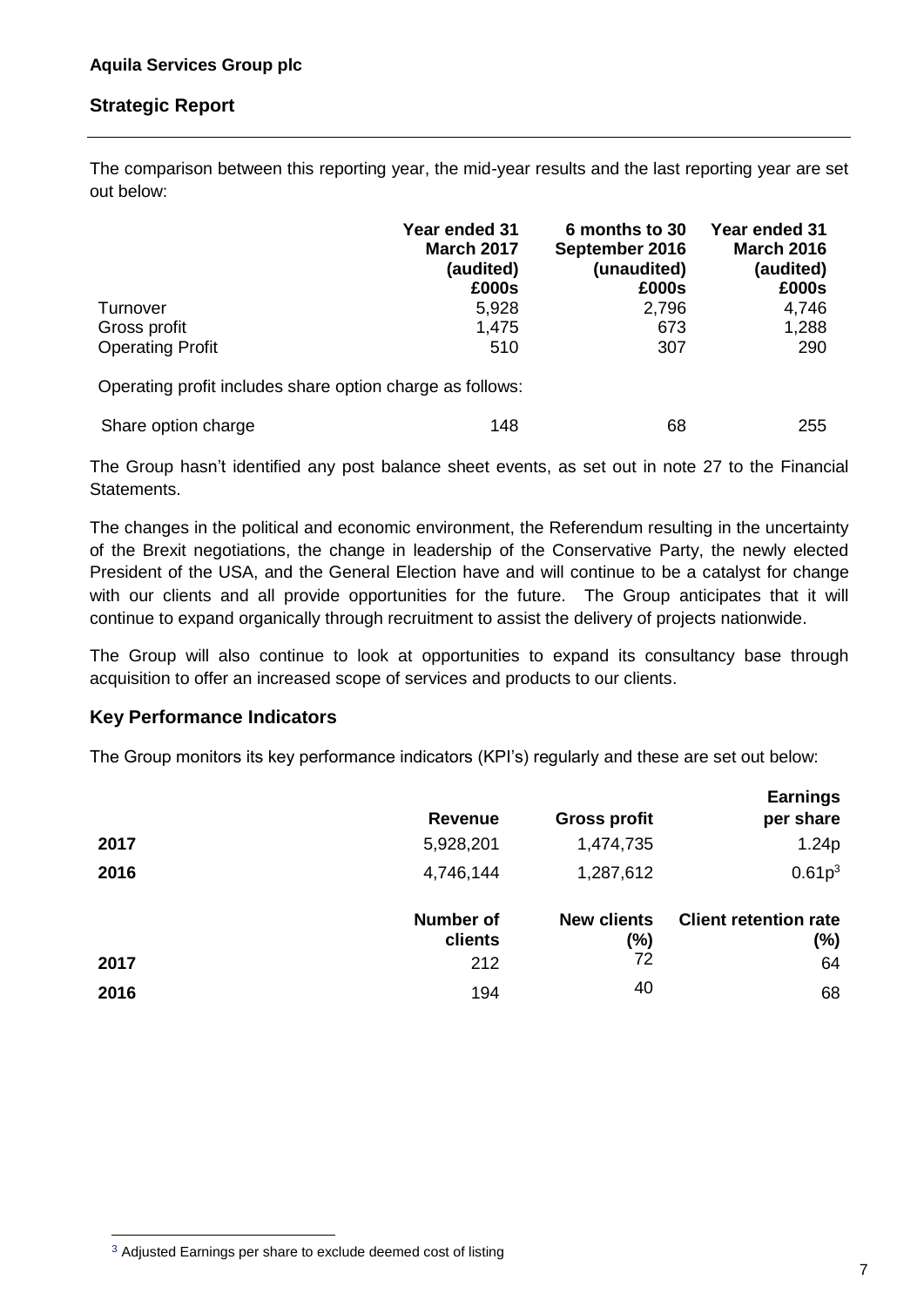## **Principal Risks and Uncertainties**

The principal risks currently faced by the Group are:

#### *Financial Instruments*

The main financial risks arising from the Group activities are credit risk, foreign currency risk and interest rate risk details of which can be found in Note 26 to the Financial Statements.

#### *Unfavourable economic conditions and / or changes to government policy*

The Group's operating results and its financial condition may be negatively affected by a downturn in the general economic climate within the UK which consequently may have adverse effect upon government policy and spending, and private sector investments.

A reduced level of economic activity will restrict the amount of outsourcing by companies, local authorities or other bodies and result in the restriction of funding available for the purchase of such services leading to a decline in the number of firms in the sector and their profitability.

The continuing Brexit negotiations could lead to a period of uncertainty and may delay the implementation of government policy pertaining to housing. This may cause clients to review their spending with consultancy providers and lead to a reduction in projects.

#### *Reduction in government investment and funding*

The Group's future revenues and profitability will be dependent on the current UK Government's policy with regard to expenditure on service and social housing improvements and to public expenditure levels in general. The introduction of policies to restrict the income for housing providers is a risk that the Group is monitoring closely.

The UK Government and local authorities may decide in future to change their programmes and priorities including reducing present or future spending and investment where the Group would expect to compete for work.

## *Competition*

The contracts and procurement arrangements under which companies operating in these sectors compete for new business can lead to a higher cost of procuring new contracts and the possibility of not meeting fully the terms of contracts leading to reduced margins.

#### *Staff skills, retention, recruitment and succession*

The success of the Group is dependent on retaining, developing, motivating and communicating with senior management and personnel and as the business grows on recruiting appropriately skilled, competent people at all levels. The shortages in the availability of appropriately skilled personnel may have a negative effect on the Group. The Directors of the subsidiaries are expected to contribute to its ability to obtain, generate and manage opportunities.

If the Group cannot successfully attract, retain and motivate such personnel, it may not be able to maintain standards of service or continue to grow its businesses as anticipated. The loss of such personnel, or the inability to attract, retain, motivate and communicate with additional skilled employees required for their activities within an affordable cost base, could have an adverse effect on the Group's business and prospects.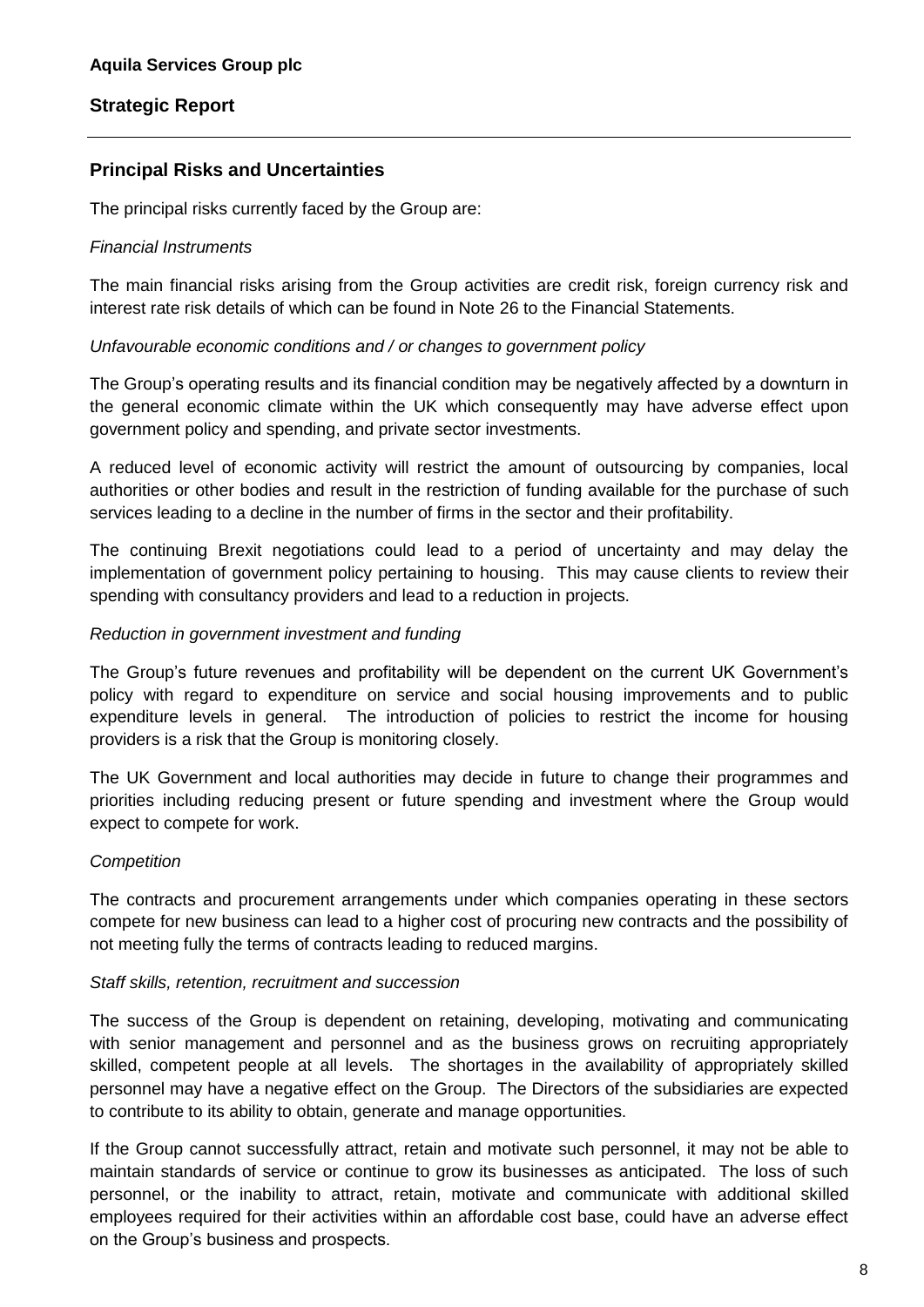## **Principal Risks and Uncertainties (continued)**

The Group seeks to mitigate all these risks through ensuring that it monitors changes in statutory, regulatory and financial changes and maintains good relationships with its principal contacts within government, regulators and other key influencers within the sector.

The Group is well placed to provide the full range of services needed by housing providers as the external environment changes and the outlook for the business continues to be positive. A continued understanding of its position in the market and delivering value for money to clients will ensure that services and products remain competitive. In addition, the Group will ensure that its people policies are refreshed and follow good practice so that it can continue to attract and retain excellent staff.

## **Employees**

A split of our employees and directors by gender as at the end of the year is shown below:

|                                                           | Male | Female |
|-----------------------------------------------------------|------|--------|
| <b>Directors of the Company</b>                           | 4    |        |
| Directors of subsidiary companies not included in above   | 3    |        |
| Employees in other senior management positions            |      | 6      |
| Total senior managers other than directors of the Company | 4    | 6      |
| Other employees of the Group                              |      | 11     |
| <b>Total employees of the Group</b>                       | 15   | 19     |

The Group consults with its employees on a regular basis through direct updates and conducts an annual review of staff; results are reviewed and discussed by the Directors and an action plan agreed and discussed with all staff. The Group invests in training and developing its employees through both internal and external courses.

The Group follows the legislative requirements set out in the Equality Act 2010 which covers all aspects of equality and diversity, replacing previous legislation covering equal pay, sex, race and disability discrimination. The Group gives due consideration to all applications and provides training and the opportunity for career development wherever possible. The Board is also mindful of the Human Rights Act 1998.

## **Environment**

We understand and effectively manage the actual and potential impact of our activities. The Group's operations are conducted such that compliance is maintained with legal requirements relating to the environment.

## **Corporate and Social Responsibility**

The Group recognises that we have a responsibility to ensure the impact of our business is positive, and that we are good corporate citizens.

- We are committed to treating with respect and dignity those we work with.
- We are committed to honesty and transparency in our communication with staff, external stakeholders, and customers.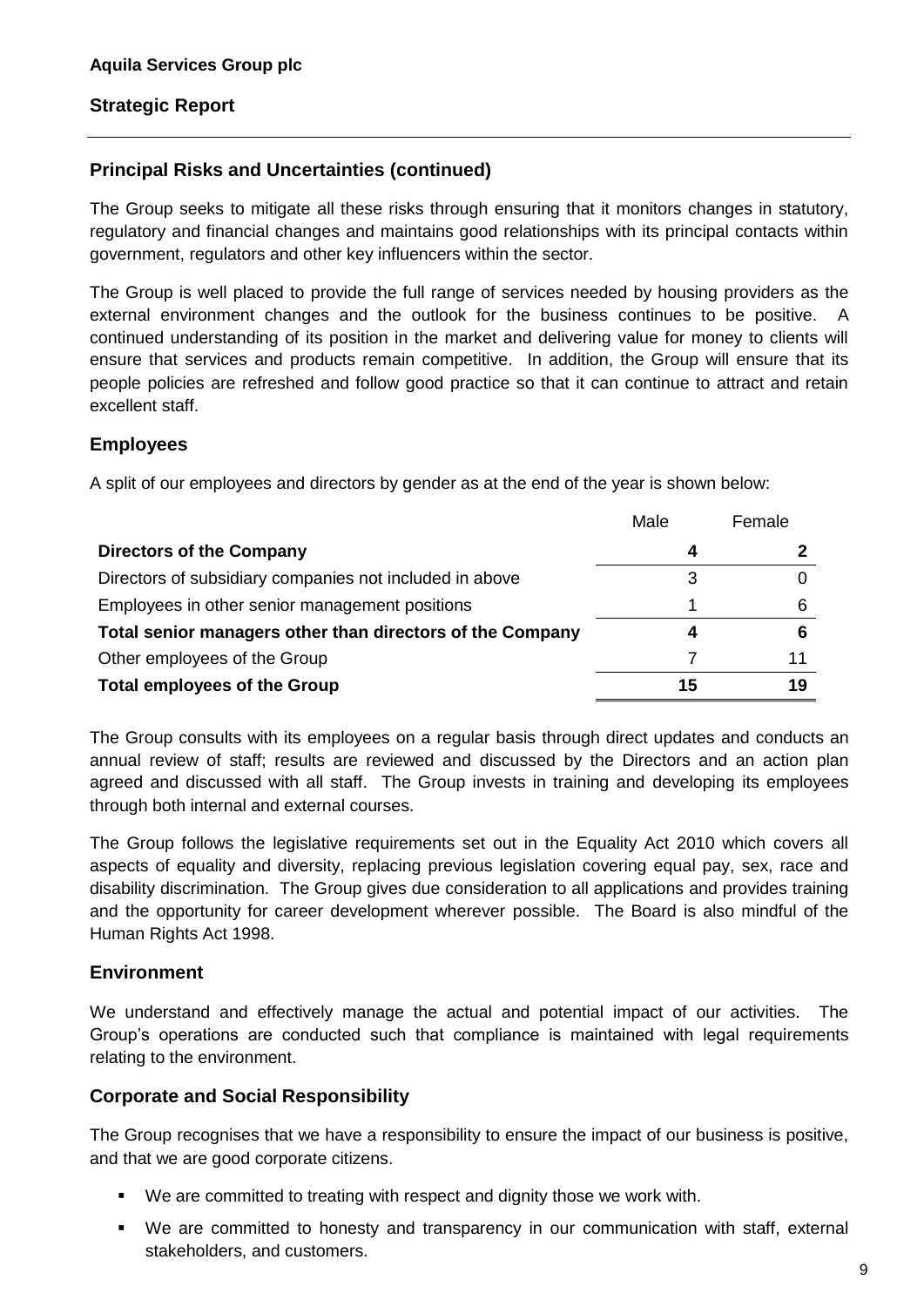- We treat all those we work with equally, and do not discriminate on the basis of age, gender, sexuality, disability, ethnicity, or any other protected characteristic.
- We aim to work actively with our suppliers to ensure they meet our values and have sustainability issues at the heart of every decision.
- We are conscious of our responsibilities to minimise the environmental impact of our activities and to behave in a sustainable manner.
- We know that as corporate citizens we have a responsibility to the broader community. We work with our stakeholders to understand community priorities and reflect these in our activities.
- We recognise that our staff are our most valuable asset as an organisation. Our employment policies across the Company seek to exceed mere compliance with relevant legislation, to create a working environment that embraces diversity and offers fairness and equality of opportunity throughout our workplace.

During the year, we continued our commitment to supporting a vibrant and inclusive leadership within the housing sector. In response to a Chartered Institute of Housing challenge to the sector to support the talent that is not coming through. Altair, L&Q, AmicusHorizon and the BME London Group of Housing Associations, in partnership with Roffey Park Business school, have joined forces to develop a leadership programme – **Leadership 2025**. This programme will help guide senior BME leaders in housing to navigate the glass maze of executive leadership and become the sector influencers of the future. We have matched the £54,000 initial investment from our partners with £10,000 of our own resources, including Partner time and project management input. The programme is set to launch in October 2017.

#### **Going Concern Basis**

The Board updates its three-year business plan annually which includes a review of the company's cash flows and other key financial ratios over the period. These metrics are subject to sensitivity analysis which involves flexing a number of the main assumptions underlying the forecast both individually and in unison. Where appropriate, this analysis is carried out to evaluate the potential impact of the company's principal risks actually occurring. The three-year review also makes certain assumptions about the normal level of capital investment likely to occur and considers whether additional financing facilities will be required.

Based on the results of this analysis, the directors have a reasonable expectation that the company will be able to continue in operation and meet its liabilities as they fall due over the three-year period of their assessment, and thus they continue to adopt the going concern basis of accounting in preparing the annual financial statements.

S. Kane.

**Susan Kane – Finance Director**

28 June 2017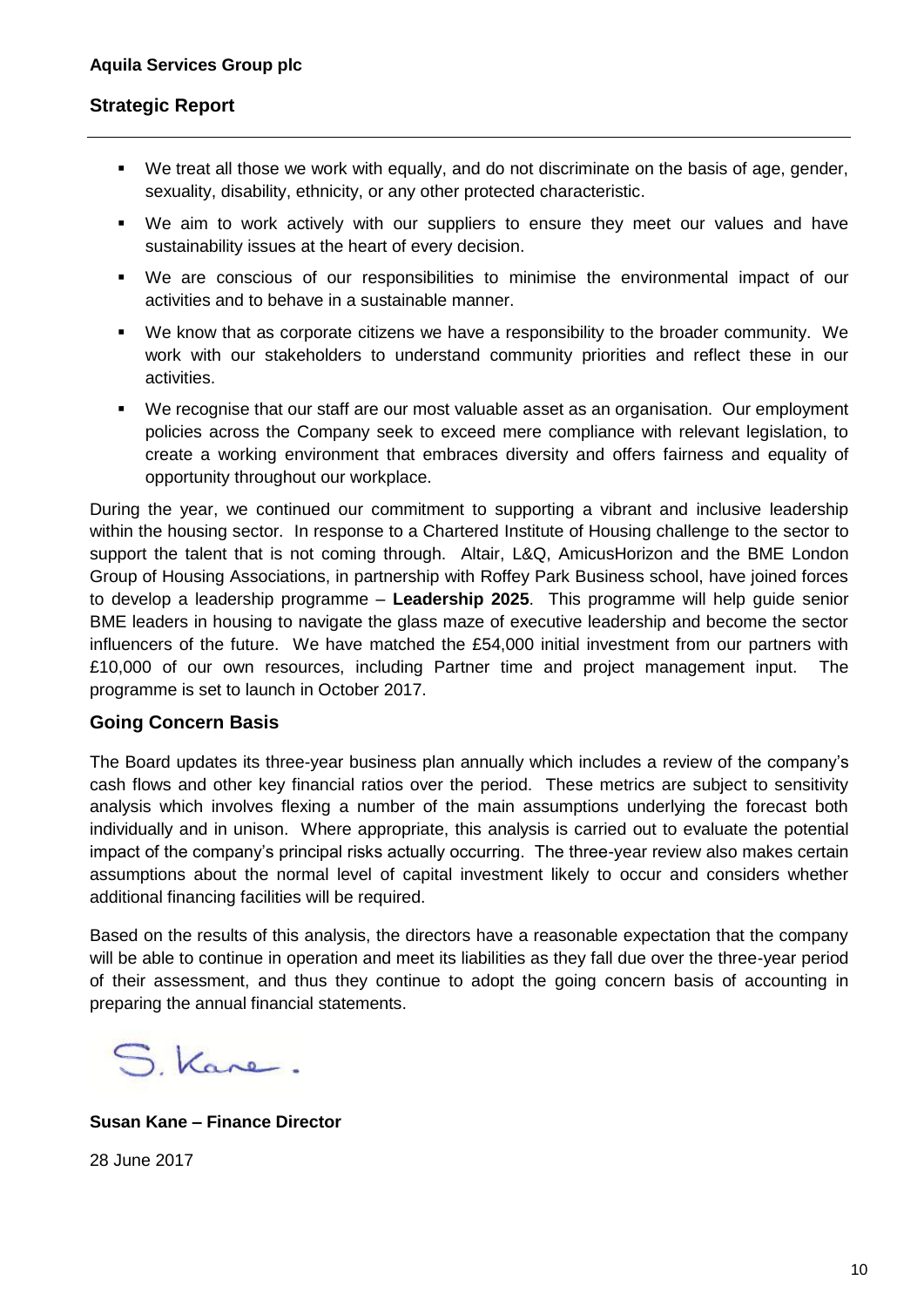The Directors present their report and consolidated financial statements for the year ended 31 March 2017.

Aquila Services Group plc is incorporated as a public limited company, and is registered in England and Wales with the registered number 08988813. Details of the Company's issued share capital, together with the details of the movements during the year are shown in note 17. The Company has one class Ordinary share which carries no right to fixed income. Each share carries the right to one vote at general meetings of the Company.

## **Principal activities**

The principal activities of the Group are the provision of specialist housing and treasury management consultancy services. The principal activity of the Company is that of a holding company which manages the Group's strategic direction.

#### **Results**

The results for the Group for the year ended 31 March 2017 are set out from page 28.

#### **Dividends**

The directors recommend a final dividend of 0.50p per Ordinary share to be paid on 4 August 2017 to shareholders on the register at 21 July 2017 which, together with the interim dividend of 0.24p paid on 19 December 2016, makes a total of 0.74p for the year.

## **Directors**

1

The following served as directors of the Company during the period or thereafter:

| Jeffrey Zitron            | Chairman                                    |                      |
|---------------------------|---------------------------------------------|----------------------|
| <b>Steven Douglas</b>     | Joint Chief Executive                       |                      |
| Fiona Underwood           | Joint Chief Executive and Company Secretary |                      |
| Susan Kane                | <b>Finance Director</b>                     | (appointed 27/06/16) |
| <b>Richard Wollenberg</b> | Non-Executive director                      |                      |
| Derek Joseph <sup>4</sup> | <b>Non-Executive Director</b>               |                      |
| <b>Richard Murphy</b>     | <b>Executive Director</b>                   | (resigned 21/07/16)  |

<sup>4</sup> Derek Joseph was finance director up until 27 June 2016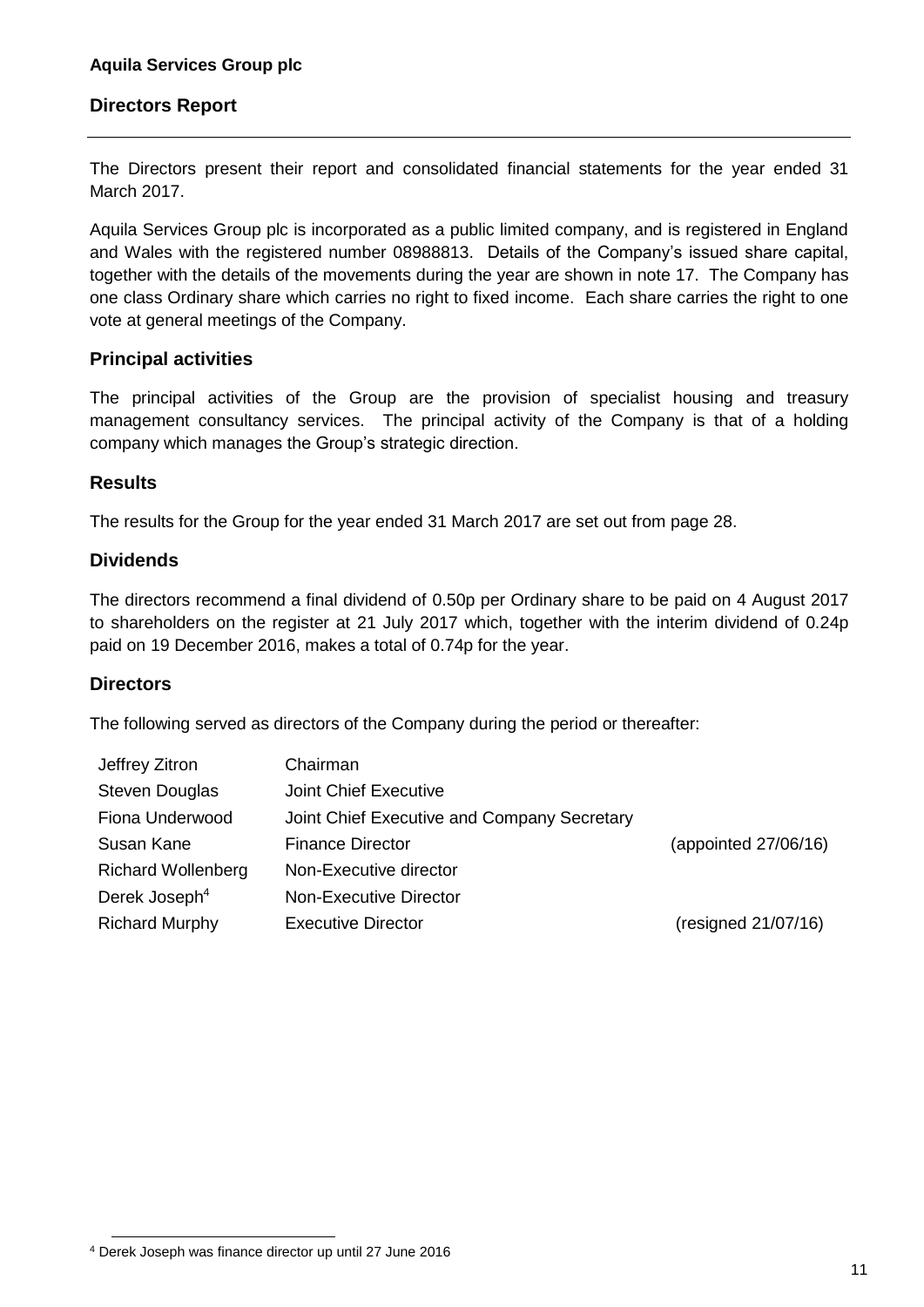## **Substantial Shareholdings**

As at 31 March 2017, the Company was aware of the following notifiable interests in its voting rights:

|                         | Number of       | Percentage of | Nature of     |
|-------------------------|-----------------|---------------|---------------|
|                         | Ordinary shares | Voting rights | holding       |
| Richard Wollenberg*     | 3,808,406       | 11.7%         | <b>Direct</b> |
| <b>Steven Douglas</b>   | 3,279,440       | 10.0%         | <b>Direct</b> |
| Chris Wood              | 3,279,440       | 10.0%         | <b>Direct</b> |
| Susan Kane              | 3,279,440       | 10.0%         | <b>Direct</b> |
| Fiona Underwood**       | 3,279,440       | 10.0%         | <b>Direct</b> |
| Derek Joseph            | 2,870,403       | 8.8%          | <b>Direct</b> |
| Jeffrey Zitron          | 2,798,403       | 8.6%          | <b>Direct</b> |
| Cardiff Property plc*** | 1,000,000       | 3.1%          | <b>Direct</b> |

\*Includes shares held by immediate family members of Richard Wollenberg

\*\*Fiona Underwood's shares are held in a nominee account at Old Mutual plc

\*\*\*Richard Wollenberg holds 44.17% of the issued share capital and voting rights of Cardiff Property plc.

The Company is not aware of any changes to the above holdings between 31 March 2017 and the date of this report.

## **Corporate Governance Statement**

The Directors report incorporates the Corporate Governance Statement set out on pages 15 to 17.

## **Powers of Directors**

Subject to the Company's Articles of Association, UK legislation and any directions given by special resolution, the business of the Company is managed by the Board of directors. Details of the matters reserved for the Board can be found in the Corporate Governance Statement on pages 15 to 17.

#### **Post balance sheet events**

Post balance sheet events are disclosed in note 27.

## **Political Donations**

The Group / Company made no political donations during the period.

## **Data Protection**

The Group / Company is compliant with the Data Protection Act 1998. It is preparing for the introduction of the General Data Protection Regulations in May 2018 by following the Information Commissioner's 12 step process and is starting this process with an information audit in July 2017.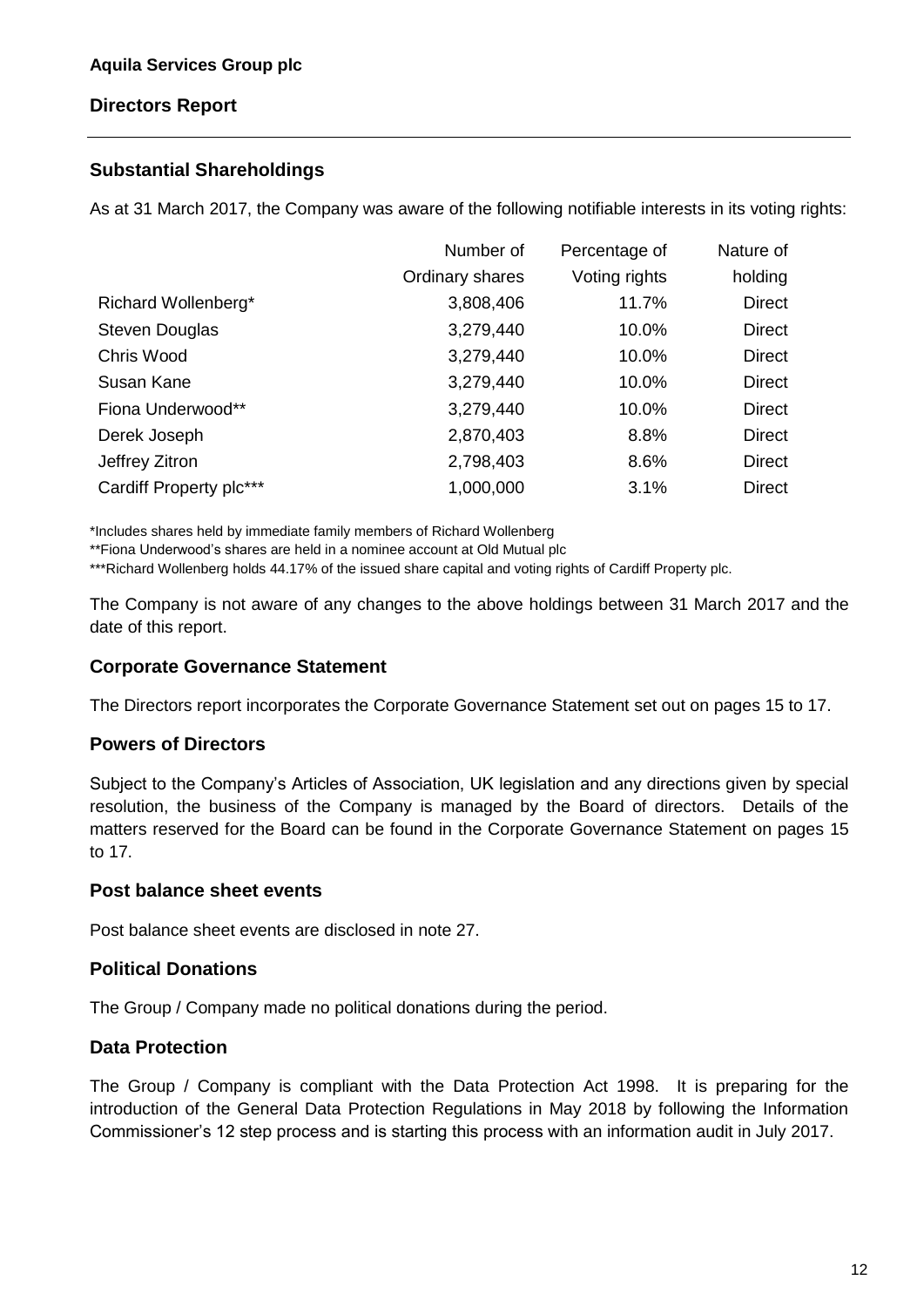#### **Greenhouse Gas Emissions**

The Group / Company has as yet minimal greenhouse gas emissions to report from the operations of the Company and its subsidiaries and does not have responsibility for any other emission producing sources under the Companies Act 2006 (Strategic Report and Directors' Reports) Regulations 2014.

## **Auditor**

Saffery Champness LLP have expressed their willingness to remain in office as Auditor and, in accordance with section 489 of the Companies Act 2006, a resolution that Saffery Champness LLP be re-appointed will be proposed at the Annual General Meeting.

#### **Requirements of the Listing Rules**

are payable during the period under review.

The following table provides references to where the relevant information required by listing rule 9.8.4R is disclosed:

#### *Listing Rule requirement*

| Details of long term incentive schemes as required by Listing<br><b>Rule 9.4.3R</b>                                                                                                                                                                                              | see Directors'<br><b>Remuneration Report</b> |
|----------------------------------------------------------------------------------------------------------------------------------------------------------------------------------------------------------------------------------------------------------------------------------|----------------------------------------------|
| Details of any arrangement under which a director of the<br>Company has waived emoluments from the Company                                                                                                                                                                       | No such waivers                              |
| Details of any allotment for cash of equity securities made<br>during the period otherwise than to the holders of such equity<br>shares in proportion to their holdings of such equity shares<br>and which has not been specifically authorised by the<br>Company's shareholders | Note 17 on page 52                           |
| Details of any contract of significance subsisting during the<br>period to which the Company, or one of its subsidiary<br>undertakings, is a party and in which a director of the<br>Company is or was materially interested.                                                    | No such contracts                            |
| Details of any contract of significance subsisting during the<br>period between the Company, one of its subsidiary<br>undertakings, and a controlling shareholder.                                                                                                               | No such contracts                            |
| Details of contracts for the provision of services to the<br>Company or any of its subsidiary undertakings by the<br>controlling shareholder.                                                                                                                                    | No such contracts                            |
| Details of any arrangement under which a shareholder has<br>waived or agreed to waive any dividends, where a<br>shareholder has agreed to waive future dividends, details of<br>such waiver together with those relating to dividends which                                      | No such waivers                              |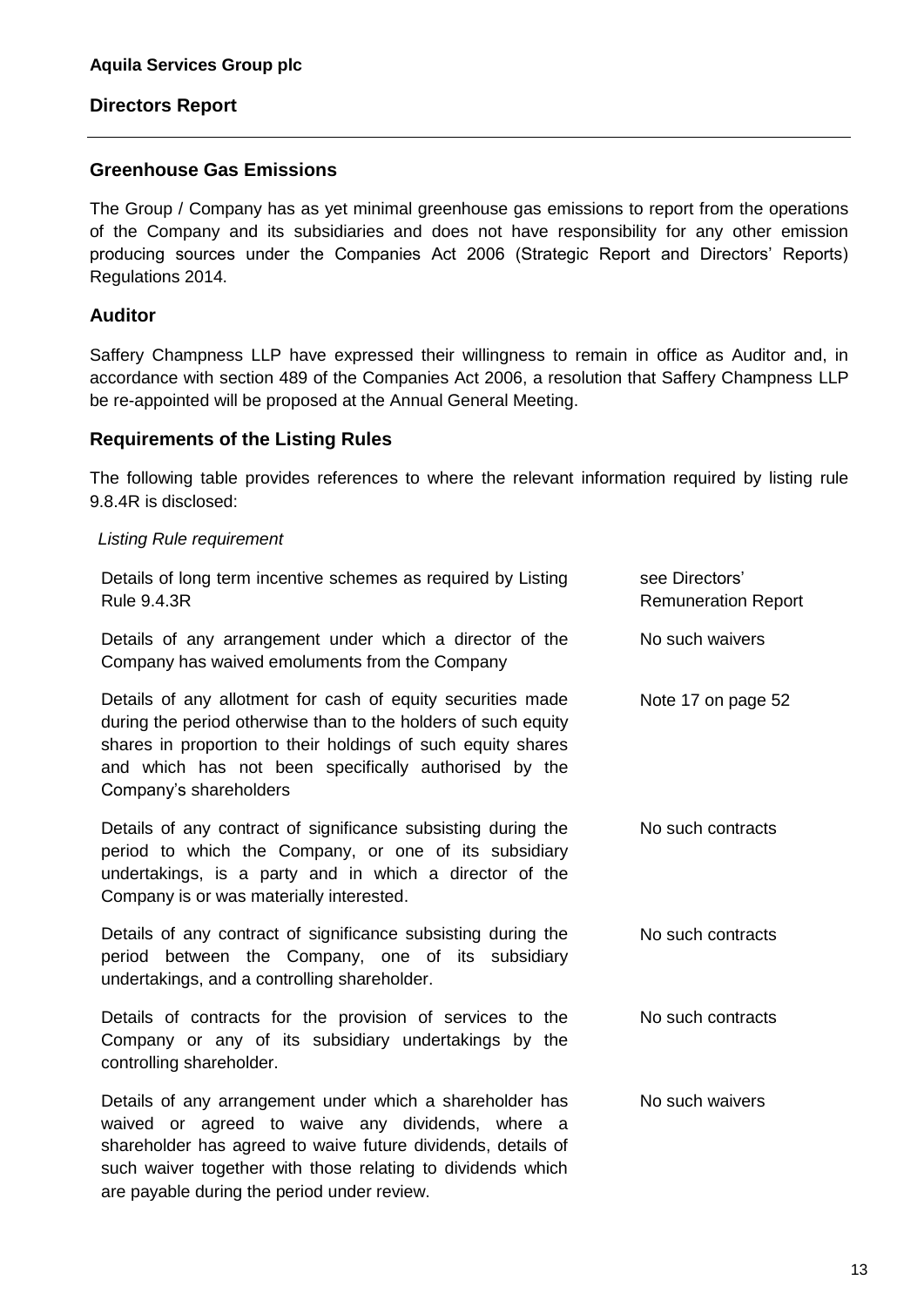## **Auditor Information**

The Directors who held office at the date of approval of the Report of the Directors confirm that, so far as they are each aware, there is no relevant audit information of which the Group's Auditor is unaware; and each Director has taken all the steps that he ought to have taken as a Director to make himself aware of any relevant audit information and to establish that the Group's Auditor is aware of that information.

S. Kane.

**Susan Kane – Finance Director** By order of the Board 28 June 2017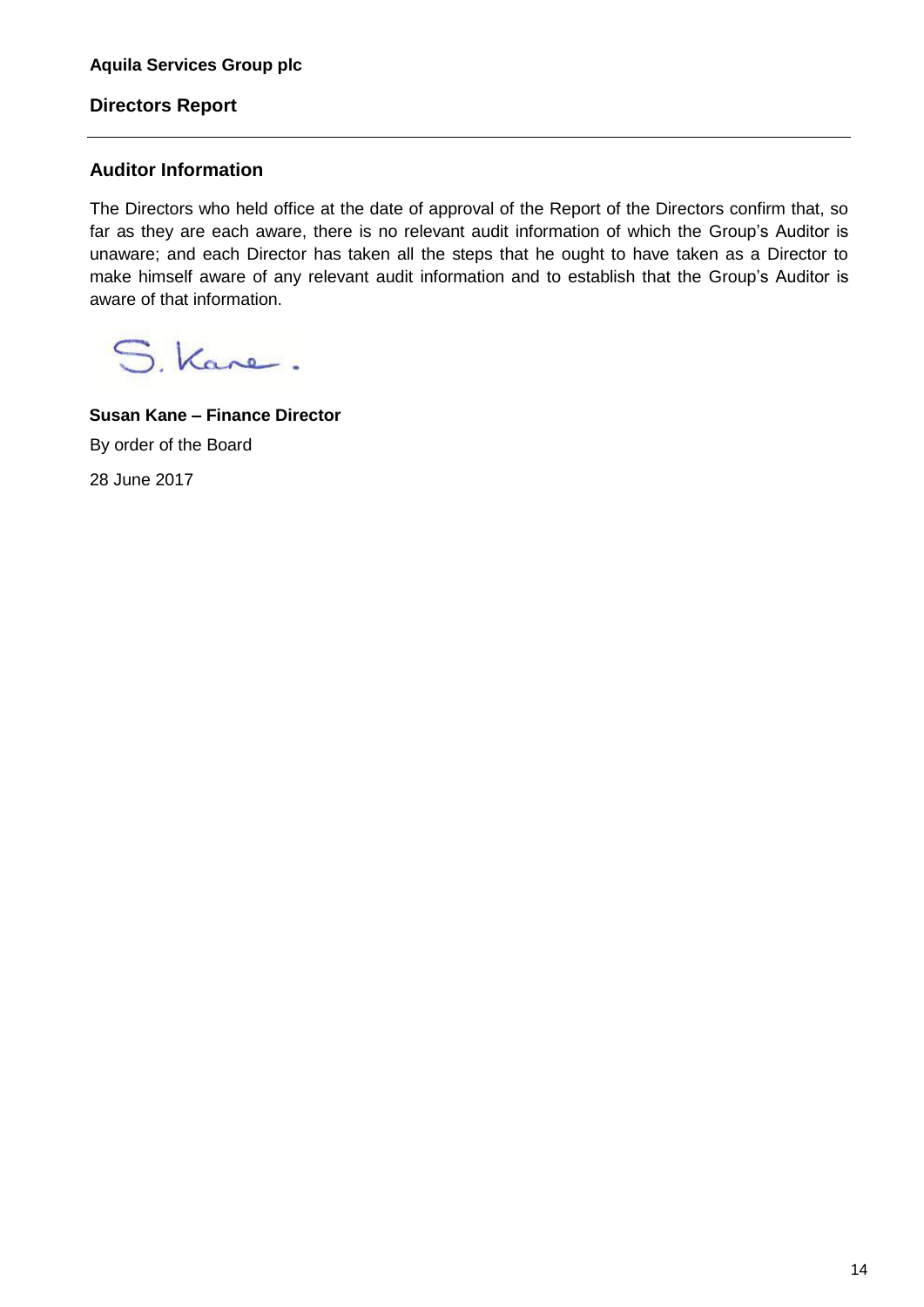## **Corporate Governance Statement**

The Corporate Governance Statement forms part of the Directors' Report.

The Board is committed to maintaining appropriate standards of corporate governance. The statement below, together with the report on directors' remuneration on pages 18 to 23, explains how the company has observed principles set out in The UK Corporate Governance Code ("the Code") as relevant to the company and contains the information required by section 7 of the UK Listing Authority's Disclosure Rules and Transparency Rules. For details of the code please refer to [https://www.frc.org.uk/Our-Work/Publications/Corporate-Governance/UK-Corporate-Governance-](https://www.frc.org.uk/Our-Work/Publications/Corporate-Governance/UK-Corporate-Governance-Code-2014.pdf)[Code-2014.pdf](https://www.frc.org.uk/Our-Work/Publications/Corporate-Governance/UK-Corporate-Governance-Code-2014.pdf)

Given the current size and resources of the Group, the Company has decided not to apply the Code provisions in full. A copy of the Company's corporate governance practices is available on the Company's website www. [aquilaservicesgroup.co.uk.](http://www.aquilaservicesgroup.co.uk/)

## **Board of Directors**

The Board currently consists of three independent non-executive directors and three executive directors. The Board determines that Jeffrey Zitron, Derek Joseph (after resigning his role as Finance Director) and Richard Wollenberg to be independent Non-Executive Directors; its assessment is based on the fact that Jeffrey Zitron, Derek Joseph and Richard Wollenberg do not receive any additional benefits from the Group.

The Board meets regularly with senior staff throughout the year to discuss areas of operational performance, trading outlook and growth opportunities. The Board met ten times during the year.

## **Internal financial control**

Financial controls have been established so as to provide safeguards against unauthorised use or disposition of the assets, to maintain proper accounting records and to provide reliable financial information for internal use. Key financial controls include:

- the maintenance of proper records;
- a schedule of matters reserved for the approval of the Board; and
- evaluation, approval procedures and risk assessment for acquisitions.

The directors consider the size of the Group and the close involvement of executive directors in the day-to-day operations makes the maintenance of an internal audit function unnecessary. The directors will continue to monitor this situation.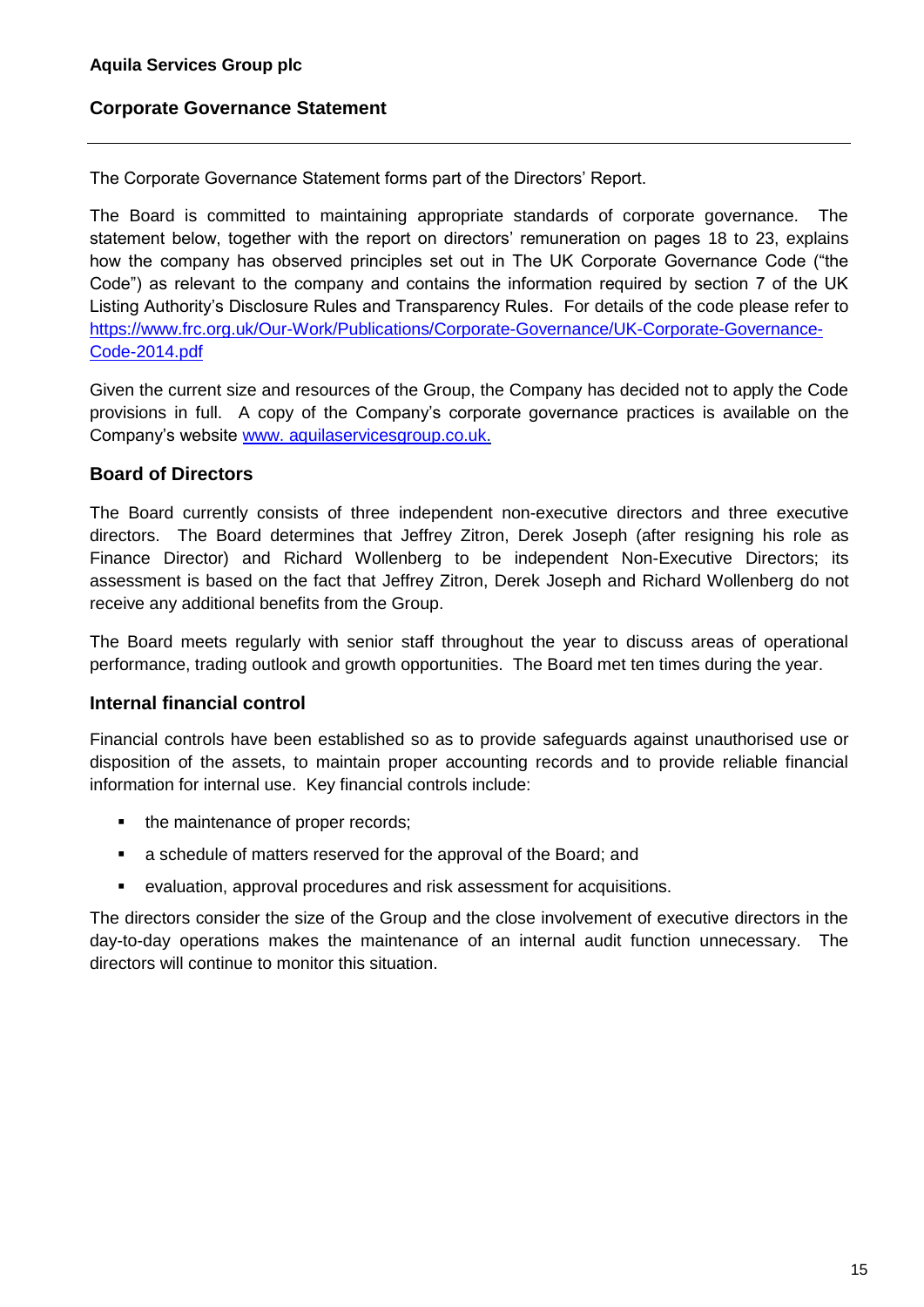## **Corporate Governance Statement**

## **Committees**

The Group has three committees; Audit, Remuneration and Nominations with membership of:

|                           | Audit     | Remuneration | Nominations |
|---------------------------|-----------|--------------|-------------|
|                           | Committee | Committee    | Committee   |
| Jeffrey Zitron            | ✔         | $\vee$ *     | $\vee$ *    |
| <b>Richard Wollenberg</b> | $\vee$ *  | ✔            | ✔           |
| Derek Joseph              | ✔         | ✔            | ✔           |
| Fiona Underwood           | ✔         |              |             |
| <b>Steven Douglas</b>     |           |              | ✔           |
| *Committee Chairman       |           |              |             |

#### **Audit Committee**

The audit committee, which is chaired by Richard Wollenberg, comprises all three of the independent non-executive directors, and the Company Secretary. The Board is satisfied that Richard Wollenberg has recent and relevant financial experience to guide the committee in its deliberations.

The primary responsibilities of the Audit Committee are:

- to monitor the financial reporting for the annual and half-yearly reports, challenging where necessary to ensure appropriate accounting standards have been met;
- **•** review the internal controls and risk management systems;
- review the compliance, whistleblowing and fraud polices for the organisation;
- make recommendations to the Board and shareholders in relation to the appointment, reappointment and removal of the external auditors; and
- meet regularly with the external auditor, review and approve the annual audit plan and review the findings of the audit with the external auditor.

The committee will meet with the external auditor at least twice a year to consider the results, internal procedures and controls, and matters raised by the auditor. The audit committee considers auditor independence and objectivity and the effectiveness of the audit process. It also considers the nature and extent of the non-audit services supplied by the auditor reviewing the ratio of audit to non-audit fees. It is a specific responsibility of the audit committee to ensure that an appropriate relationship is maintained between the company and its external auditor. The company has a policy of controlling the provision of non-audit services by the external auditor in order that their objectivity and independence are safeguarded. This control is exercised by ensuring non-audit projects where fees are expected to exceed £5,000 are subject to the prior approval of the audit committee. At least one of the members has relevant recent financial experience.

As part of the decision to recommend to the Board the re-appointment of the external auditor, the committee takes into account the tenure of the auditor in addition to the results of its review of the effectiveness of the external auditor and considers whether there should be a full tender process. There are no contractual obligations restricting the committee's choice of external auditor.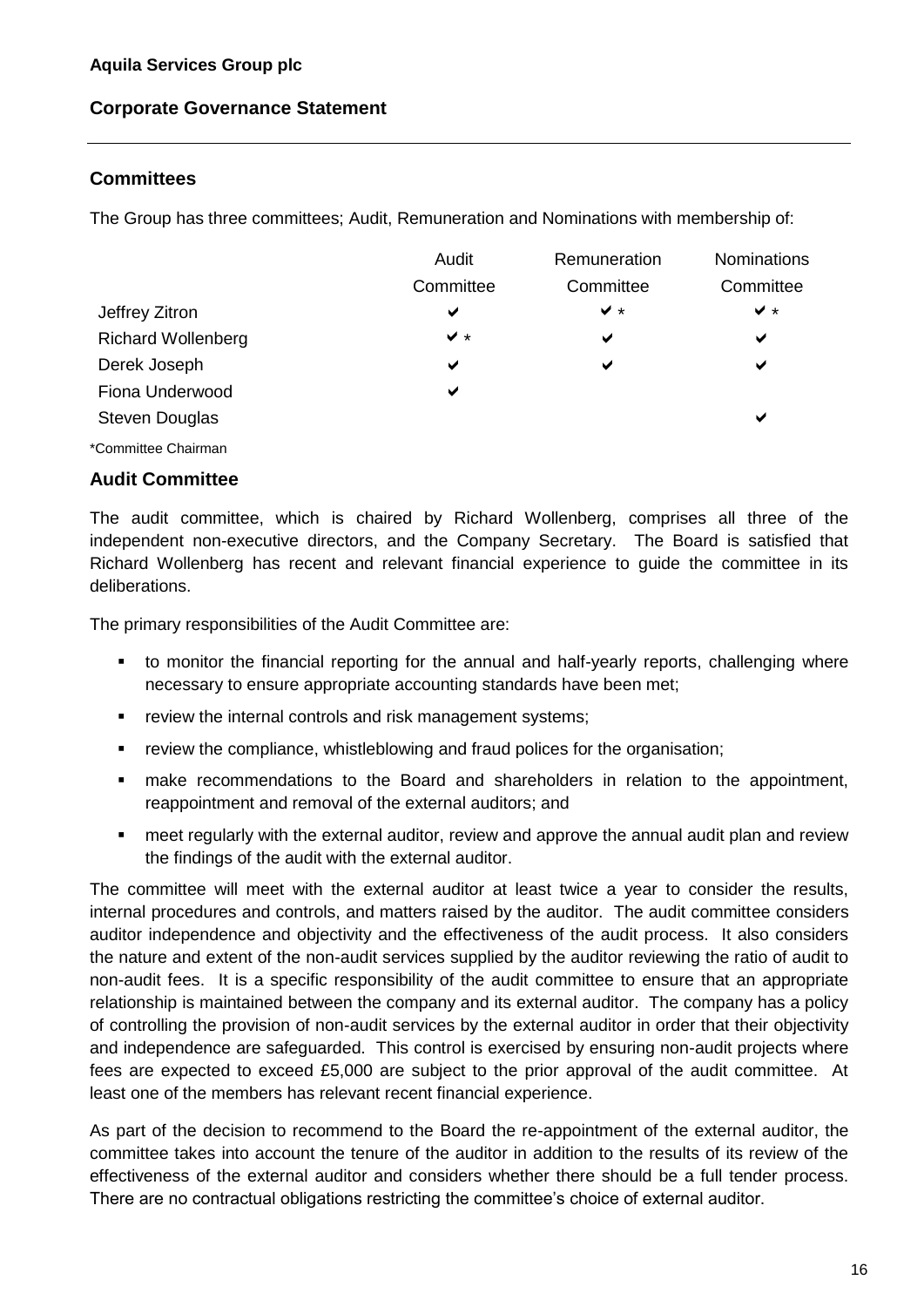## **Corporate Governance Statement**

## **Nominations Committee**

The primary responsibilities of the Nominations Committee are:

- regularly review the structure, size and composition (including the skills, knowledge, experience and diversity) of the board;
- **•** give full consideration to succession planning for directors and other senior executives;
- keep under review the leadership needs of the organisation, both executive and nonexecutive;
- identifying and nominating, for the approval of the board, candidates to fill the board vacancies as and when they arise;
- make recommendations to the Board and shareholders in relation to the appointment, reappointment and removal of the external auditors; and
- evaluate the balance of skills, knowledge, experience and diversity on the board before any appointment is made by the board, and, in the light of this, prepare a description of the role and capabilities required for a particular appointment.

The Nominations Committee, in conjunction with Board meetings, met several times during this period.

#### **Remuneration Committee**

The primary responsibilities of the Remuneration Committee are:

- setting the remuneration policy for executive and non-executive directors, including pension and compensation payments. No-one can be involved in their own remuneration process;
- recommending and monitoring the level and structure of senior management remuneration;
- **•** reviewing the ongoing relevance of remuneration policy;
- **•** approving and determining targets for any performance-based pay schemes;
- ensuring contractual terms of termination are fair; and
- overseeing any major change in employee benefits.

The report of the Remuneration Committee is set out on pages 18 to 23 of this report.

## **Relations with shareholders**

Presentations are given to institutional investors when requested, normally following the publication of the half year and full year results, when interim and annual reports are delivered to all shareholders. The results of such meetings are discussed with board members. All directors attend the Annual General Meeting at which they have the opportunity to meet with shareholders.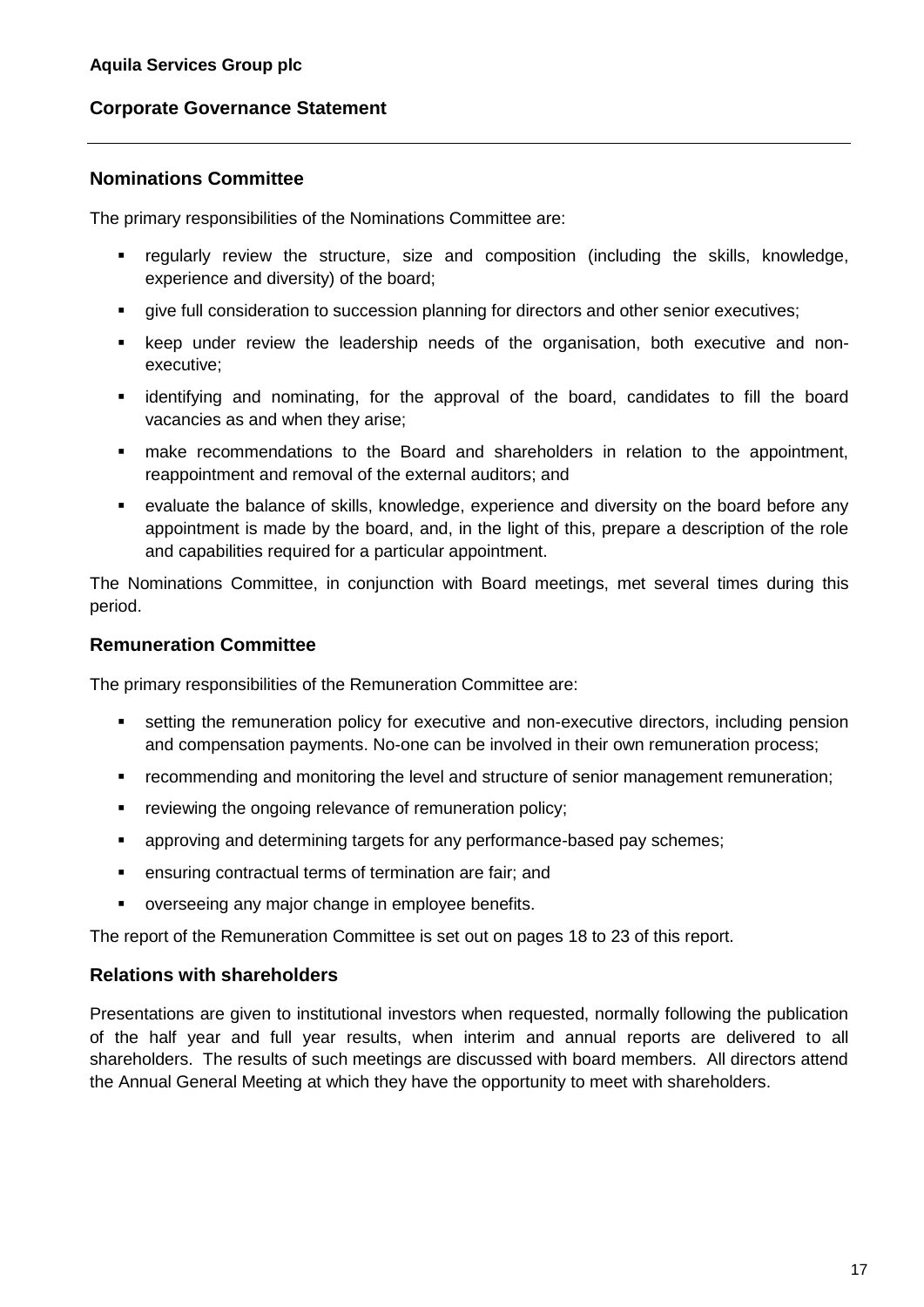The information provided on this page of the Directors' Remuneration Report is not subject to Audit.

#### **Remuneration Committee membership**

| Jeffrey Zitron            | Chairman               |
|---------------------------|------------------------|
| <b>Richard Wollenberg</b> | Non-executive Director |
| Derek Joseph              | Non-executive Director |

#### **Statement from the Chairman**

I am pleased to present the Annual Report on Remuneration for the year ended 31 March 2017.

The Remuneration Committee has used the policy originally adopted in August 2015 and then revised in July 2016 to specifically link to the performance of the Group as a framework to set remuneration levels. Executive directors do not participate in decisions regarding their own remuneration. The committee has access to independent advice but during the year under review they have not sought such advice.

In setting the company's remuneration policy for directors, the Remuneration Committee has given full consideration to the best practice provisions annexed to The Financial Conduct Authority Listing Rules and the report has been prepared in accordance with Chapter 6 of the Companies Act 2006 and the Directors' Remuneration Report Regulations 2002.

The Remuneration Committee met on 25 May 2017 to discuss the remuneration for the directors of the Group. The committee agreed that there would be no changes to directors' remuneration and that the remuneration policy would remain as revised in July 2016.

The remuneration policy is designed to attract and retain executive directors and to motivate them in delivering the objectives of the Company. The policy also covers the senior management teams within the subsidiaries who are key to supporting the delivery of those objectives. The underlying principle is that employee and director share ownership is encouraged and the remuneration policy provides opportunity to reward all employees through the award of share options. This links their personal interest to the success of the company.

**Jeffrey Zitron - Chairman of the Remuneration Committee**

28 June 2017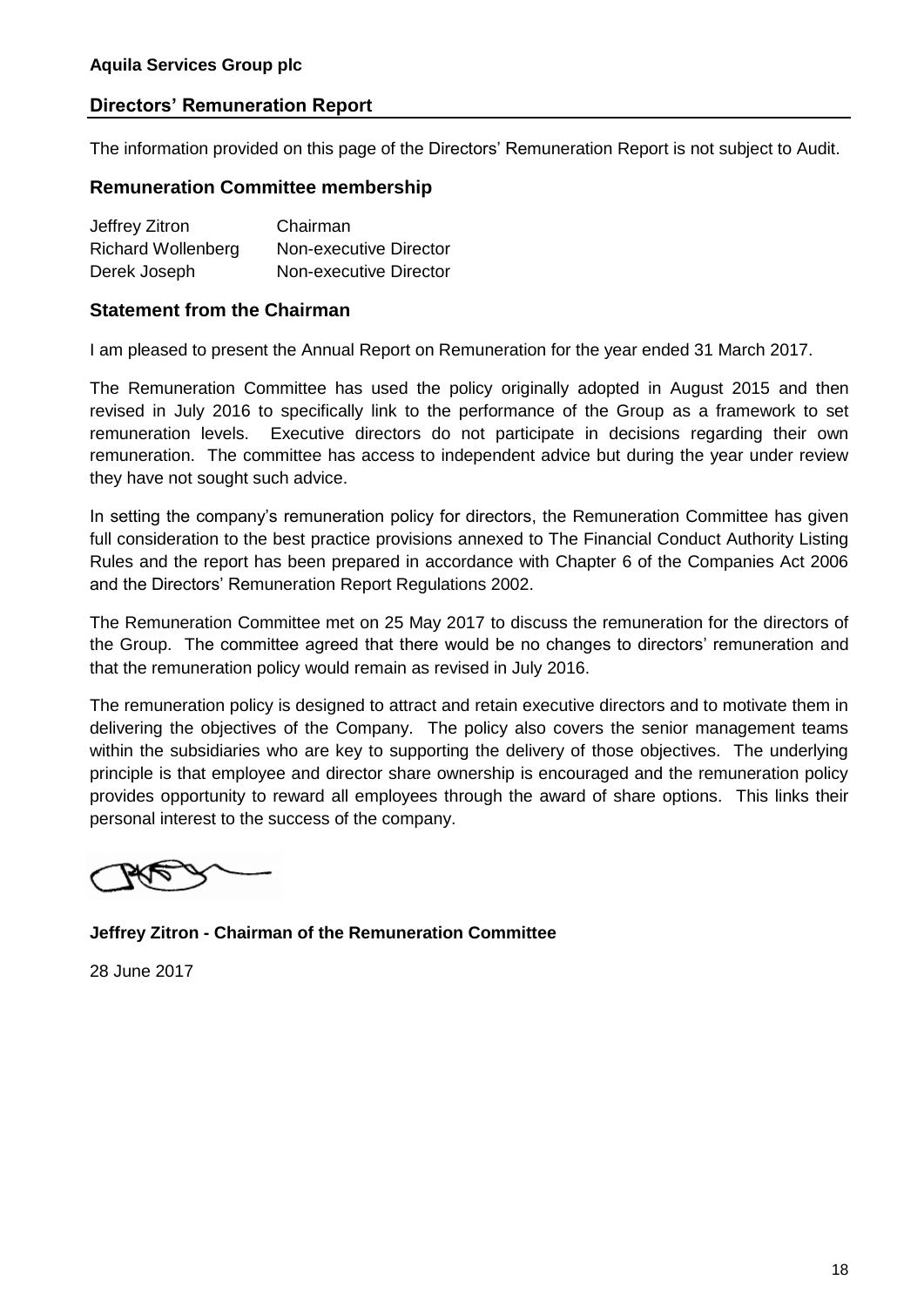The information provided on pages 19 to 21 of the Directors' Remuneration Report is subject to audit.

#### **Annual Report on Remuneration**

The remuneration of the **executive** directors is made up as follows:

#### **Directors' remuneration as a single figure (2017)**

|                       | Salary   | All taxable | Annual                   |                          |         |         |
|-----------------------|----------|-------------|--------------------------|--------------------------|---------|---------|
|                       | and fees | benefits    | bonuses                  | LTIP                     | Pension | Total   |
|                       | £        | £           | £                        | £                        | £       | £       |
| Derek Joseph**        | 2,500    |             | $\blacksquare$           | -                        |         | 2,500   |
| <b>Steven Douglas</b> | 105,000  | 1,288       | $\overline{\phantom{a}}$ | $\overline{\phantom{a}}$ | 6,000   | 112,288 |
| Fiona Underwood       | 105,000  | 1,513       | $\overline{\phantom{0}}$ | -                        | 6,000   | 112,513 |
| <b>Richard Murphy</b> | 36,758   |             | $\overline{\phantom{0}}$ |                          |         | 36,758  |
| Susan Kane            | 78,750   | 1,571       | $\overline{\phantom{a}}$ |                          |         | 80,321  |
|                       | 328,008  | 4,372       |                          |                          | 12,000  | 344,380 |

#### **Directors' remuneration as a single figure (2016)**

|                       | Salary   | All taxable              | Annual                   |        |         |         |
|-----------------------|----------|--------------------------|--------------------------|--------|---------|---------|
|                       | and fees | benefits                 | bonuses                  | LTIP   | Pension | Total   |
|                       | £        | £                        | £                        | £      | £       | £       |
| Richard Wollenberg*   | 1,232    | $\overline{\phantom{0}}$ | $\blacksquare$           | -      |         | 1,232   |
| Derek Joseph**        | 6,140    | $\overline{\phantom{0}}$ | $\overline{\phantom{0}}$ | -      | -       | 6,140   |
| <b>Steven Douglas</b> | 61,110   | 740                      | 20,000                   | 27,200 | 7,700   | 116,750 |
| Fiona Underwood       | 61,110   | 1,950                    | 20,000                   | 27,200 | 3,666   | 113,926 |
| <b>Richard Murphy</b> | 33,484   |                          |                          |        |         | 33,484  |
|                       | 163,076  | 2,690                    | 40,000                   | 54,400 | 11,366  | 271,532 |

The remuneration of the **non-executive** directors is made up as follows:

#### **Directors' remuneration as a single figure (2017)**

|                     | Salary   | All taxable | Annual                   |                          |                          |        |
|---------------------|----------|-------------|--------------------------|--------------------------|--------------------------|--------|
|                     | and fees | benefits    | bonuses                  | <b>LTIP</b>              | Pension                  | Total  |
|                     | £        |             | £                        |                          | £                        |        |
| Richard Wollenberg* | 4,482    | -           | $\overline{\phantom{a}}$ | $\overline{\phantom{0}}$ | $\overline{\phantom{a}}$ | 4,482  |
| Jeffrey Zitron      | 7,500    | -           | $\overline{\phantom{a}}$ | $\overline{\phantom{a}}$ | $\overline{\phantom{a}}$ | 7,500  |
| Derek Joseph**      | 3,000    | -           | ۰                        | $\overline{\phantom{a}}$ | $\overline{\phantom{a}}$ | 3,000  |
|                     | 14,982   | -           | $\,$                     | $\,$                     |                          | 14,982 |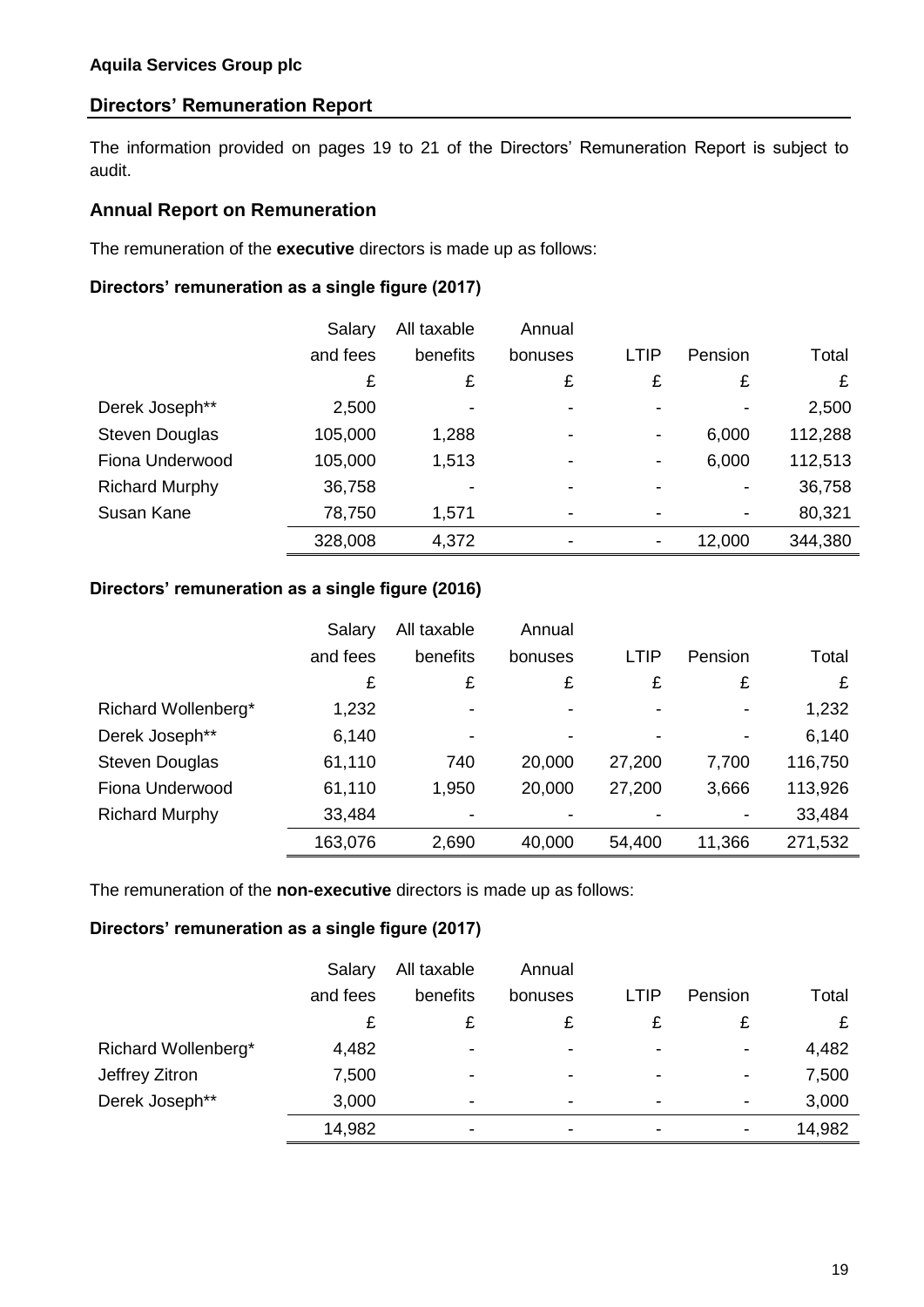| Directors' remuneration as a single figure (2016) |  |  |  |  |
|---------------------------------------------------|--|--|--|--|
|---------------------------------------------------|--|--|--|--|

|                     | Salary   | All taxable | Annual                   |                          |                          |        |
|---------------------|----------|-------------|--------------------------|--------------------------|--------------------------|--------|
|                     | and fees | benefits    | bonuses                  | <b>LTIP</b>              | Pension                  | Total  |
|                     |          |             |                          |                          |                          |        |
| Richard Wollenberg* | 2,389    | ٠           | $\overline{\phantom{a}}$ | ٠                        | $\overline{\phantom{a}}$ | 2,389  |
| Jeffrey Zitron      | 7,500    | -           | $\overline{\phantom{a}}$ | $\overline{\phantom{a}}$ | $\overline{\phantom{a}}$ | 7,500  |
| Derek Joseph**      | 388      | ٠           | $\overline{\phantom{a}}$ | $\,$                     |                          | 388    |
|                     | 10,277   | ۰           | ۰                        | $\,$                     | $\overline{\phantom{0}}$ | 10,277 |

\*Richard Wollenberg held an executive director role up until 19 August 2015.

\*\*Derek Joseph held a non-executive director role up until 19 August 2015, the role of Finance Director from 19 August 2015 to 27 June 2016 then a non-executive role from 28 June 2016.

The taxable benefits above represent private medical insurance.

#### **Executive Incentive Scheme**

All the executive directors of the Group's subsidiaries benefit from the executive incentive scheme ("the scheme"). Where a subsidiary is acquired during the reporting period, the Remuneration Committee (RemCo) confirms the eligibility or not of that subsidiary's executive directors for participation in the scheme for the remaining part of the year. For the year under review, the executive directors of both Altair and Murja were eligible for the executive incentive scheme.

The scheme, which is discretionary, is dependent on the performance target for the year, as set out in the remuneration policy. The scheme comprises two elements:

- 1. An unconsolidated bonus award of up to 30% of basic salary, and
- 2. A share option award of up to £100,000 (based on the mid-market share price on the date the accounts are signed) which forms part of the long-term incentive plan (LTIP) of the scheme.

The target for those eligible executive directors, in-line with the 2016 revised policy, was to achieve the Group's 2016/17 outturn (reported profit before tax and exceptional items) plus 10%, adjusted for any on-off costs and expenses.

#### **2016/17 Award**

1

RemCo assessed the performance of the Altair and Murja executive directors against the target and the Committee's decision is shown below.

| Performance Target            | <b>Actual Performance</b> | <b>Maximum Possible</b> | 2016/17           |
|-------------------------------|---------------------------|-------------------------|-------------------|
| Aquila 2016 profit            | Aquila 2016 profit        | award                   | Unconsolidated    |
| increased by 10% <sup>5</sup> | increased by 21.5%        |                         | bonus award       |
| £600,000                      | £663,174                  | £30,000                 | £Nil              |
|                               |                           |                         |                   |
| £600,000                      | £663,174                  | £100,000 share options  | Nil share options |

The Committee believes that the reward payable is a fair reflection of the performance over the year.

<sup>&</sup>lt;sup>5</sup> Profit before tax and excluding one-off deemed cost of listing and share option charge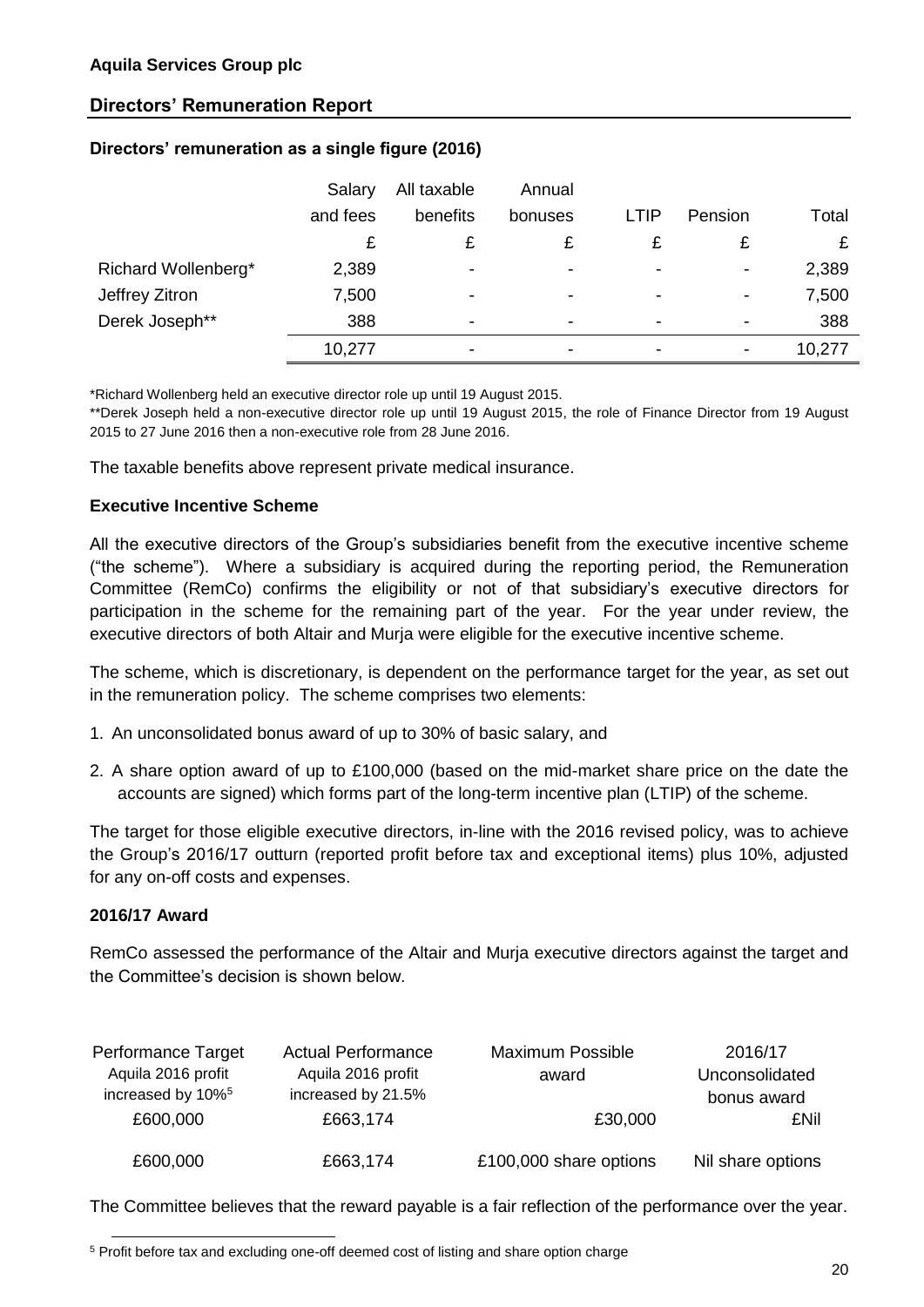#### **2015/16 Award**

Share options, relating to the 2015/16 award, were awarded during the year to directors as follows:

|                 | Type of scheme | Face value £ | Length of vesting period |
|-----------------|----------------|--------------|--------------------------|
| Steven Douglas  | EMI            | 46,000       | 3 years                  |
| Fiona Underwood | EMI            | 46,000       | 3 years                  |
| Susan Kane      | EMI            | 46,000       | 3 years                  |

There are no performance measures or targets in relation to the options granted. The face value of the options has been calculated based on the share price at date of grant of 46p per share.

#### **Statement of directors' shareholding and share interest**

The total number of directors' interests in shares as at 31 March 2017 (or date of resignation) is set out below:

|                                 | <b>Number of shares</b> |                         |
|---------------------------------|-------------------------|-------------------------|
| Richard Wollenberg <sup>6</sup> | 3,808,406               |                         |
| Jeffrey Zitron                  | 2,798,403               |                         |
| Derek Joseph                    | 2,870,403               |                         |
| <b>Steven Douglas</b>           | 3,279,440               |                         |
| Fiona Underwood                 | 3,279,440               |                         |
| <b>Richard Murphy</b>           | 376,344                 | (resigned 21 July 2016) |
| Susan Kane                      | 3,279,440               |                         |

The total number of share options in relation to each director with and without performance measures, those vested but unexercised, and those exercised, is set out below:

|                           | With<br>performance<br>measures | <b>Without</b><br>performance<br>measures <sup>7</sup> | <b>Vested but</b><br>unexercised <sup>8</sup> | <b>Exercised</b><br>during the<br>year |
|---------------------------|---------------------------------|--------------------------------------------------------|-----------------------------------------------|----------------------------------------|
| <b>Richard Wollenberg</b> |                                 |                                                        | 515,000                                       |                                        |
| Jeffrey Zitron            | ۰                               |                                                        | 300,000                                       |                                        |
| Derek Joseph              | ۰                               |                                                        | 309,000                                       |                                        |
| <b>Steven Douglas</b>     | ۰                               | 375,050                                                | 340,000                                       |                                        |
| Fiona Underwood           | ٠                               | 375,050                                                | 340,000                                       |                                        |
| Susan Kane                |                                 | 375,050                                                | 340,000                                       |                                        |
|                           |                                 |                                                        |                                               |                                        |

#### **Payments to past directors**

In the year ended 31 March 2017, there were no payments to past directors.

#### **Payments for loss of office**

-

No payments were made to directors for loss of office in the year ended 31 March 2017.

 $6$  Includes shares held by immediate family members of Richard Wollenberg

 $7$  Are part of a total of 1,713,772 Ordinary Shares at £0.05 per share which were issued as "Rollover Options" and are exercisable in tranches from 1 April 2016 with expiry dates between 31 March 2023 and 31 March 2025

<sup>8</sup> The Unapproved Options may be exercised at any time up to 20 July 2020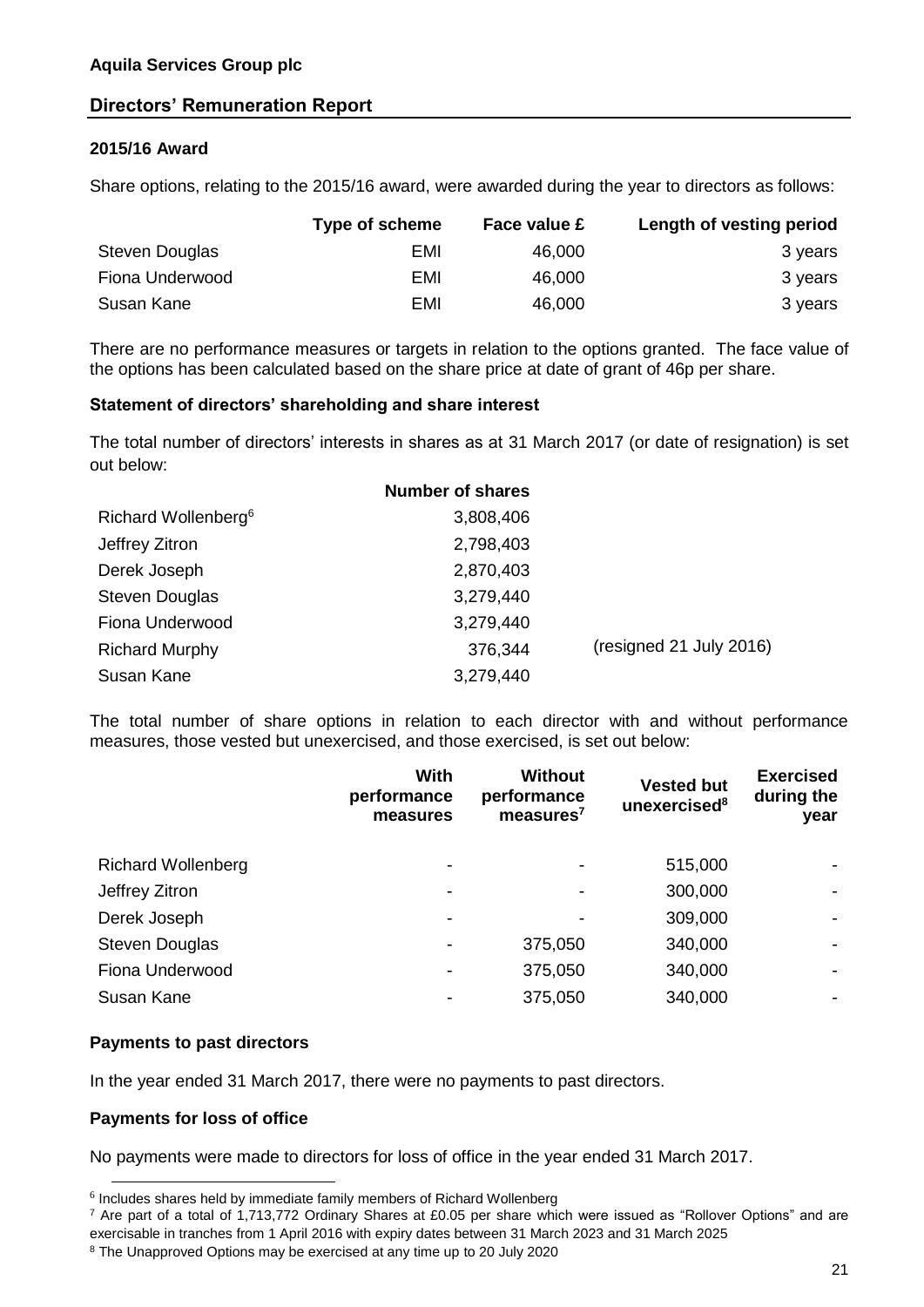The information provided on pages 22 to 23 of the Directors' Remuneration Report is not subject to audit.

#### **Performance graph**

The following graph shows the company's performance since flotation, measured by total shareholder return, compared with the performance of the FTSE All Share Index also measured by total shareholder return:



#### **Data source: London Stock Exchange**

#### **Remuneration of Chief Executive Officers**

|                       | Total<br>Remuneration | Annual<br>bonuses | <b>Shares</b><br>receivable | Total   |
|-----------------------|-----------------------|-------------------|-----------------------------|---------|
|                       |                       | £                 |                             |         |
| <b>Steven Douglas</b> | 112,288               | ۰                 | $\overline{\phantom{a}}$    | 112,288 |
| Fiona Underwood       | 112,513               | ۰                 | $\blacksquare$              | 112,513 |

#### **Relative importance of spend on pay**

Comparison of shareholder distributions and total employee expenditure of the Group is set out below for the years ended 31 March 2016 and 31 March 2017.

|                               | 2017      | 2016      | Change % |
|-------------------------------|-----------|-----------|----------|
|                               |           |           |          |
| All employee remuneration     | 2,702,039 | 2,407,049 | 12.25%   |
| Total dividend per share      | 0.74p     | 0.66p     | 12.12%   |
| Distributions to shareholders | 241,617   | 212,778   | 13.56%   |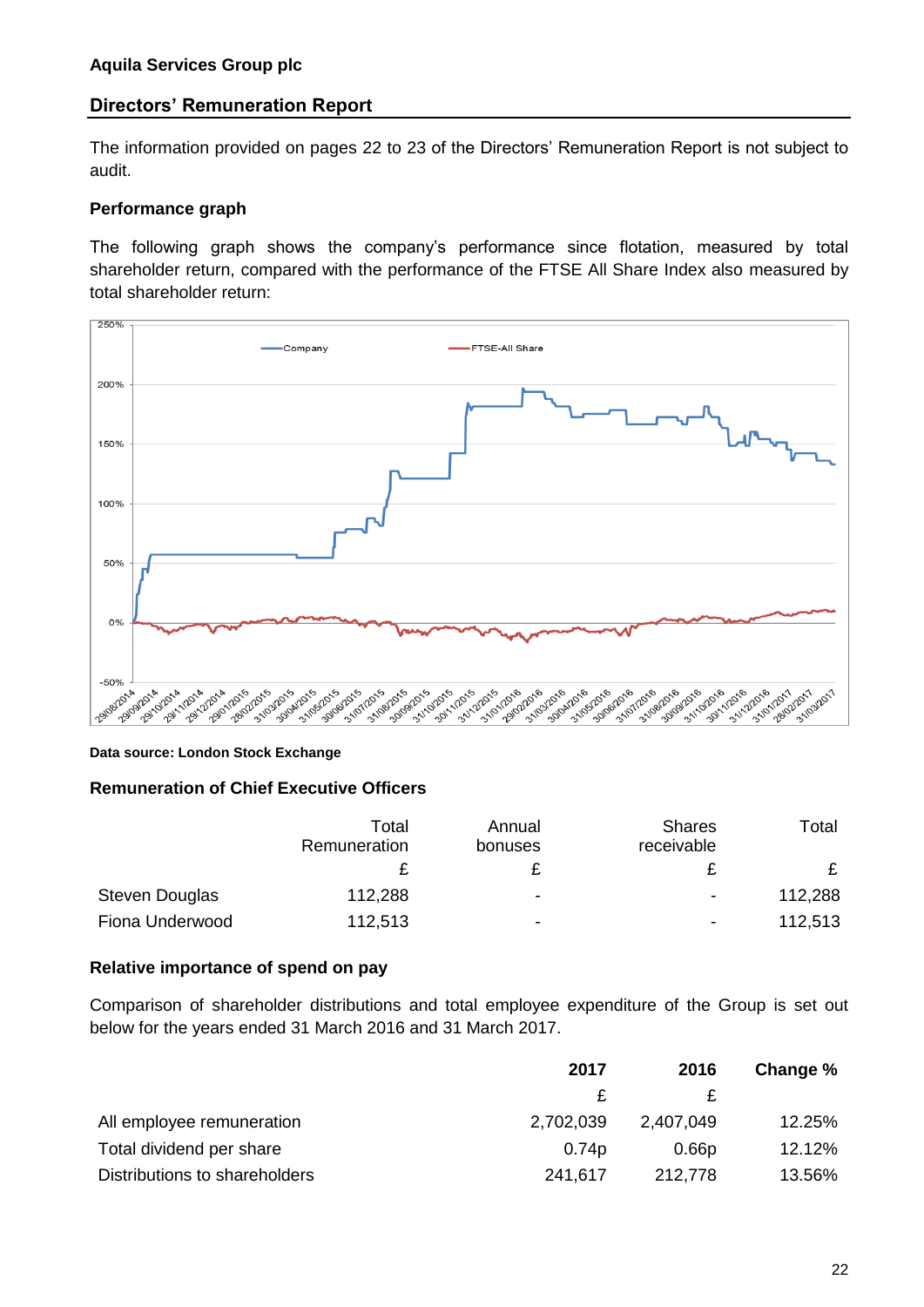#### **Statement of implementation of remuneration policy in the following year**

The Remuneration Committee proposes to continue with the policy approved by the shareholders at the 2016 Annual General Meeting.

#### **Shareholder voting at the last general meeting**

The Group is committed to on-going shareholder dialogue and takes an active interest in voting outcomes. Where there are substantial votes against resolutions in relation to directors' remuneration, the reasons for any such vote will be sought, and any actions in response will be detailed here. The Directors' Remuneration Report for the period ended 31 March 2016 and the Directors Remuneration Policy were approved by shareholders at the Annual General Meeting held on 21 July 2016.

| <b>Directors' Remuneration Report</b> | % of votes cast |
|---------------------------------------|-----------------|
| For                                   | 100%            |
| Against                               | 0%              |
| <b>Total votes cast</b>               | 100%            |
|                                       |                 |
| <b>Directors' Remuneration Policy</b> | % of votes cast |
| For                                   | 100%            |
| Against                               | $0\%$           |
| <b>Total votes cast</b>               | 100%            |
|                                       |                 |

#### **Remuneration policy**

The remuneration policy was originally set in January 2015, confirmed by the committee in August 2015 and revised in July 2016; the Remuneration Committee has reviewed the policy and agreed that it should remain unchanged.

The remuneration policy is designed to attract and retain executive directors and to motivate them in delivering the objectives of the Group. The policy also covers the senior management teams within the subsidiaries who are key to supporting the delivery of those objectives. The underlying principle is that employee and director share ownership is encouraged and the remuneration policy provides opportunity to reward all employees through the award of share options. This links their personal interest to the success of the company.

#### **Future policy table**

The future policy remains as revised in July 2016 and has kept the basic principles of the policy that was set in January 2015 and agreed by the Remuneration Committee in August 2015. The policy accounts for the Group as a whole to ensure that executive directors are adequately rewarded for their services and that there is a consistent approach to remuneration across the Group.

The Remuneration policy can be inspected on the Company's website [www.aquilaservicesgroup.co.uk.](http://www.aquilaservicesgroup.co.uk/)

**Jeffrey Zitron – Chairman**

28 June 2017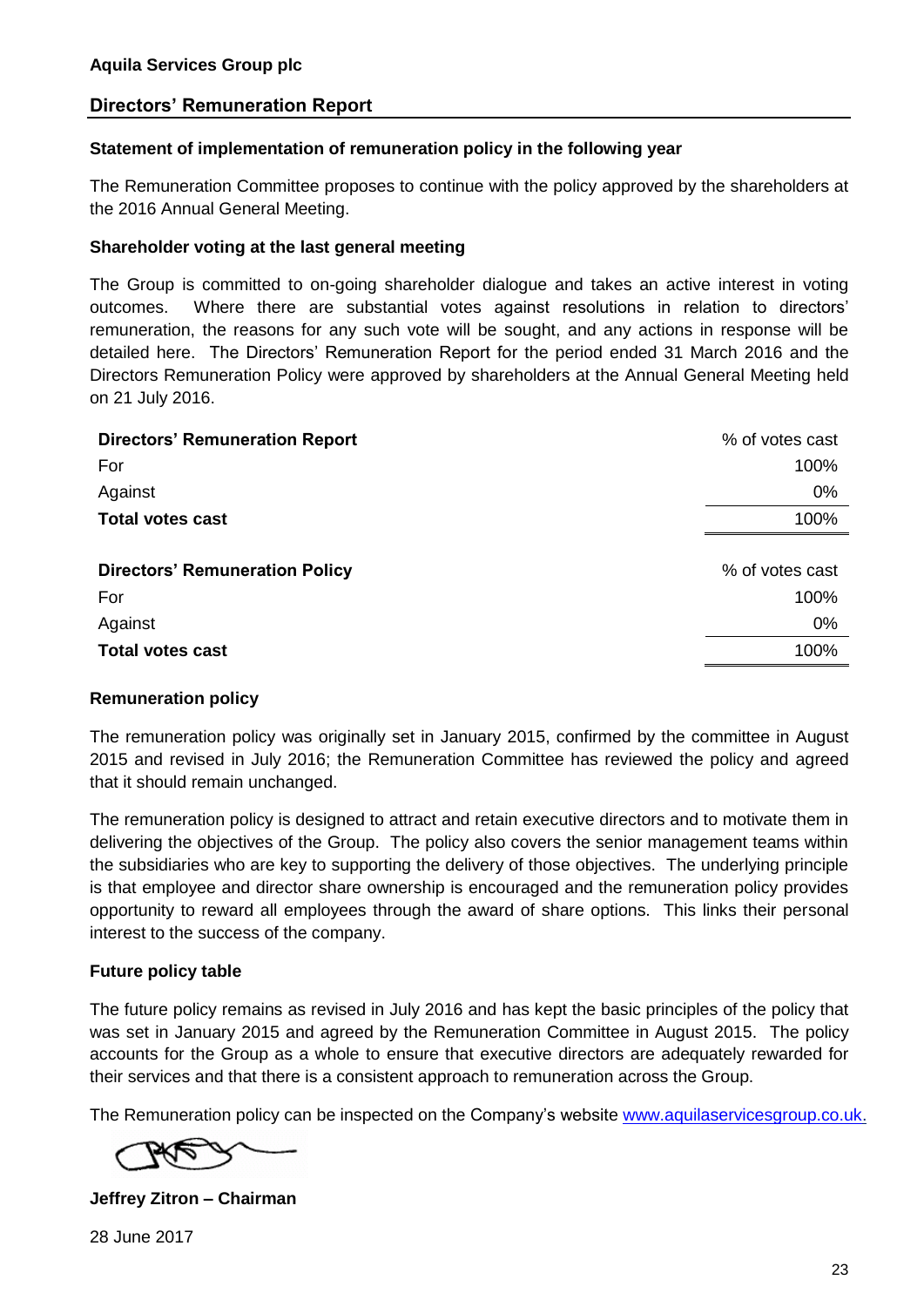## **Statement of Directors' Responsibilities in respect of the Annual Report and the Financial Statements**

The Directors (whose names and functions are set out on page 11) are responsible for preparing this report and the financial statements in accordance with applicable law and regulations.

Company law requires the Directors to prepare financial statements for each financial year. Under that law the directors have prepared the Company and Group financial statements in accordance with International Financial Reporting Standards (IFRSs) as adopted by the European Union and applicable law. Under company law the directors must not approve the financial statements unless they are satisfied that they give a true and fair view of the state of affairs of the company and the group and the profit or loss of the company and the group for that period.

In preparing the Company and Group financial statements, the Directors are required to:

- select suitable accounting policies and then apply them consistently;
- make judgements and estimates that are reasonable and prudent;
- present information, including accounting policies, in a manner that provides relevant, reliable, comparable and understandable information;
- state whether IFRSs as adopted by the European Union have been followed, subject to any material departures disclosed and explained in the financial statements;
- **•** prepare the financial statements on the going concern basis unless it is inappropriate to presume that the Company and Group will continue in business; and
- provide additional disclosures when compliance with the specific requirements in IFRSs is insufficient to enable users to understand the impact of particular transactions, other events and conditions on the entity's financial position and financial performance.

The Directors are responsible for keeping adequate accounting records that are sufficient to show and explain the Company and Group's transactions and disclose with reasonable accuracy at any time the financial position of the Company and Group and enable them to ensure that the financial statements comply with the Companies Act 2006 and Article 4 of the IAS Regulation. They are also responsible for safeguarding the assets of the Company and hence for taking reasonable steps for the prevention and detection of fraud and other irregularities.

Under applicable law and regulations, the Directors are also responsible for preparing a Strategic Report, Directors' Report, Directors' Remuneration Report and Corporate Governance Statement that comply with that law and those regulations, and for ensuring that the Annual Report includes information required by the Listing Rules of the Financial Conduct Authority.

The financial statements are published on the Company's website [www.aquilaservicesgroup.co.uk.](http://www.aquilaservicesgroup.co.uk/) The work carried out by the Auditor does not involve consideration of the maintenance and integrity of this website and accordingly, the Auditor accepts no responsibility for any changes that have occurred to the financial statements since they were initially presented on the website. Visitors to the website need to be aware that legislation in the United Kingdom covering the preparation and dissemination of the financial statements may differ from legislation in their jurisdiction.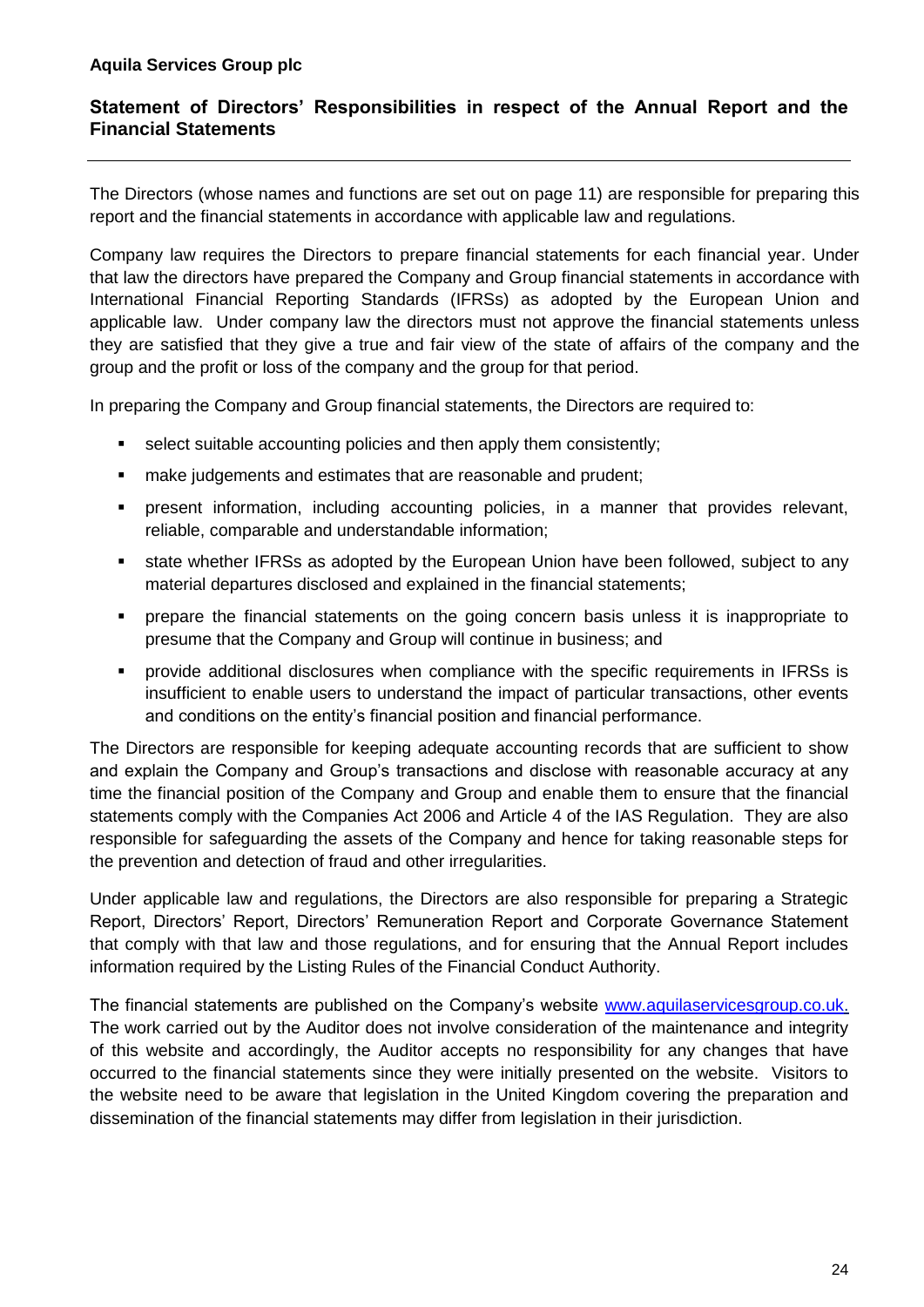## **Statement of Directors' Responsibilities in respect of the Annual Report and the Financial Statements**

We confirm that to the best of our knowledge:

- the Company and Group financial statements, prepared in accordance with IFRS as adopted by the European Union, give a true and fair view of the assets, liabilities, financial position and profit of the Company and Group; and
- these strategic and directors' reports include a fair review of the development and performance of the business and the position of the Company and Group together with a description of the principal risks and uncertainties that it faces.

S. Kane.

#### **Susan Kane – Finance Director**

On behalf of the Board

28 June 2017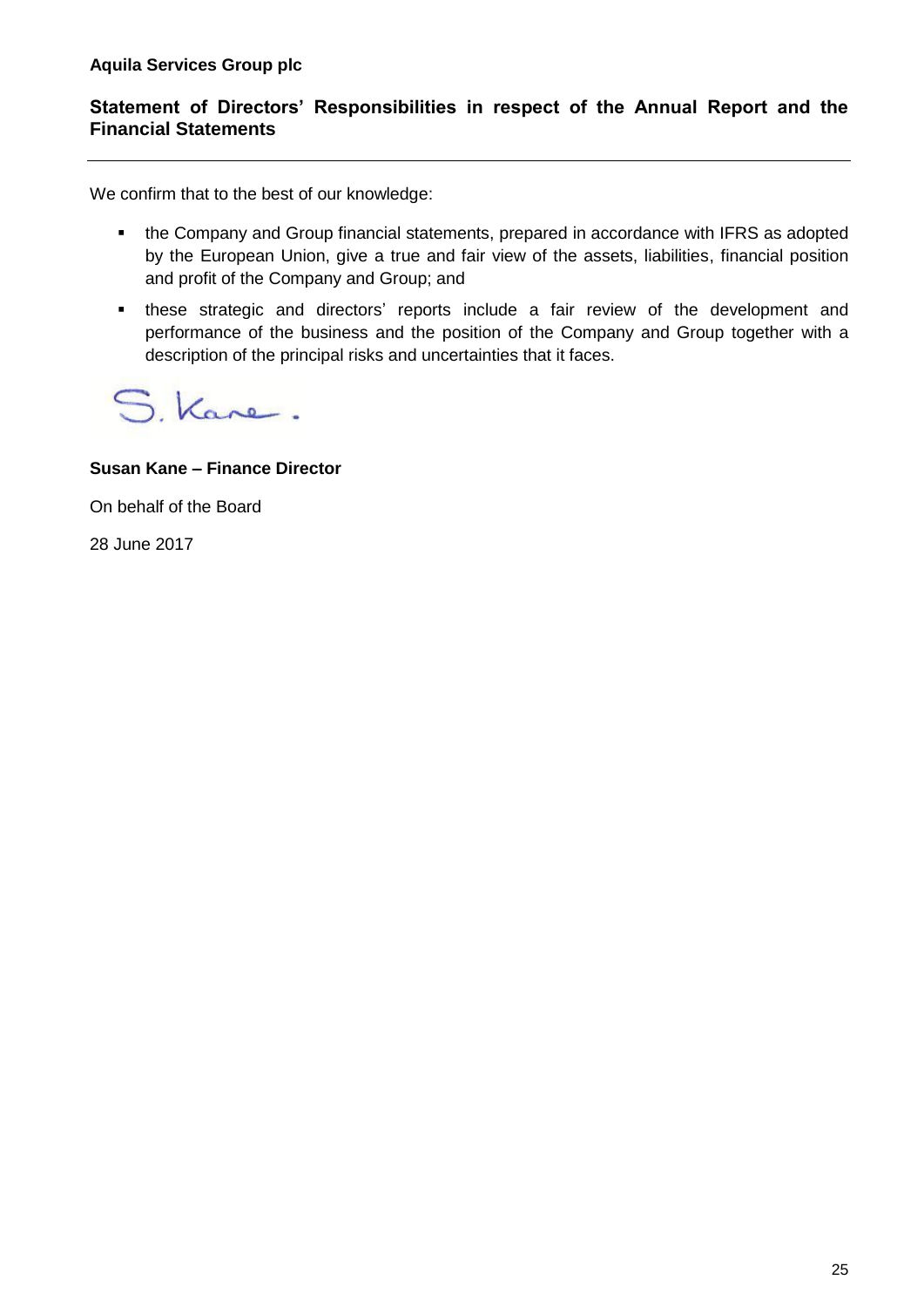## **Independent Auditor's Report to the Members of Aquila Services Group plc**

We have audited the financial statements of Aquila Services Group plc for the year ended 31 March 2017 set out on pages 28 to 56. The financial reporting framework that has been applied in their preparation is applicable law and International Financial Reporting Standards (IFRSs) as adopted by the European Union and, as regards the parent company financial statements, as applied in accordance with the provisions of the Companies Act 2006.

This report is made solely to the company's members, as a body, in accordance with Chapter 3 of Part 16 of the Companies Act 2006. Our audit work has been undertaken so that we might state to the company's members those matters we are required to state to them in an auditors' report and for no other purpose. To the fullest extent permitted by law, we do not accept or assume responsibility to anyone other than the company and the company's members as a body, for our audit work, for this report, or for the opinions we have formed.

#### **Respective responsibilities of directors and auditors**

As explained more fully in the Directors' Responsibilities Statement, the directors are responsible for the preparation of the financial statements and for being satisfied that they give a true and fair view. Our responsibility is to audit and express an opinion on the financial statements in accordance with applicable law and International Standards on Auditing (UK and Ireland). Those standards require us to comply with the Auditing Practices Board's Ethical Standards for Auditors.

#### **Scope of the audit of the financial statements**

An audit involves obtaining evidence about the amounts and disclosures in the financial statements sufficient to give reasonable assurance that the financial statements are free from material misstatement, whether caused by fraud or error. This includes an assessment of: whether the accounting policies are appropriate to the group's and the parent company's circumstances and have been consistently applied and adequately disclosed; the reasonableness of significant accounting estimates made by the directors; and the overall presentation of the financial statements. In addition, we read all the financial and non-financial information in the annual report to identify material inconsistencies with the audited financial statements and to identify any information that is apparently materially incorrect based on, or materially inconsistent with, the knowledge acquired by us in the course of performing the audit. If we become aware of any apparent material misstatements or inconsistencies we consider the implications for our report.

## **Opinion on financial statements**

#### **In our opinion:**

- the financial statements give a true and fair view of the state of affairs of the group and the parent company as at 31 March 2017 and of the group's profit for the year then ended; and
- the group financial statements have been properly prepared in accordance with IFRSs as adopted by the European Union, the requirements of the Companies Act 2016 and, as regards the group financial statements, Article 4 of the IAS Regulation; and
- the parent company financial statements have been properly prepared in accordance with IFRSs as adopted by the European Union and as applied in accordance with the provisions of the Companies Act 2006; and
- the financial statements have been prepared in accordance with the requirements of the Companies Act 2006.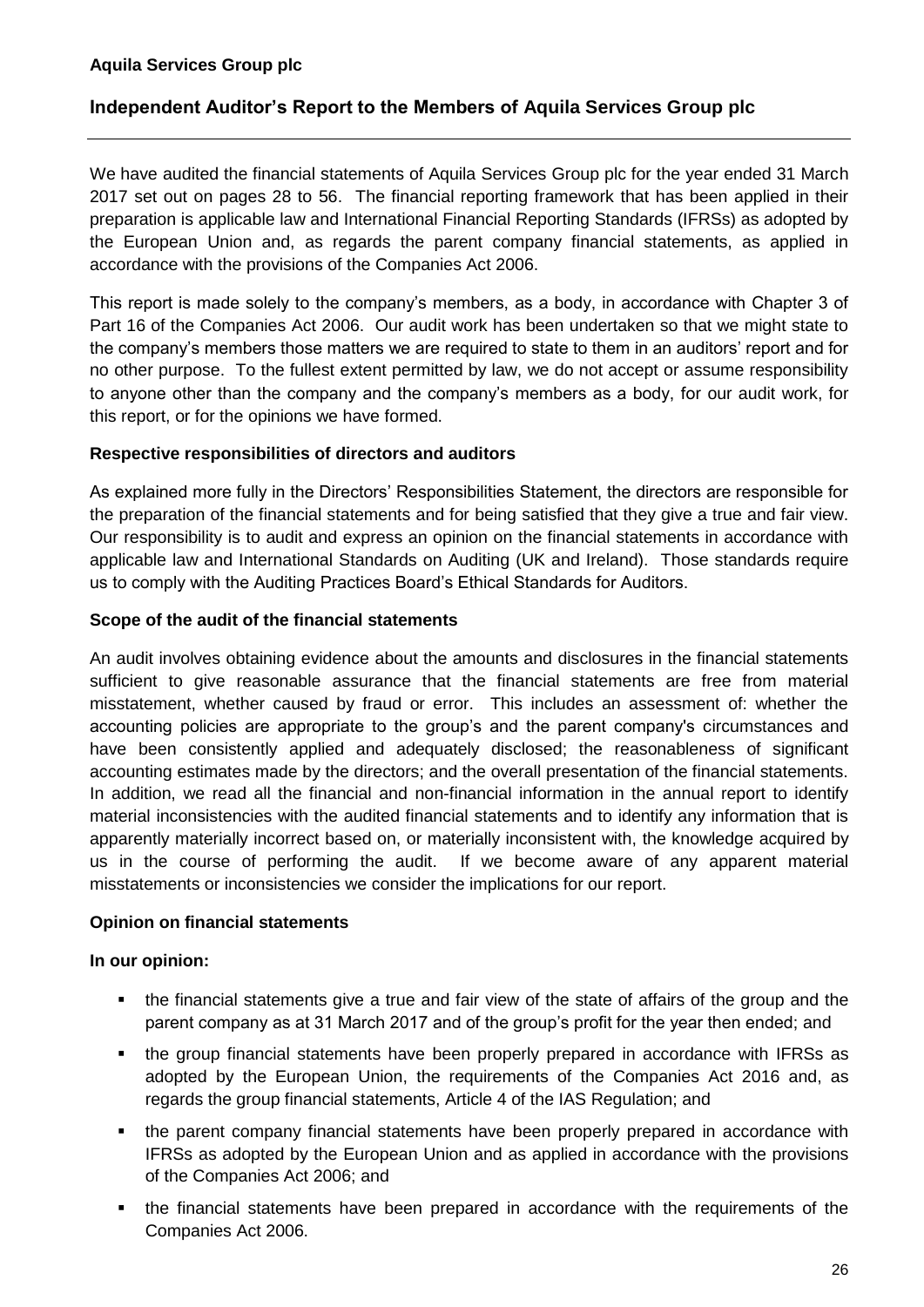## **Independent Auditor's Report to the Members of Aquila Services Group plc**

#### **Other matters prescribed by the Companies Act 2006**

In our opinion, the part of the Directors' Remuneration Report to be audited has been properly prepared in accordance with the Companies Act 2006.

In our opinion, based on the work undertaken in the course of the audit:

- the information given in the Strategic Report and the Directors' Report for the financial year for which the financial statements are prepared is consistent with the financial statements; and
- the Strategic Report and the Directors Report have been prepared in accordance with applicable legal requirements.

#### **Matters on which we are required to report by exception**

In the light of the knowledge and understanding of the company and its environment obtained in the course of the audit, we have not identified material misstatements in the Strategic Report or the Directors' Report.

We have nothing to report in respect of the following matters where the Companies Act 2006 requires us to report to you if, in our opinion:

- adequate accounting records have not been kept by the parent company, or returns adequate for our audit have not been received from branches not visited by us; or
- the parent company financial statements and the part of the directors' remuneration report to be audited are not in agreement with the accounting records and returns; or
- certain disclosures of directors' remuneration specified by law are not made; or
- we have not received all the information and explanations we require for our audit.

Jamie Cassell (Senior Statutory Auditor) For and on behalf of Saffery Champness LLP Chartered Accountants Statutory Auditors 71 Queen Victoria Street London EC4V 4BE

28 June 2017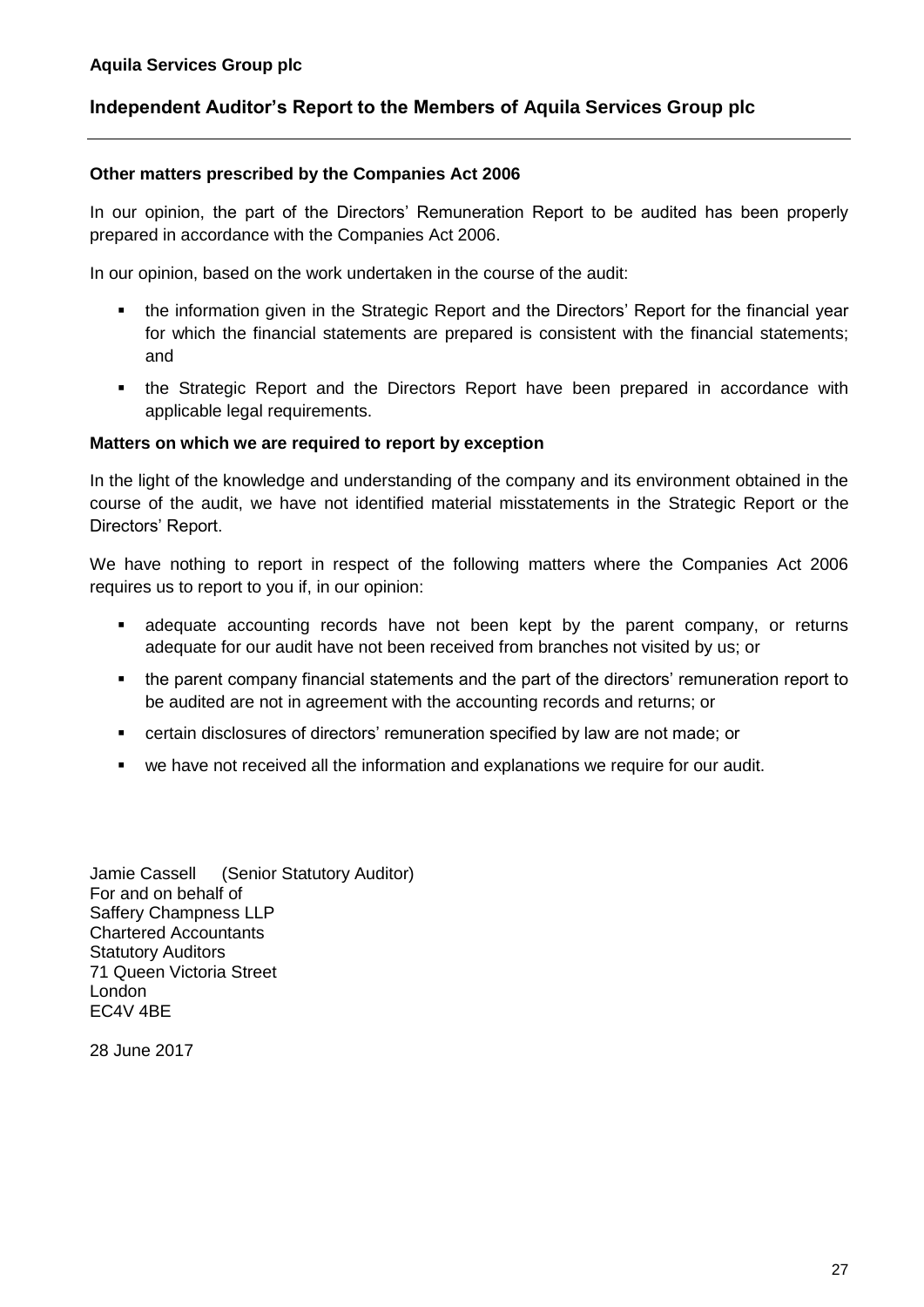## **Consolidated statement of comprehensive income For the year ended 31 March 2017**

|                                                                            | <b>Notes</b>   | 2017<br>£   | 2016<br>£              |
|----------------------------------------------------------------------------|----------------|-------------|------------------------|
| Revenue                                                                    | $\overline{4}$ | 5,928,201   | 4,746,144              |
| Cost of sales                                                              | 5              | (4,453,466) | (3,458,532)            |
| <b>Gross profit</b>                                                        |                | 1,474,735   | 1,287,612              |
| Administrative expenses                                                    | 5              | (964, 692)  | (997, 786)             |
| <b>Operating profit</b>                                                    |                | 510,043     | 289,826                |
| Deemed cost of listing<br>Finance income                                   | 13<br>4        | 5,512       | (3, 104, 527)<br>1,713 |
| Profit / (loss) before taxation                                            | 6              | 515,555     | (2,812,988)            |
| Income tax expense                                                         | 8              | (111, 345)  | (124, 319)             |
| Profit / (loss) for the year                                               |                | 404,210     | (2,937,307)            |
| Other comprehensive income                                                 |                |             |                        |
| Total comprehensive income profit / (loss)<br>for the year                 |                | 404,210     | (2,937,307)            |
| Earnings profit / (loss) per share<br>attributable to owners of the parent |                |             |                        |
| <b>Basic</b>                                                               | 9              | 1.24p       | (10.66p)               |
| <b>Diluted</b>                                                             | 9              | 1.08p       | (10.66p)               |
| Adjusted earnings per share before<br>deemed cost of listing               |                |             |                        |
| <b>Basic</b>                                                               | 9              | 1.24p       | 0.61 <sub>p</sub>      |
| <b>Diluted</b>                                                             | 9              | 1.08p       | 0.54p                  |

The income statement has been prepared on the basis that all operations are continuing operations.

The notes on pages 34 to 56 form part of these financial statements.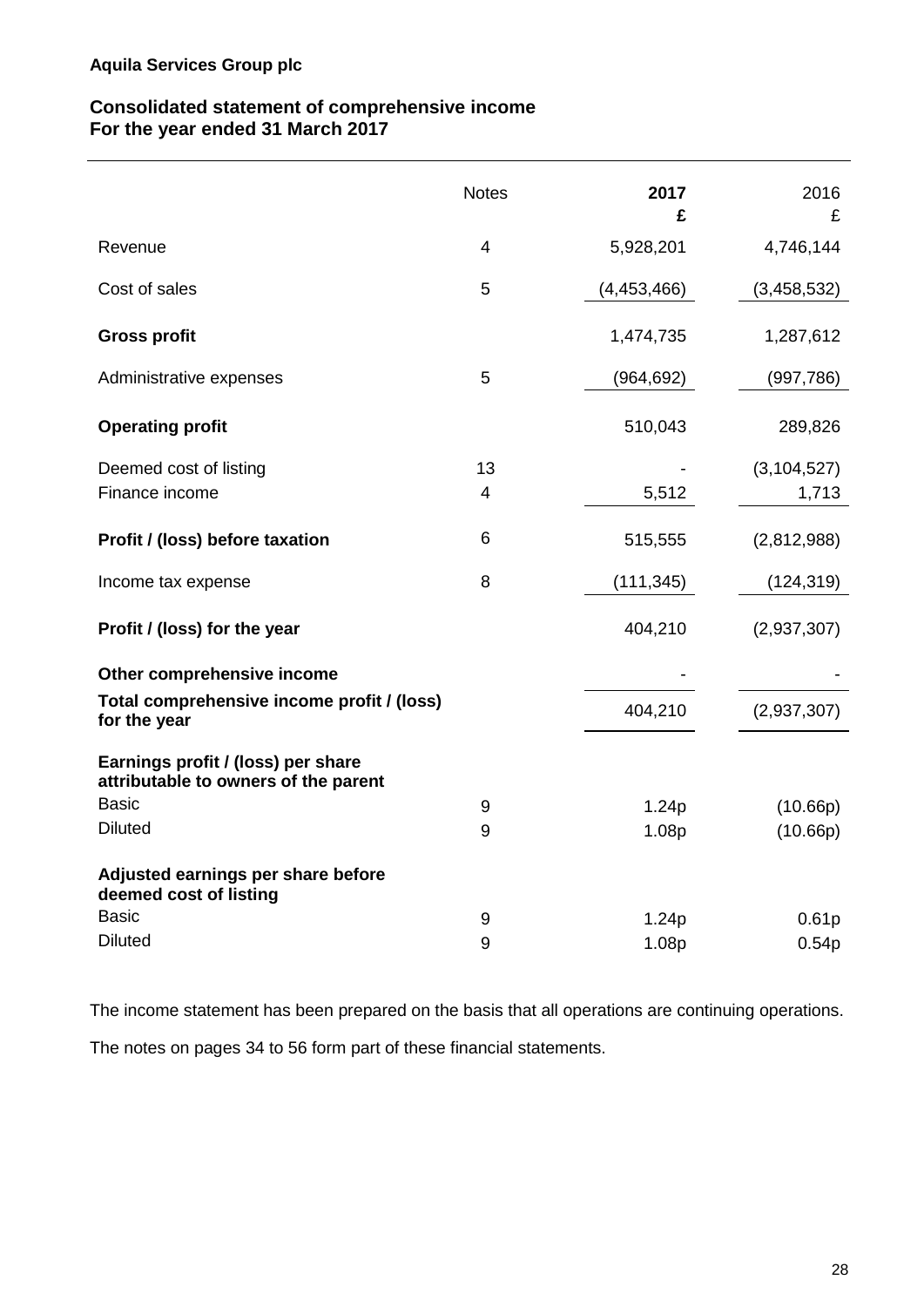## **Consolidated and Company statements of financial position As at 31 March 2017**

|                               | <b>Note</b> | <b>Group</b><br>2017<br>£ | Group<br>2016<br>£ | Company<br>2017<br>£ | Company<br>2016<br>£ |
|-------------------------------|-------------|---------------------------|--------------------|----------------------|----------------------|
| <b>Non-current assets</b>     |             |                           |                    |                      |                      |
| Intangible assets             | 10          | 317,688                   | 317,688            |                      |                      |
| Property, plant and equipment | 11          | 50,559                    | 14,654             |                      |                      |
| Investments                   | 12          |                           |                    | 9,749,931            | 9,602,280            |
|                               |             | 368,247                   | 332,342            | 9,749,931            | 9,602,280            |
| <b>Current assets</b>         |             |                           |                    |                      |                      |
| Trade and other receivables   | 14          | 1,350,187                 | 1,158,836          | 47                   | 1,770                |
| Deferred tax assets           | 15          |                           | 11,671             |                      |                      |
| Cash and bank balances        |             | 2,312,600                 | 2,552,642          | 348,062              | 341,849              |
|                               |             | 3,662,787                 | 3,723,149          | 348,109              | 343,619              |
| <b>Current liabilities</b>    |             |                           |                    |                      |                      |
| Trade and other payables      | 16          | 951,923                   | 1,276,501          | 217,380              | 218,530              |
| Corporation tax               |             | 134,753                   | 166,769            |                      |                      |
|                               |             | 1,086,676                 | 1,443,270          | 217,380              | 218,530              |
| <b>Net current assets</b>     |             | 2,576,111                 | 2,279,879          | 130,729              | 125,089              |
| <b>Net assets</b>             |             | 2,944,358                 | 2,612,221          | 9,880,660            | 9,727,369            |
| <b>Equity</b>                 |             |                           |                    |                      |                      |
| Share capital                 | 17          | 1,632,550                 | 1,630,434          | 1,632,550            | 1,630,434            |
| Share premium account         | 18          | 533,235                   | 533,235            | 533,235              | 533,235              |
| Reverse acquisition reserve   | 18          | (4,771,47)<br>3)          | (4,771,473)        |                      |                      |
| Merger reserve                | 18          | 7,184,334                 | 7,184,334          | 7,184,334            | 7,184,334            |
| Share-based payment reserve   | 20          | 422,391                   | 281,586            | 422,391              | 281,586              |
| Retained (losses) / earnings  |             | (2,056,67)<br>9)          | (2, 245, 895)      | 108,150              | 97,780               |
| Equity attributable to the    |             |                           |                    |                      |                      |
| owners of the parent          |             | 2,944,358                 | 2,612,221          | 9,880,660            | 9,727,369            |

The notes on pages 34 to 56 form part of these financial statements.

As permitted by S408 Companies Act 2006, the company has not presented its own profit and loss account and related notes. The company's profit for the year was £225,364 (2016: £200,724).

The financial statements were approved by the board on 28 June 2017

S. Kane.

**Susan Kane – Finance Director**

**Company Registration No. 08988813**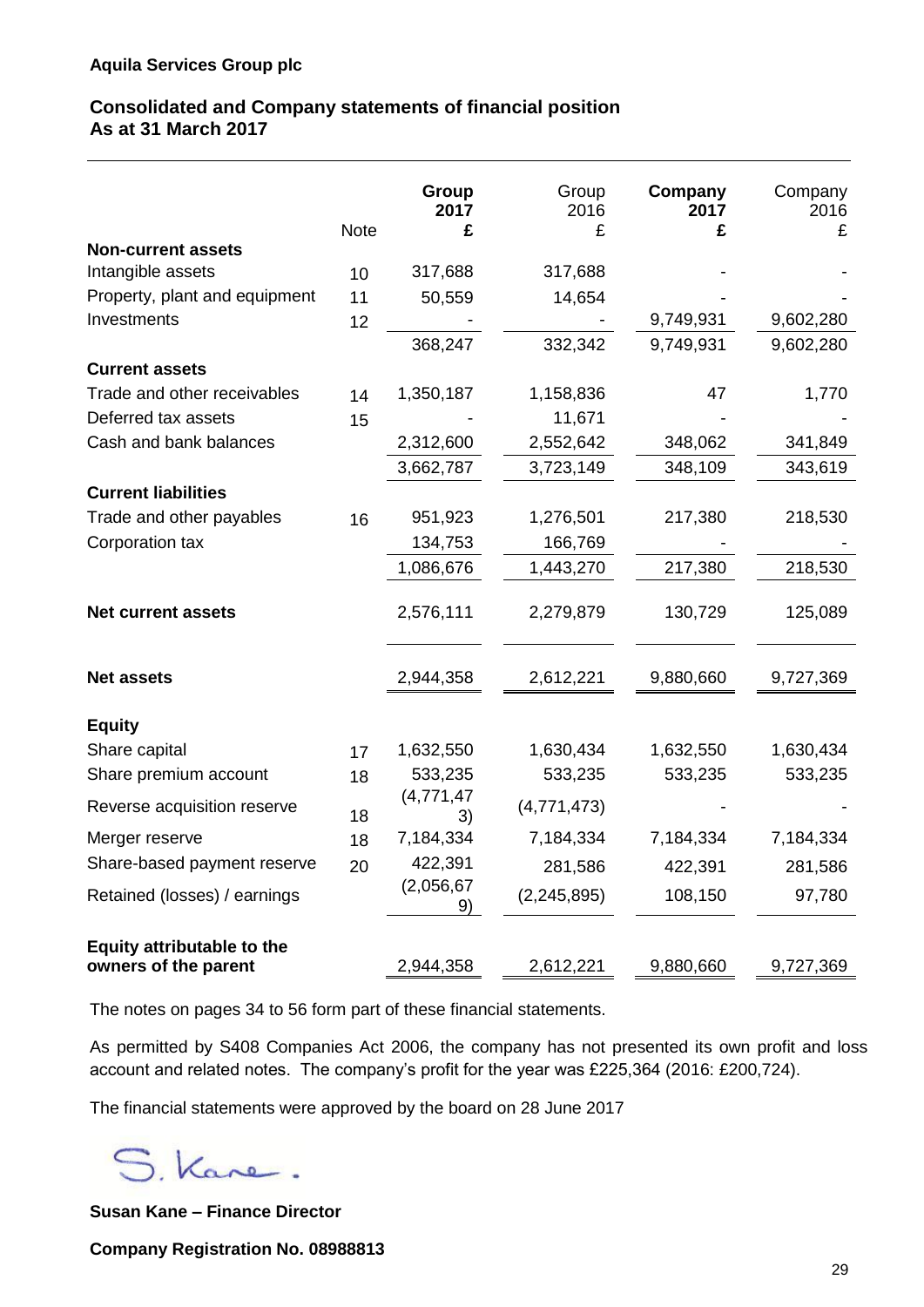# **Aquila Services Group plc**

#### **Consolidated statement of changes in equity For the year ended 31 March 2017**

|                                 | <b>Share</b><br>capital | <b>Share</b><br>premium<br>account | <b>Reverse</b><br>acquisition<br>reserve | <b>Merger</b><br>reserve<br>£ | <b>Share based</b><br><b>Payment</b><br><b>Reserve</b> | <b>Retained</b><br>earnings/<br>(losses) | <b>Total</b><br>equity |
|---------------------------------|-------------------------|------------------------------------|------------------------------------------|-------------------------------|--------------------------------------------------------|------------------------------------------|------------------------|
| <b>Balance at 1 April 2015</b>  | 515,000                 | 464,960                            | (857, 429)                               |                               | 17,016                                                 | 758,752                                  | 898,299                |
| <b>Issue of shares</b>          | 1,115,434               | 68,275                             |                                          | 7,184,334                     |                                                        |                                          | 8,368,043              |
| Reverse acquisition             |                         |                                    | (3,914,044)                              |                               | 11,923                                                 |                                          | (3,902,121)            |
| Total comprehensive income      |                         |                                    |                                          |                               |                                                        | (2,937,307)                              | (2,937,307)            |
| Transfer on exercise of options |                         |                                    |                                          |                               | (1,960)                                                | 1,960                                    |                        |
| Share based payment charge      |                         |                                    |                                          |                               | 254,607                                                |                                          | 254,607                |
| <b>Dividend</b>                 |                         |                                    |                                          |                               |                                                        | (69, 300)                                | (69, 300)              |
| <b>Balance at 31 March 2016</b> | 1,630,434               | 533,235                            | (4,771,473)                              | 7,184,334                     | 281,586                                                | (2, 245, 895)                            | 2,612,221              |
| <b>Balance at 1 April 2016</b>  | 1,630,434               | 533,235                            | (4,771,473)                              | 7,184,334                     | 281,586                                                | (2, 245, 895)                            | 2,612,221              |
| <b>Issue of shares</b>          | 2,116                   |                                    |                                          |                               |                                                        |                                          | 2,116                  |
| Total comprehensive income      |                         |                                    |                                          |                               |                                                        | 404,210                                  | 404,210                |
| Transfer on exercise of options |                         |                                    |                                          |                               | (6, 846)                                               | 6,846                                    |                        |
| Share based payment charge      |                         |                                    |                                          | $\blacksquare$                | 147,651                                                |                                          | 147,651                |
| <b>Dividend</b>                 |                         |                                    |                                          |                               |                                                        | (221, 840)                               | (221, 840)             |
| <b>Balance at 31 March 2017</b> | 1,632,550               | 533,235                            | (4, 771, 473)                            | 7,184,334                     | 422,391                                                | (2,056,679)                              | 2,944,358              |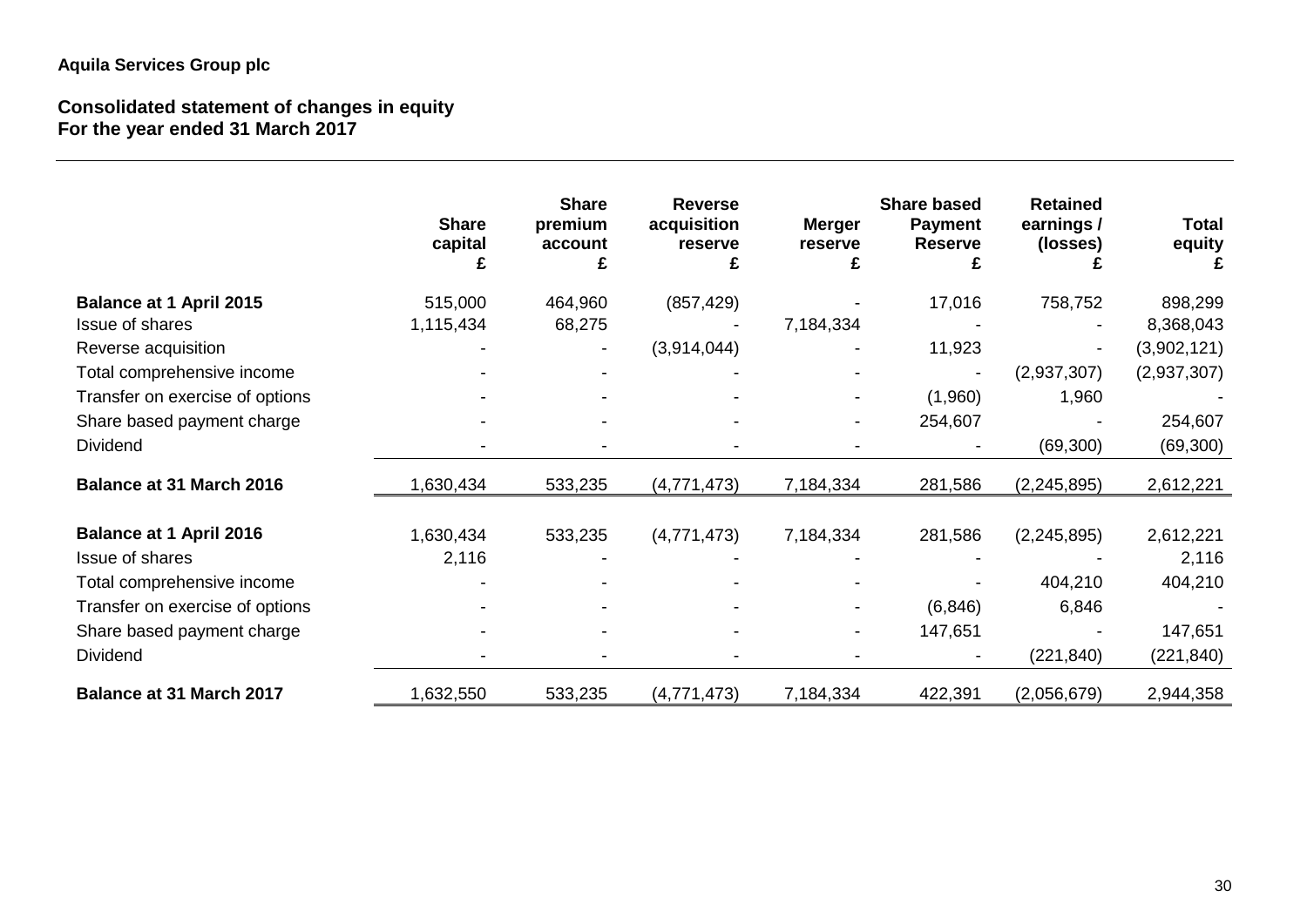# **Aquila Services Group plc**

#### **Company statement of changes in equity For the year ended 31 March 2017**

|                                 | <b>Share</b><br>capital<br>£ | <b>Share</b><br>premium<br>account | <b>Merger</b><br>reserve<br>£ | <b>Share based</b><br>payment<br>reserve<br>£ | <b>Retained</b><br>earnings /<br>(losses) | <b>Total</b><br>equity |
|---------------------------------|------------------------------|------------------------------------|-------------------------------|-----------------------------------------------|-------------------------------------------|------------------------|
| <b>Balance at 1 April 2015</b>  | 515,000                      | 464,960                            |                               | 17,016                                        | (35,604)                                  | 961,372                |
| Issue of shares                 | 1,115,434                    | 68,275                             | 7,184,334                     |                                               |                                           | 8,367,043              |
| Total comprehensive income      |                              |                                    |                               |                                               | 200,724                                   | 200,724                |
| Transfer on exercise of options |                              |                                    |                               | (1,960)                                       | 1,960                                     |                        |
| Share based payment charge      |                              |                                    |                               | 266,530                                       |                                           | 266,530                |
| Dividend                        |                              |                                    |                               |                                               | (69, 300)                                 | (69, 300)              |
| <b>Balance at 31 March 2016</b> | 1,630,434                    | 533,235                            | 7,184,334                     | 281,586                                       | 97,780                                    | 9,727,369              |
| <b>Balance at 1 April 2016</b>  | 1,630,434                    | 533,235                            | 7,184,334                     | 281,586                                       | 97,780                                    | 9,727,369              |
| Issue of shares                 | 2,116                        |                                    |                               |                                               |                                           | 2,116                  |
| Total comprehensive income      |                              |                                    |                               |                                               | 225,364                                   | 225,364                |
| Transfer on exercise of options |                              |                                    |                               | (6, 846)                                      | 6,846                                     |                        |
| Share based payment charge      |                              |                                    |                               | 147,651                                       |                                           | 147,651                |
| Dividend                        |                              |                                    |                               |                                               | (221, 840)                                | (221, 840)             |
| <b>Balance at 31 March 2017</b> | 1,632,550                    | 533,235                            | 7,184,334                     | 422,391                                       | 108,150                                   | 9,880,660              |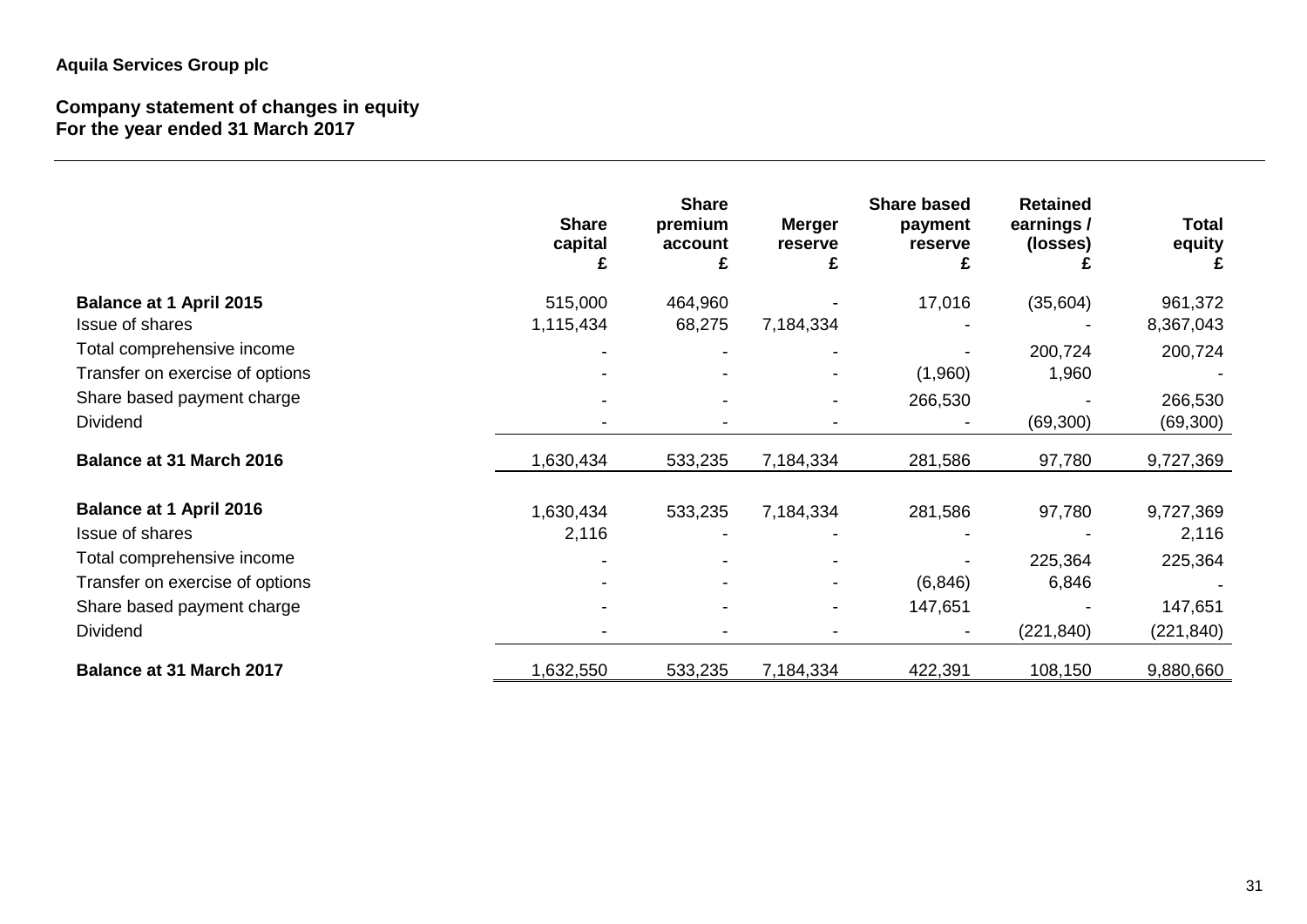## **Consolidated statement of cash flow For the year ended 31 March 2017**

|                                                         | 2017<br>£  | 2016<br>£   |
|---------------------------------------------------------|------------|-------------|
| Cash flows from operating activities                    |            |             |
| Profit / (loss) for the year                            | 404,210    | (2,937,307) |
| Interest received                                       | (5, 512)   | (1,713)     |
| Income tax expense                                      | 111,345    | 124,319     |
| Share based payment charge                              | 147,651    | 254,606     |
| Deemed cost of listing                                  |            | 3,104,527   |
| Depreciation                                            | 11,694     | 5,457       |
| Operating cash flows before movement in working capital | 669,388    | 549,889     |
| Increase in trade and other receivables                 | (191, 351) | (76, 254)   |
| (Decrease) / increase in trade and other payables       | (324, 578) | 99,878      |
| Cash generated by operations                            | 153,459    | 573,513     |
| Income taxes paid                                       | (131, 690) | (179, 445)  |
| Net cash inflow from operating activities               | 21,769     | 394,068     |
| <b>Cash flows from investing activities</b>             |            |             |
| Interest received                                       | 5,512      | 1,713       |
| Cash acquired on reverse acquisition                    |            | 795,690     |
| Cash acquired on purchase of subsidiary                 |            | 785,262     |
| Purchase of subsidiary                                  |            | (899, 696)  |
| Purchase of property, plant and equipment               | (47, 599)  | (16, 344)   |
| Proceeds from disposal of investments                   |            | 207,834     |
| Net cash (outflow) / inflow from investing activities   | (42,087)   | 874,459     |
| Cash flows from financing activities                    |            |             |
| Proceeds of share issue                                 | 2,116      | 239,456     |
| Dividends paid                                          | (221, 840) | (69, 300)   |
| Net cash (outflow) / inflow from financing activities   | (219, 724) | 170,156     |
| Net (decrease)/increase in cash and cash equivalents    | (240, 042) | 1,438,683   |
| Cash and cash equivalents at beginning of the year      | 2,552,642  | 1,113,959   |
| Cash and cash equivalents at end of the year            | 2,312,600  | 2,552,642   |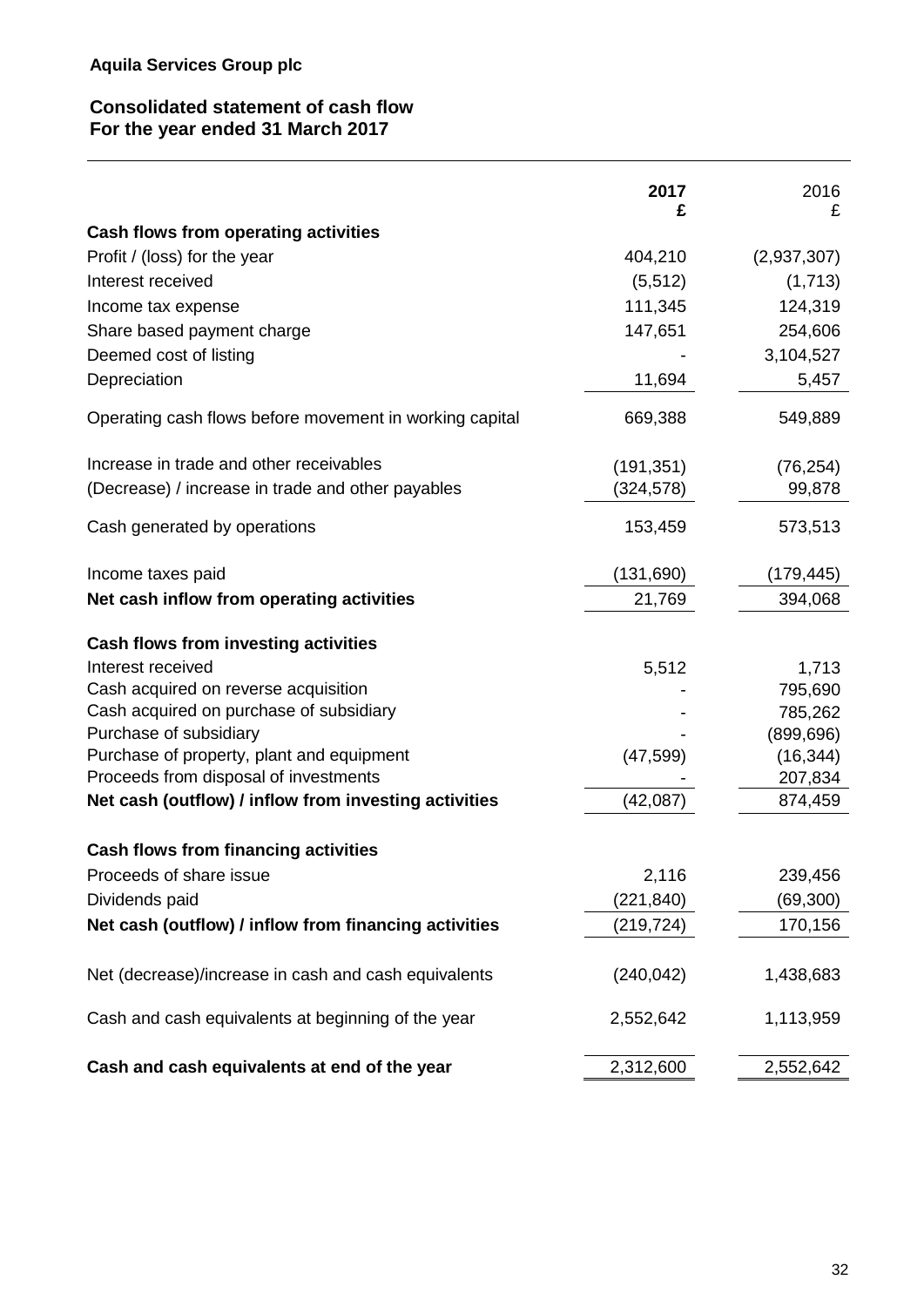## **Company statement of cash flow For the year ended 31 March 2017**

|                                                         | 2017<br>£  | 2016<br>£   |
|---------------------------------------------------------|------------|-------------|
| Cash flows from operating activities                    |            |             |
| Profit for the year                                     | 225,364    | 200,723     |
| Dividends received                                      | (325, 650) | (300, 600)  |
| Interest received                                       | (1,024)    | (1,017)     |
| Operating cash flows before movement in working capital | (101, 310) | (100, 894)  |
| Decrease in trade and other receivables                 | 1,723      | 16,230      |
| (Decrease) / increase in trade and other payables       | (1, 150)   | 215,696     |
| Net cash (outflow) / inflow from operating activities   | (100, 737) | 131,032     |
| Cash flows from investing activities                    |            |             |
| Interest received                                       | 1,024      | 1,017       |
| Dividends received                                      | 325,650    | 300,600     |
| Purchase of subsidiary                                  |            | (1,053,782) |
| Net cash inflow / (outflow) from investing activities   | 326,674    | (752,165)   |
| Cash flows from financing activities                    |            |             |
| Proceeds of share issue                                 | 2,116      | 86,075      |
| Dividends paid                                          | (221, 840) | (69, 300)   |
| Net cash (outflow) / inflow from financing activities   | (219, 724) | 16,775      |
| Net increase/(decrease) in cash and cash equivalents    | 6,213      | (604, 358)  |
| Cash and cash equivalents at beginning of the year      | 341,849    | 946,207     |
| Cash and cash equivalents at end of the year            | 348,062    | 341,849     |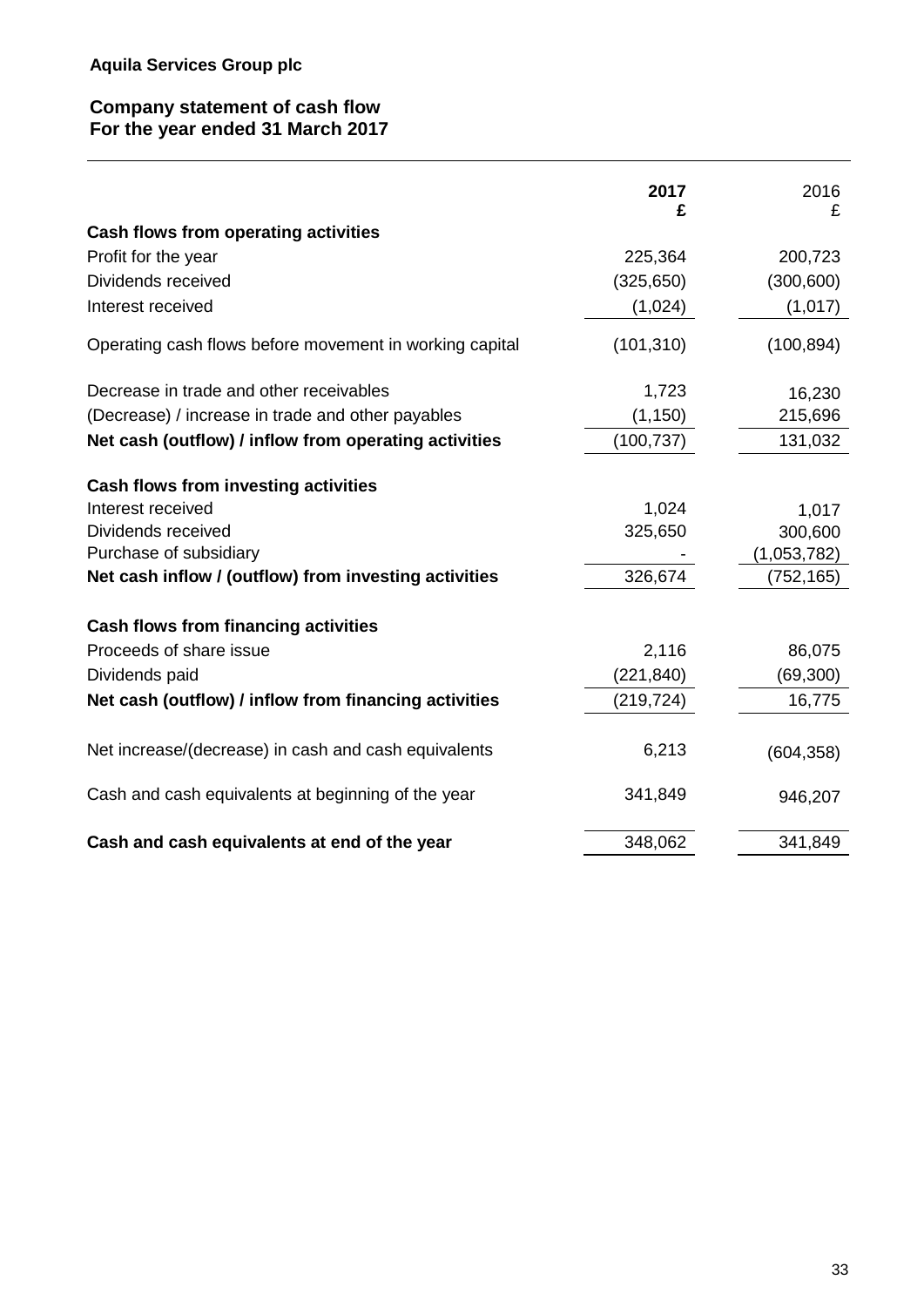#### 1 **General information**

Aquila Services Group plc (''the Company'') and its subsidiaries (together, ''the Group'') provide specialist housing and treasury management consultancy services. The principal activity of the Company is that of a holding company for the Group as well as providing all the strategic and governance functions of the Group.

The Company is a public limited company which is listed on the London Stock Exchange, domiciled in the United Kingdom and incorporated and registered in England and Wales. The Company's registered office is Tempus Wharf, 29a Bermondsey Wall West, London, SE16 4SA.

#### 2 **Accounting policies**

The principal accounting policies applied in preparation of these consolidated financial statements are set out below. These policies have been consistently applied unless otherwise stated.

#### *Basis of preparation*

The financial statements of have been prepared in accordance with International Reporting Standards as adopted by the European Union (IFRSs), issued by the International Accounting Standards Board (IASB), including interpretations issued by the International Financial Reporting Interpretations Committee (IFRIC), and the Companies Act 2006 applicable to companies reporting under IFRS.

The financial statements have been prepared on the historical cost basis.

The financial statements are presented in Pounds Sterling which is the Group's functional and presentational currency.

The preparation of the financial statements in conformity with IFRS requires the use of certain critical accounting estimates. It also requires management to exercise its judgement in the process of applying the Group's accounting policies. The areas of critical accounting estimates and judgements are set out in note 3.

#### *Basis of consolidation*

On 20 August 2015, the Company became the legal parent of Altair Consultancy and Advisory Services Limited (''Altair'') through a reverse acquisition. In the judgement of the Directors, the Company was not a business as defined by IFRS 3 prior to the transaction. As such, the transaction is not considered to be a business combination and therefore is deemed to be outside the scope of IFRS 3, instead falling within the scope of IFRS 2.

The principles of IFRS 3 have been applied in identifying Altair as the accounting acquirer. The consolidated financial statements of the Company are presented as a continuation of Altair's financial statements, reflecting the commercial substance of the transaction. However, the equity structure presented in the consolidated financial statements reflects the equity structure of the Company, including the equity instruments issued as part of the transaction.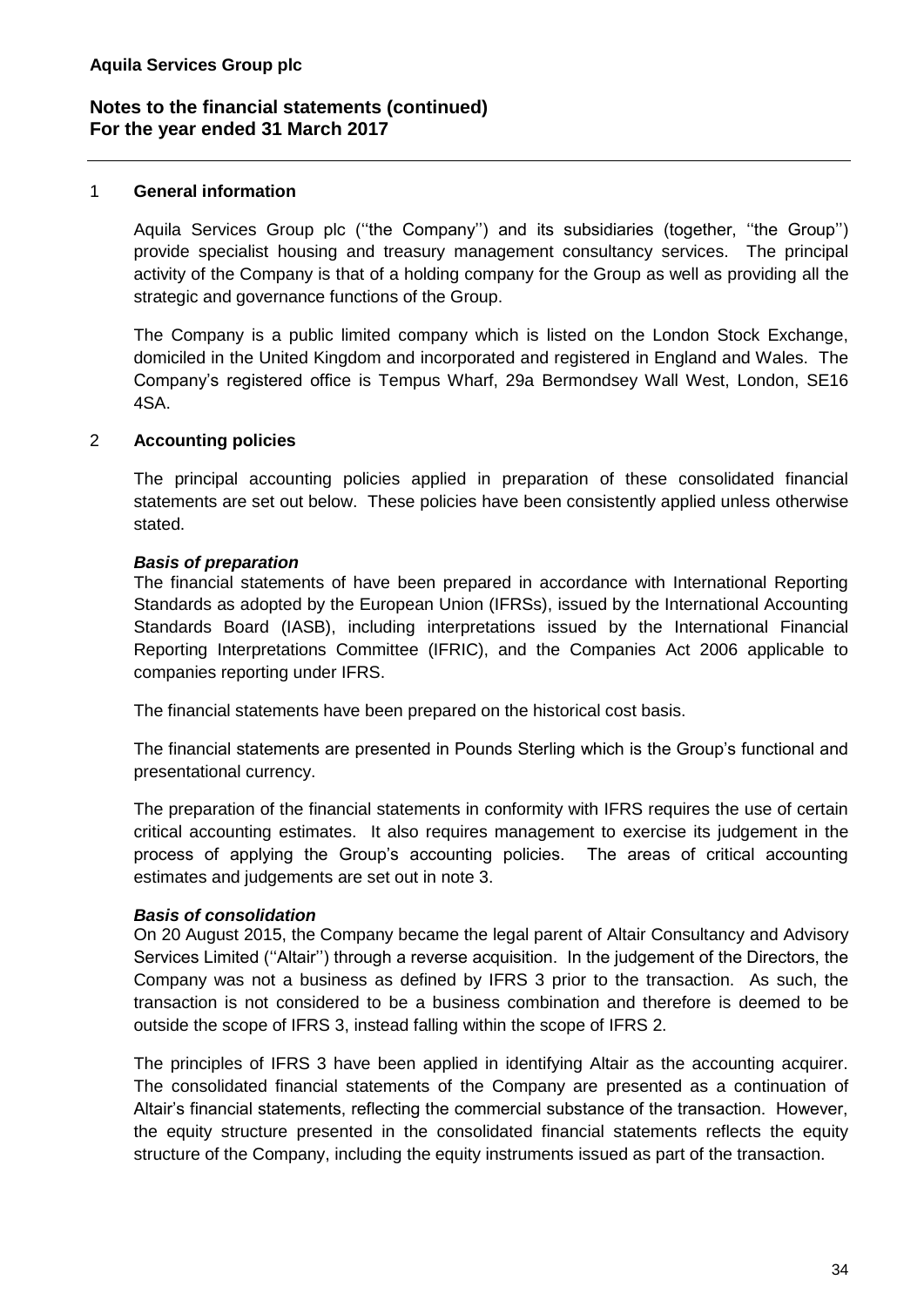## 2 **Accounting policies (continued)**

## *Basis of consolidation*

The consolidated financial statements incorporate the financial statements of subsidiary entities. A subsidiary is defined as an entity over which the Company has control. Control is achieved when the Company has power over an entity, is exposed to, or has rights to, variable returns from its involvement with the entity, and has the ability to use its power to affects its returns.

Consolidation of a subsidiary begins when the Company obtains control and ceases when control is lost. The Company reassesses whether or not it controls an entity if facts and circumstances indicate that there are changes to one or more of the three control elements listed above.

All intragroup assets and liabilities, equity, income, expenses and cash flows relating to transactions between members of the Group are eliminated on consolidation.

Where necessary, adjustments are made to the financial statements of subsidiaries to bring accounting policies used into line with the Group's accounting policies.

#### *Business combinations*

Other than the reverse acquisition noted above, acquisitions of subsidiaries are accounted for using the acquisition method. The consideration transferred in a business combination is measured at fair value, which is calculated as the sum of the acquisition-date fair values of assets transferred by the Group, liabilities incurred by the Group to the former owners of the acquiree and the equity interest issued by the Group in exchange for control of the acquiree.

Any excess of the consideration over the fair value of the identifiable assets and liabilities acquired is recognised as goodwill. Goodwill is not amortised but is reviewed for impairment at least annually. If the consideration is less than the fair value of the identifiable assets and liabilities acquired, the difference is recognised in the Statement of comprehensive income.

## *Revenue recognition*

Revenue comprises the fair value of the consideration received or receivable for the rendering of services in the ordinary course of the Group's activity. Revenue is shown net of value added tax, returns, rebates and discounts. The Group recognises revenue when the amount of the revenue can be reliably measured and when it is probable that economic benefits will flow to the entity.

Un-invoiced fees at the balance sheet date are valued at the fair value of the consideration receivable when it is probable that economic benefits will flow to the Group. Where income is invoiced in advanced of work being completed, revenue is treated in the first instance as deferred income and recognised when the services are performed by the Group.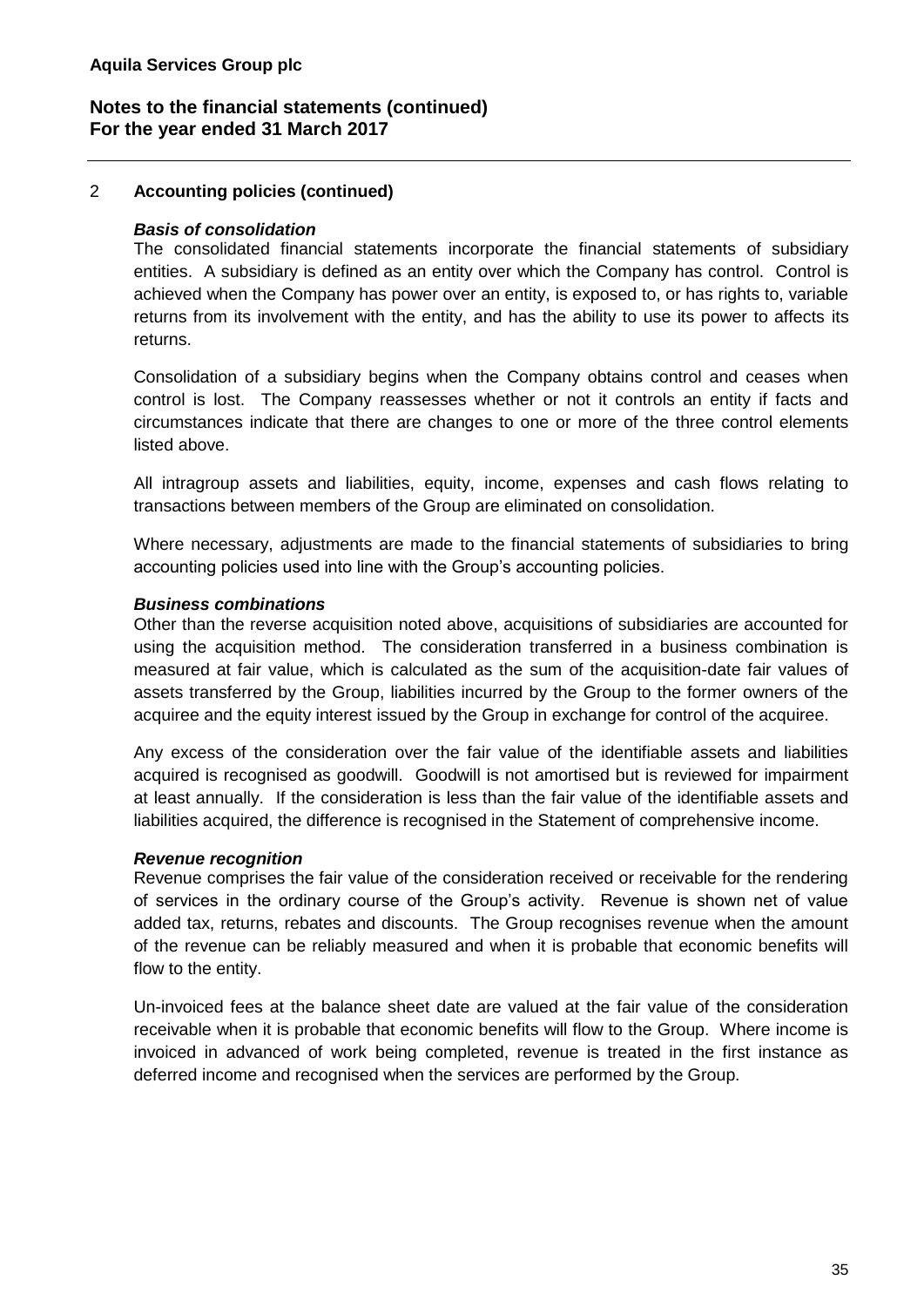## 2 **Accounting policies (continued)**

#### *Property, plant and equipment*

Property, plant and equipment are stated at cost less accumulated depreciation and any recognised impairment loss. The cost of an item of property, plant and equipment initially recognised includes its purchase price and any cost that is directly attributable to bringing the asset to the location and condition necessary for use. Depreciation is recognised so as to write-off the cost of assets less their residual values over their estimated useful lives, using the straight-line method, on the following bases:

Computer equipment 33% per annum Fixtures and fittings 33% per annum

The estimated useful lives, residual values and depreciation method are reviewed at the end of each reporting period, with the effect of any changes in estimate accounted for on a prospective basis.

An item of property, plant and equipment is derecognised upon disposal or when no future economic benefits are expected to arise from the continued use of the asset. The gain or loss arising on the disposal of an asset is determined as the difference between the sales proceeds and the carrying amount of the asset and is recognised in the Statement of comprehensive income.

#### *Investment in subsidiaries*

In the company's separate annual financial statements, investments in subsidiaries are carried at cost less any accumulated impairment.

The cost of an investment in a subsidiary is the aggregate of the fair value, at the date of exchange, of assets given, liabilities incurred or assumed, and equity instruments issued by the company, plus any costs directly attributable to the purchase of the subsidiary.

#### *Financial instruments*

Financial assets and financial liabilities are recognised on the Group's balance sheet when the Group becomes a party to the contractual provisions of the instrument.

Financial assets can be divided into the following categories: loans and receivables, financial assets at fair value through profit or loss, available-for-sale financial assets and held-tomaturity investments. Financial assets are assigned to the different categories by management on initial recognition, depending on the purpose for which the instruments were acquired. The designation of financial assets is re-evaluated at every reporting date at which a choice of classification or accounting treatment is available.

De-recognition of financial instruments occurs when the rights to receive cash flows from investments expire or are transferred and substantially all of the risks and rewards of ownership have been transferred. An assessment for impairment is undertaken at least at each balance sheet date whether or not there is objective evidence that a financial asset or a group of financial assets is impaired.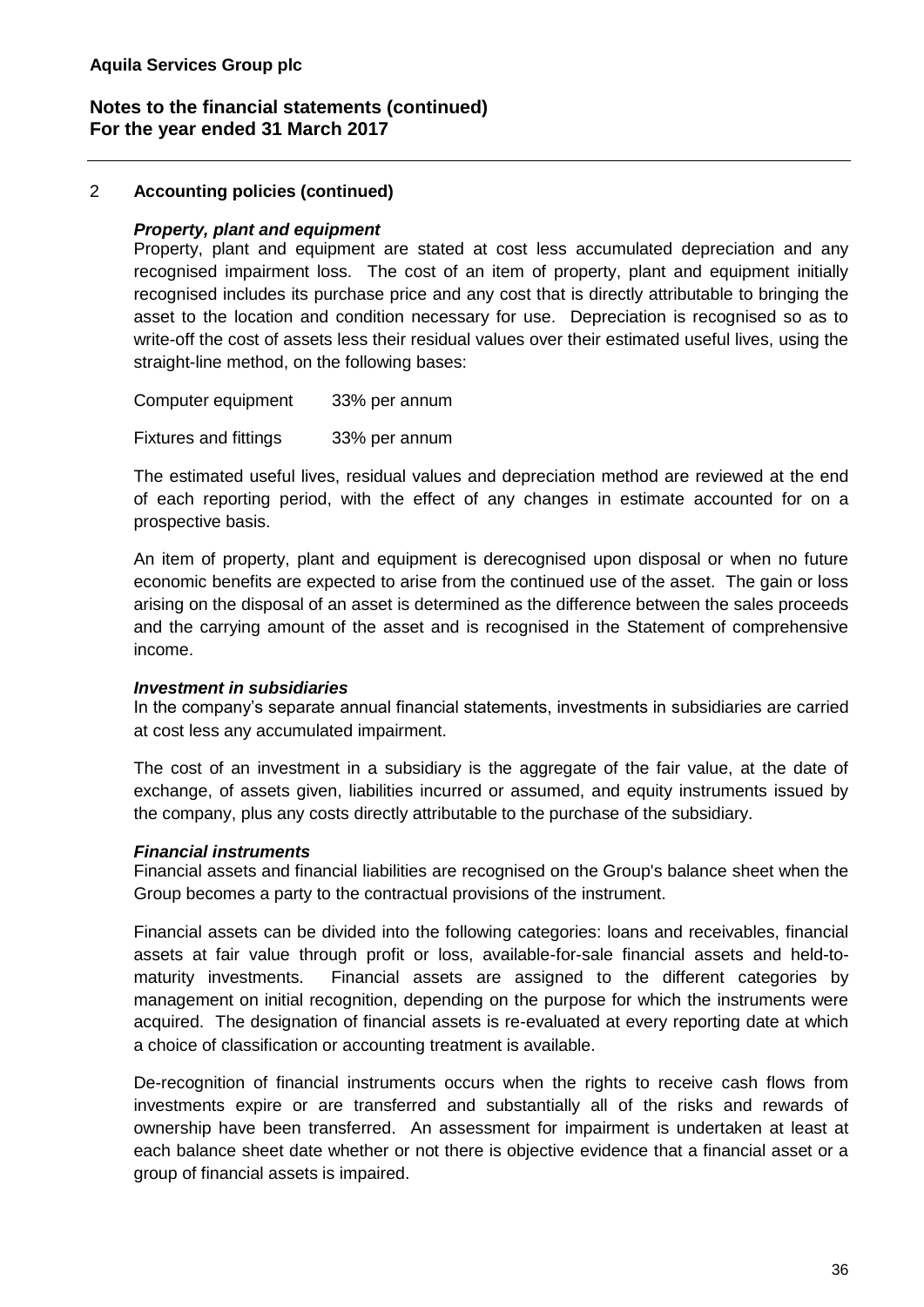## 2 **Accounting policies (continued)**

#### *Trade receivables*

Trade receivables are measured at initial recognition at fair value plus, if appropriate, directly attributable transaction costs and are subsequently measured at amortised cost using the effective interest method. Appropriate allowances for estimated irrecoverable amounts are recognised in the income statement when there is objective evidence that the asset is impaired. The allowance recognised is measured as the difference between the asset's carrying amount and the present value of estimated future cash flows discounted at an effective interest rate computed at initial recognition.

#### *Loans receivable*

Loans receivable are non-derivative financial assets with fixed or determinable payments that are not quoted in an active market. They arise when the Group or Company provides money directly to a debtor with no intention of trading the receivables. Loans receivable are measured at initial recognition at fair value plus, if appropriate, directly attributable transaction costs and are subsequently measured at amortised cost using the effective interest method, less provision for impairment. Any change in their value is recognised in the income statement.

## *Cash and cash equivalents*

Cash and cash equivalents comprise cash on hand and demand deposits that are readily convertible to a known amount of cash and are subject to an insignificant risk of change in value.

## *Financial liabilities and equity*

Financial liabilities and equity instruments issued by the Group are classified according to the substance of the contractual arrangements entered into and the definitions of a financial liability and an equity instrument. A financial liability is a contractual obligation to either deliver cash or another financial asset to another entity or to exchange a financial asset or financial liability with another entity, including obligations which may be settled by the Group using its equity instruments. An equity instrument is any contract that evidences a residual interest in the assets of the Group after deducting all of its liabilities. The accounting policies adopted for specific financial liabilities and equity instruments are set out below.

#### *Financial liabilities*

At initial recognition, financial liabilities are measured at their fair value plus, if appropriate, any transaction costs that are directly attributable to the issue of the financial liability. After initial recognition, all financial liabilities are measured at amortised cost using the effective interest method.

## *Pensions*

The Group contributes to defined contribution schemes for the benefit of its directors and employees. Contributions payable are charged to the statement of comprehensive income in the year they are payable.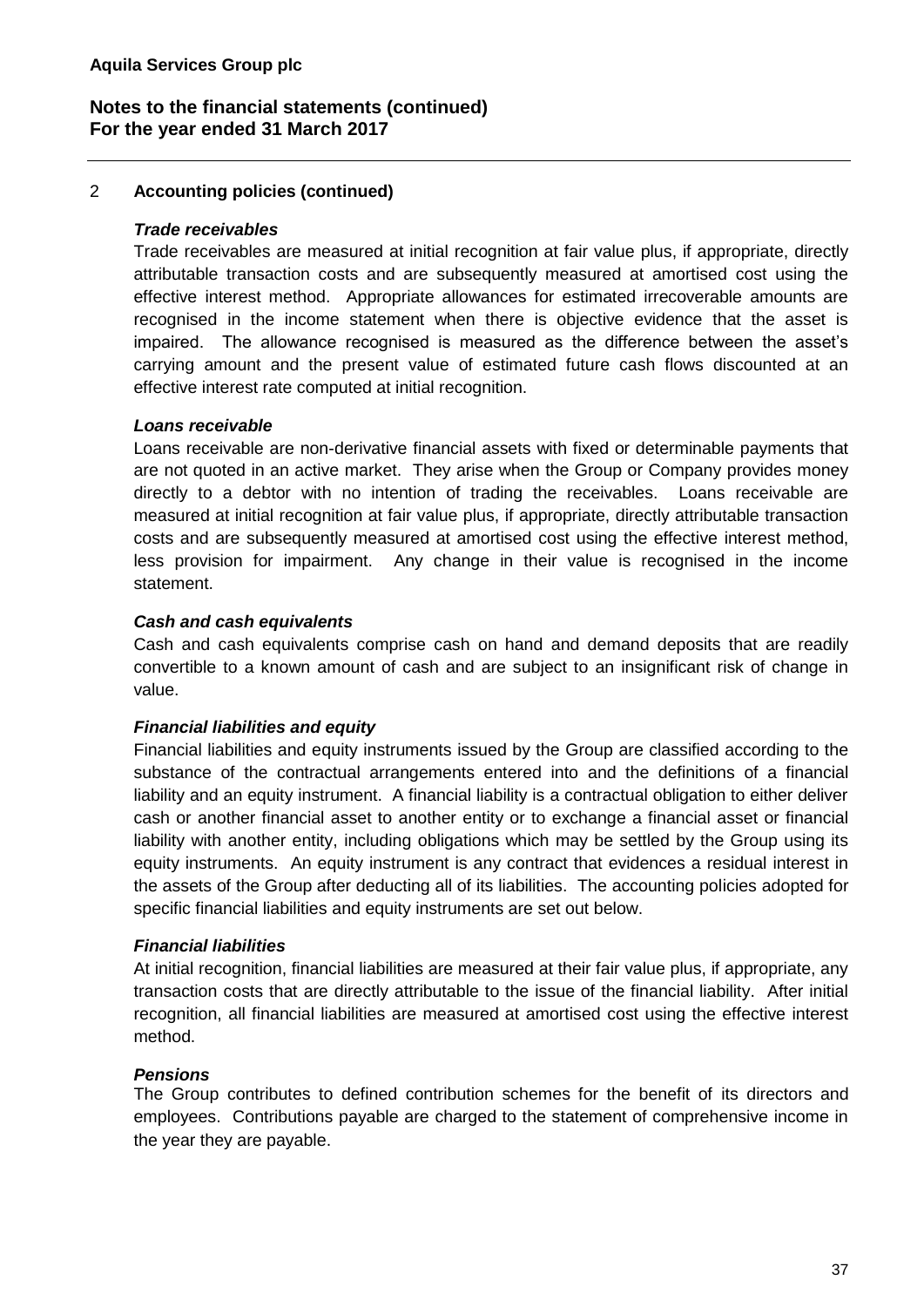## 2 **Accounting policies (continued)**

#### *Current and deferred income tax*

The tax expense represents the sum of the tax currently payable and deferred tax.

The tax currently payable is based on taxable profit for the year. Taxable profit differs from net profit as reported in the profit or loss, because it excludes items of income or expense that are taxable or deductible in other years and it further excludes items that are never taxable or deductible. The Company's liability for current tax is calculated using tax rates that have been enacted or substantively enacted by the reporting date.

Deferred tax is the tax expected to be payable or recoverable on differences between the carrying amount of assets and liabilities in the financial information and the corresponding tax bases used in the computation of taxable profit, and is accounted for using the balance sheet liability method. Deferred tax liabilities are recognised for all taxable temporary differences and deferred tax assets are recognised to the extent that it is probable that taxable profits will be available against which deductible temporary differences can be utilised. Such assets and liabilities are not recognised if the temporary difference arises from the initial recognition of goodwill or from the initial recognition (other than in a business combination) of other assets and liabilities in a transaction which affects neither the tax profit nor the accounting profit.

Deferred tax is calculated at the tax rates that are expected to apply to the year when the asset is realised or the liability is settled. Deferred tax is charged or credited in the profit or loss, except when it relates to items credited or charged in other comprehensive income directly to equity, in which case the deferred tax is also dealt with in other comprehensive income.

#### *Deferred tax assets*

Management regularly assesses the likelihood that deferred tax assets will be recovered from future taxable income. No deferred tax asset is recognised when management believe that it is more likely than not that a deferred asset will not be realised.

#### *Impairment of assets*

The Group assesses at each statement of financial position date if there is any indication that an asset may be impaired. If any such indication exists, the Group estimates the recoverable amount of the asset.

If there is any indication that an asset may be impaired, the recoverable amount is estimated for the individual asset. If it is not possible to estimate the recoverable amount of the individual asset, the recoverable amount of the cash-generating unit to which the asset belongs is determined.

The recoverable amount of an asset or a cash-generating unit is the higher of its fair value less costs to sell and its value in use.

If the recoverable amount of an asset is less than its carrying amount, the carrying amount of the asset is reduced to its recoverable amount. That reduction is an impairment loss.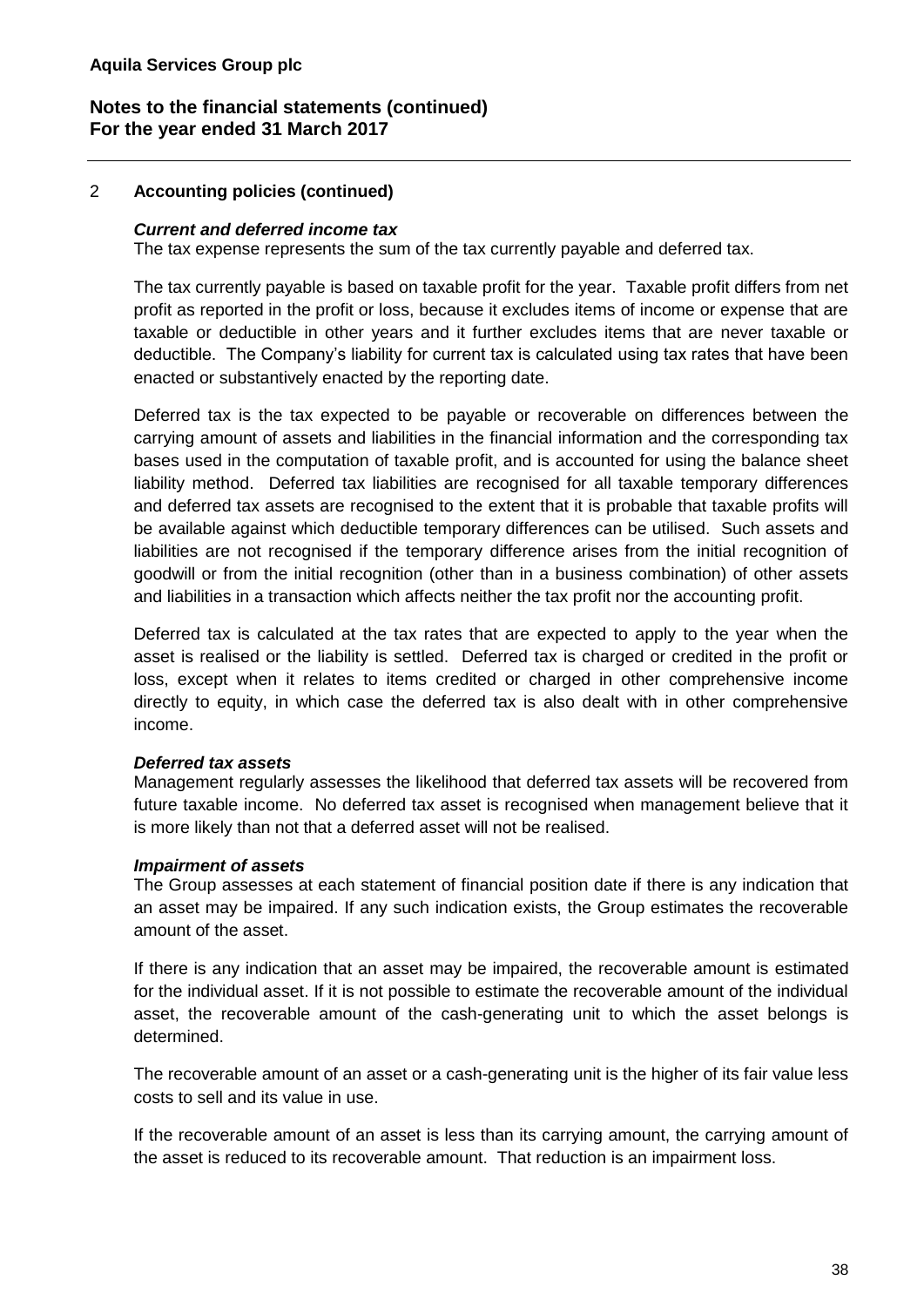## 2 **Accounting policies (continued)**

#### *Impairment of assets (continued)*

An impairment loss of assets carried at cost less any accumulated depreciation or amortisation is recognised immediately in profit or loss.

An entity assesses at each reporting date whether there is any indication that an impairment loss recognised in prior periods for assets other than goodwill may no longer exist or may have decreased. If any such indication exists, the recoverable amounts of those assets are estimated.

The increased carrying amount of an asset other than goodwill attributable to a reversal of an impairment loss does not exceed the carrying amount that would have been determined had no impairment loss been recognised for the asset in prior periods.

A reversal of an impairment loss of assets carried at cost less accumulated depreciation or amortisation other than goodwill is recognised immediately in profit or loss.

#### *Provisions*

Provisions are recognised when the Group has a present legal or constructive obligation as a result of past events, it is probable that an outflow of resources will be required to settle the obligation and a reliable estimate of the amount can be made. If the effect is material, provisions are determined by discounting the expected future cash flows at an appropriate pretax discount rate.

#### *Operating leases*

Rentals payable under operating leases, net of lease incentives, are charged to the statement of comprehensive income on a straight-line basis over the term of the lease.

#### *Share capital / equity instruments*

Ordinary shares are classified as equity. Equity instruments issued by the Company are recorded at the proceeds received, net of direct issue costs. The Company has one class Ordinary share which carries no right to fixed income. Each share carries the right to one vote at general meetings of the Company.

#### *Share based payments*

The Group has issued share options to certain directors and employees. The share options granted become exercisable at varying future dates. If certain conditions are met, following the vesting period, the employee will be eligible to exercise their option at an exercise price determined on the date the share options are granted.

The share based payment charge is recognised in the statement of comprehensive income and is calculated based on the Company's estimate of the number of share options that will eventually vest.

The fair value of share options granted is determined by applying the Black Scholes model. This model utilises inputs for the risk-free rate, expected volatility in share price, dividend yield and the current share price at fair value, which are factors determined on the date the share options are granted.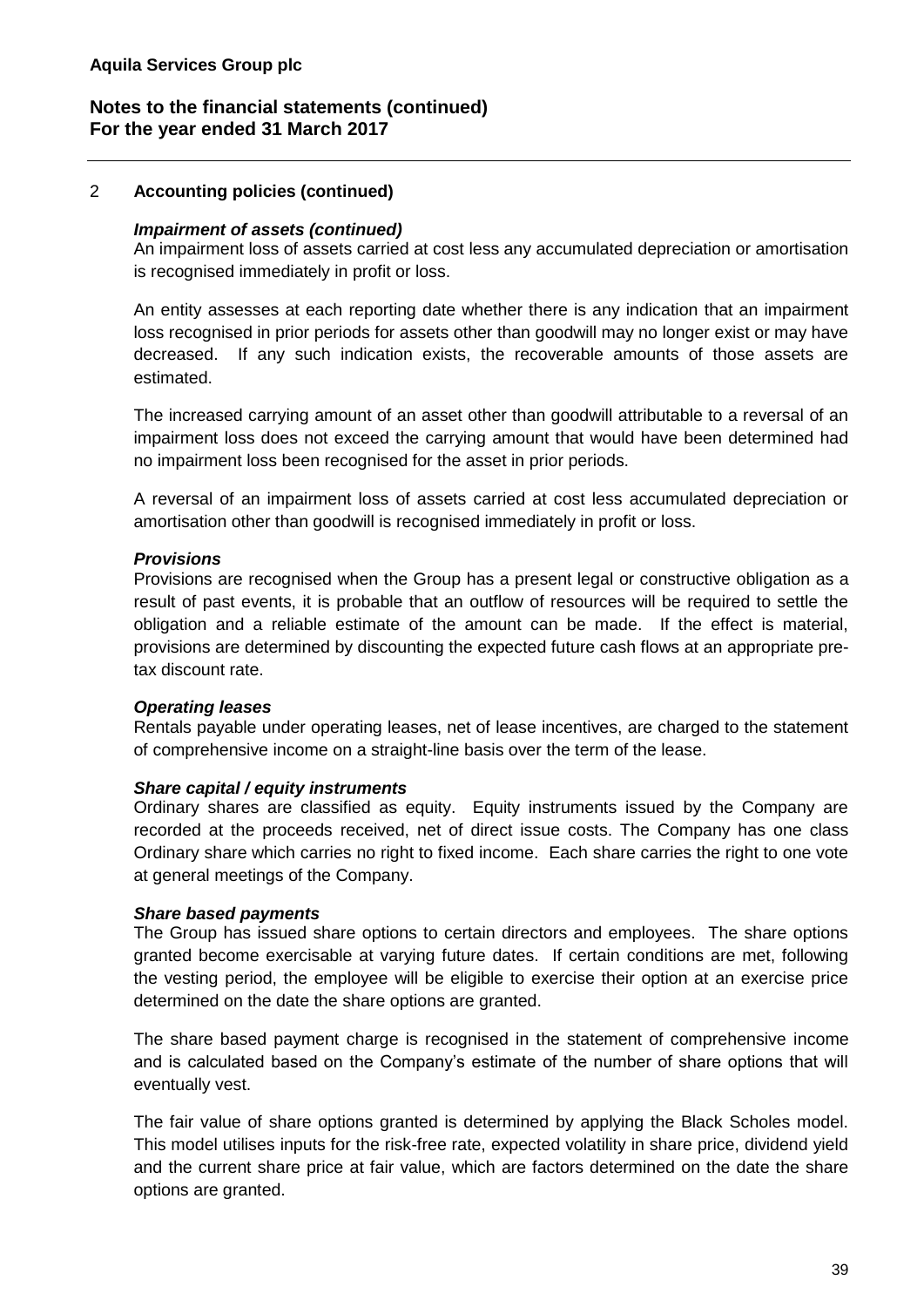## 2 **Accounting policies (continued)**

#### *Adoption of new and revised standards*

The following pronouncements have been adopted in the year and either had no impact on the financial statements or resulted in changes to presentation and disclosure only:

- Annual Improvements 2012-2014 \*
- IFRS 11 (amendments) Accounting for acquisitions of interests in joint operations \*
- IFRS 14 Regulatory Deferral accounts \*
- IAS 16 Property, Plant & Equipment and IAS 38 Intangible assets (amendments) \*
- IAS 27 (amendments) Equity Method in Separate Financial Statements \*
- IAS 16 Property, Plant & Equipment and IAS 41 Bearer Plants (amendments) \*
- IAS 1 Disclosure initiative \*

\*Effective for annual periods beginning on or after 1 January 2016

#### *Standards issued but not yet effective*

At the date of authorisation of these financial statements, the following Standards and Interpretations relevant to the Group, which have not been applied in these financial statements, were in issue but were not yet effective. In some cases these standards and guidance have not been endorsed by the European Union.

- IAS 7 (amendments) Statement of cashflows disclosure \*
- **IAS 12 (amendments) Income taxes on Recognition of deferred tax losses for unrealised** losses \*
- IFRS 2 (amendments) Share based payments \*\*
- IFRS 9 Financial Instruments \*\*
- IFRS 15 (amendments) Revenue from contracts with customers \*\*
- IFRS 16 Leases \*\*\*
- IFRS 4 (amendments) 'Insurance contracts' regarding the implementation of IFRS 9 'Financial Instruments' \*\*
- **EXEC 22 Foreign currency transactions and advance consideration \*\***
- Annual Improvements 2014-2016 Cycles \*

\*Effective for annual periods beginning on or after 1 January 2017 \*\*Effective for annual periods beginning on or after 1 January 2018 \*\*\*Effective for annual periods beginning on or after 1 January 2019

The directors are evaluating the impact that these standards will have on the financial statements of the Group.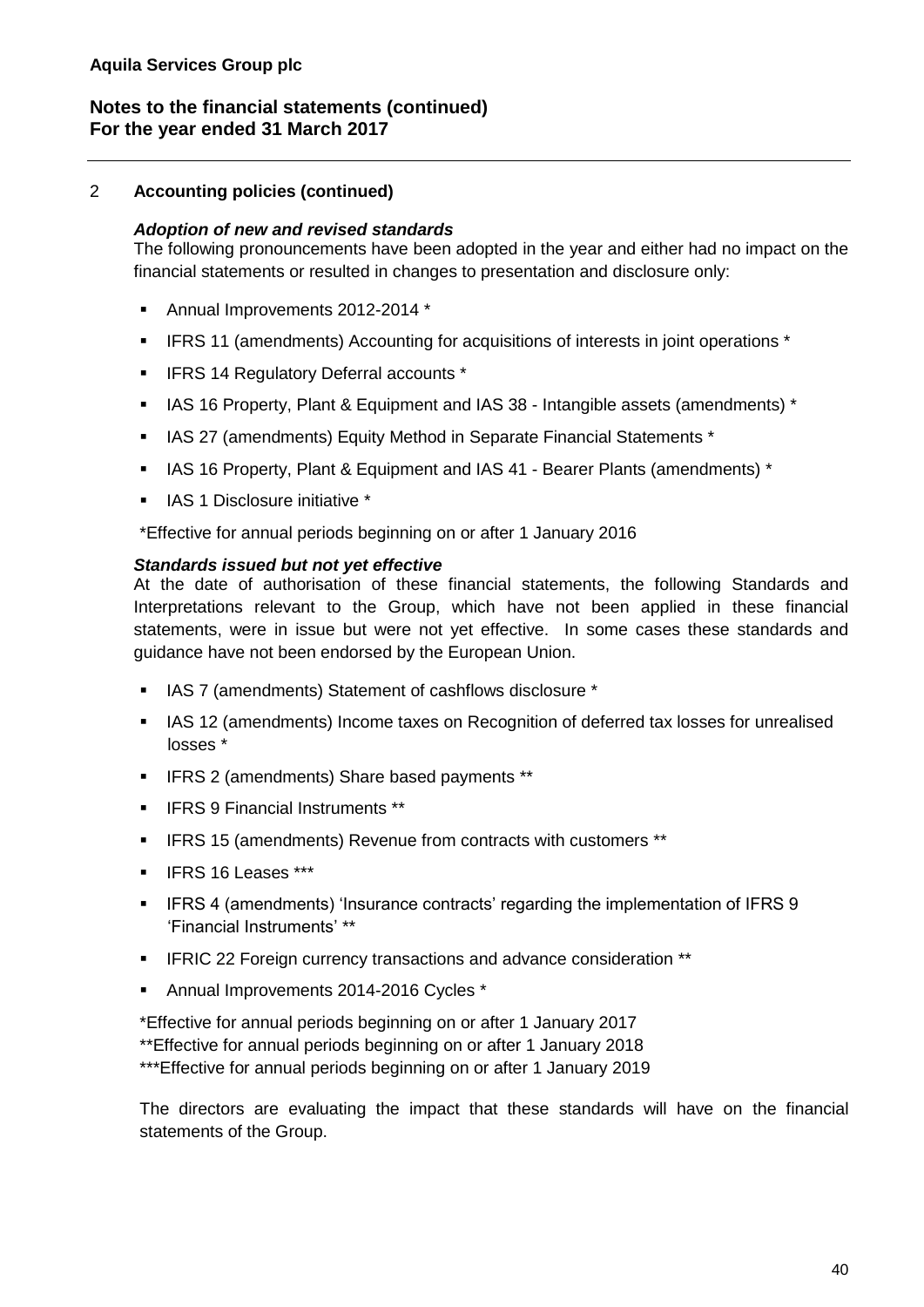#### 3 **Critical accounting estimates and judgements**

In application of the Group's accounting policies, which are described in note 2, the directors are required to make judgements, estimates and assumptions about the carrying amounts of assets and liabilities that are not readily apparent from other sources. The estimates and associated assumptions are based on historical experience and other factors that are considered to be relevant. Actual results may differ from these estimates.

The estimates and underlying assumptions are reviewed on an ongoing basis. Revisions to accounting estimates are recognised in the period in which the estimate is revised if the revision affects only that period, or in the period of the revision and future periods if the revision affects both current and future periods.

#### *Critical judgements in applying the Group's accounting policies*

The following are the critical judgements, apart from those involving estimations, that the directors have made in the process of applying the Group's accounting policies and that have a significant effect on the amounts recognised in the financial statements.

#### *Revenue recognition*

Work in progress is calculated on a project by project basis using the fair value of chargeable time that is un-invoiced at the period end. Historic analysis shows that recovery rates of work in progress are very high; the Group does not expect any work in progress to be irrecoverable. Work in progress is reviewed on a monthly basis to ensure it is recognised appropriately, it is probable that economic benefits will flow to the Group and that the fair value can be reliably measured.

#### *Share based payments*

The Company has granted share options to certain employees and directors of the Group. The share options granted become exercisable at varying future dates. If certain conditions are met, following the vesting period, the employee will be eligible to exercise their option at an exercise price determined on the date the share options are granted.

The share based payment charge is recognised in the statement of comprehensive income and is calculated based on the Company's estimate of the number of share options that will eventually vest.

Assumptions regarding the fair value of the Company's shares and assumptions regarding employee fluctuation are taken into account when measuring the value of share-based payments for employees, which are required to be accounted for as equity-settled sharebased payment transactions pursuant to IFRS 2. The resulting staff costs are recognised pro rata in the statement of comprehensive income to reflect the services rendered as consideration during the vesting period.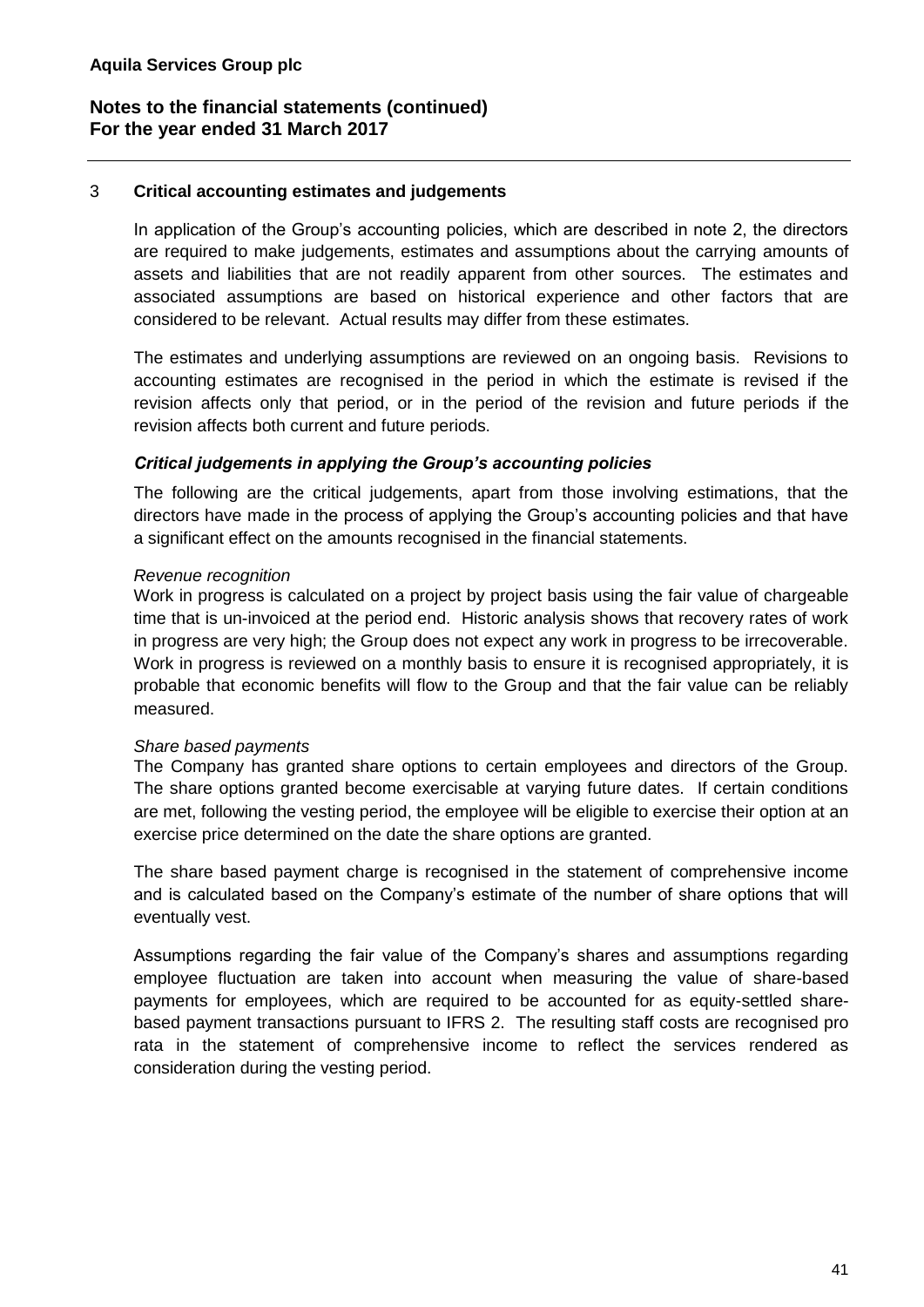#### 3 **Critical accounting estimates and judgements (continued)**

#### *Key sources of estimation uncertainty*

The key assumptions concerning the future, and other key sources of estimation uncertainty at the balance sheet date, that may have a significant risk of causing material adjustment to the carrying amounts of assets and liabilities within the next financial year, are discussed below.

#### *Impairment of goodwill*

The carrying amounts of the Group's assets value are reviewed at each balance sheet date to determine whether there is any indication of impairment. If any such indication exists, the asset's recoverable amount is estimated and an impairment loss is recognised where the recoverable amount is less than the carrying value of the asset. Any impairment losses are recognised in the income statement.

#### 4 **Revenue**

An analysis of the Group's revenue is as follows:

|                                               | 2017      | 2016      |
|-----------------------------------------------|-----------|-----------|
|                                               | £         | £         |
| Continuing operations - rendering of services |           |           |
| Specialist housing consultancy income         | 5,456,328 | 4,628,195 |
| Treasury management consultancy income        | 471,873   | 117,949   |
|                                               | 5,928,201 | 4,746,144 |
| Interest revenue on bank deposits             | 5,512     | 1,713     |
|                                               | 5,933,713 | 4,747,857 |

#### 5 **Operating segments**

The Group has three reportable segments, being consultancy, interim management and treasury management services, the results of which are included within the financial information. IFRS 8 requires operating segments to be identified on the basis of internal reports that are regularly reviewed by the Chief Operating Decision Maker ("CODM"). In accordance with IFRS 8 'Operating Segments', information on segment assets is not shown, as this is not provided to the CODM. The Group's revenues are mainly derived from operations in the UK and ROI. As a result, the CODM does not review segments by country or continent.

The principal activities of the Group are as follows:

*Consultancy* – a range of services to support the business needs of a diverse range of organisations (including housing associations and local authority) across the housing sector. The majority of consultancy projects run over one to two months requiring on-going business development to ensure a full pipeline of consultancy work for the employed team.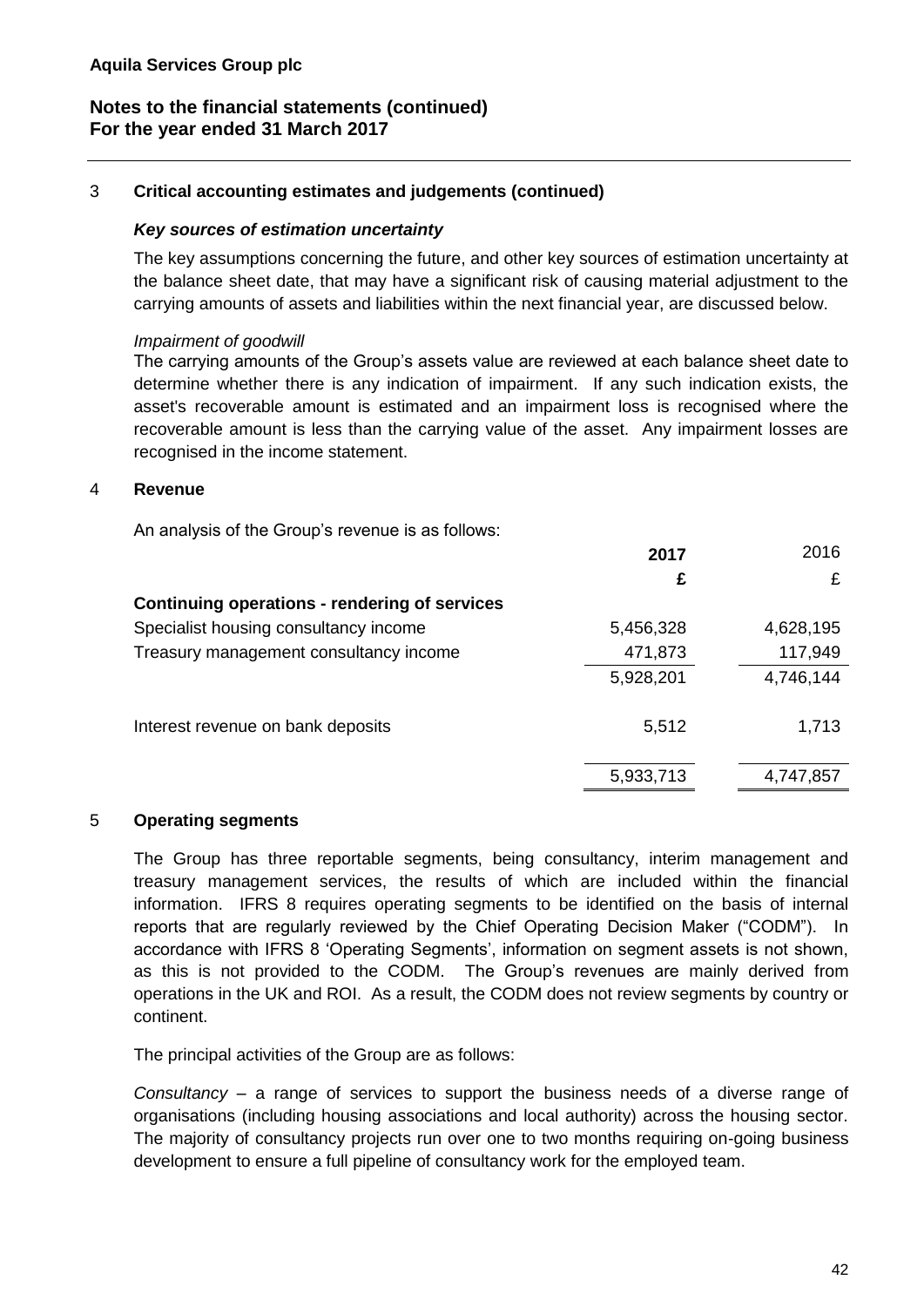## 5 **Operating segments (continued)**

*Interim Management* – individuals are embedded within housing organisations (normally registered providers, local authorities and ALMOs) in a substantive role, normally for a specified period of time. Interim management provides the Group with a more extended forward sales pipeline as the average contract is for six months. This section of the business provides low risk as the interim consultants are placed on rolling contractual basis and provides minimal financial commitment as associates to the business, rather than employees, are used for these roles.

*Treasury Management* – a range of services providing treasury advice and fund-raising services to non-profit making organisations working in the affordable housing and education sectors. Within this segment of the business a number of client organisations enter into fixed period retainers to ensure immediate call-off of the required services.

The accounting policies of the reportable segments are the same as the Group's accounting policies described in note 2. Segment profit represents the profit earned by each segment, without allocation of central administration costs, including Directors' salaries, finance costs and income tax expense. This is the measure reported to the Group's Chief Executive for the purpose of resource allocation and assessment of segment performance.

|                                        | 2017       | 2016       |
|----------------------------------------|------------|------------|
|                                        | £          | £          |
| Revenue from Consultancy               | 3,712,790  | 2,974,901  |
| Revenue from Interim management        | 1,743,538  | 1,653,294  |
| Revenue from Treasury management       | 471,873    | 117,949    |
|                                        | 5,928,201  | 4,746,144  |
| Cost of sales from Consultancy         | 2,627,985  | 2,045,190  |
| Cost of sales from Interim management  | 1,483,353  | 1,413,342  |
| Cost of sales from Treasury management | 342,128    |            |
|                                        | 4,453,466  | 3,458,532  |
| Gross profit from Consultancy          | 1,084,805  | 929,711    |
| Gross profit from Interim management   | 260,185    | 239,952    |
| Gross profit from Treasury management  | 129,745    | 117,949    |
|                                        | 1,474,735  | 1,287,612  |
| Administrative expenses                | (964, 692) | (997, 786) |
| Operating profit                       | 510,043    | 289,826    |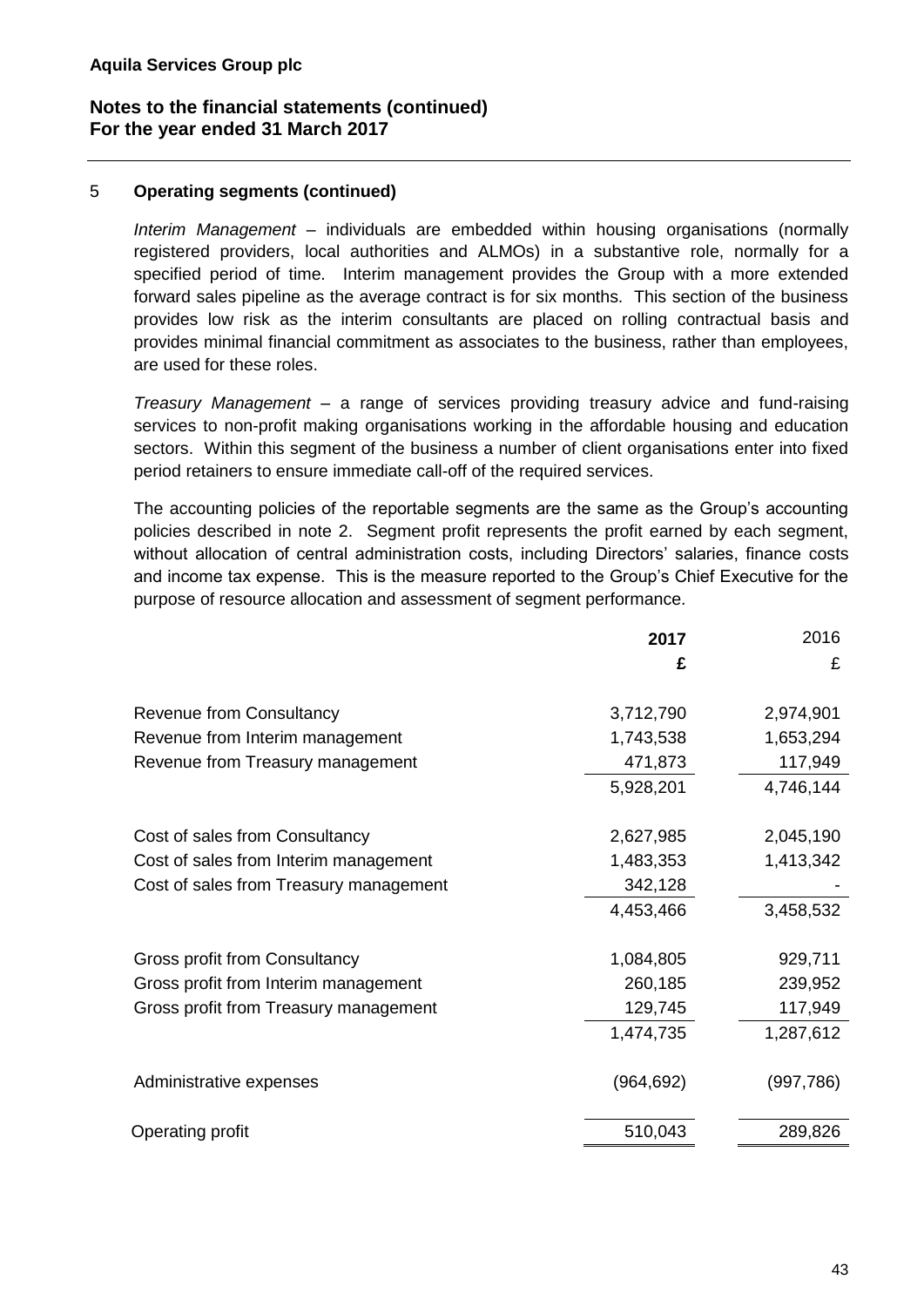## 6 **Profit / (loss) before tax**

|                                                                                                                  | 2017      | 2016      |
|------------------------------------------------------------------------------------------------------------------|-----------|-----------|
|                                                                                                                  | £         | £         |
| Profit / (loss) before taxation is arrived at after charging:                                                    |           |           |
| Deemed cost of listing                                                                                           |           | 3,104,527 |
| Auditors' remuneration                                                                                           | 37,200    | 36,000    |
| Other fees payable to auditors:                                                                                  |           |           |
| Taxation                                                                                                         |           | 12,000    |
| Corporate finance services                                                                                       |           | 25,000    |
| Depreciation of property, plant and equipment                                                                    | 11,694    | 5,457     |
| Staff costs (see note 7)                                                                                         | 2,702,039 | 2,407,049 |
| Operating lease costs – land and buildings                                                                       | 49,605    | 39,400    |
| The share option charge for the year of £147,651 (2016: £254,607) is included within<br>administrative expenses. |           |           |
| 7<br><b>Staff costs</b>                                                                                          |           |           |
|                                                                                                                  | 2017      | 2016      |
| The average monthly number of employees (including                                                               |           |           |
| directors) employed by the Group was:                                                                            | 37        | 30        |
|                                                                                                                  | 2017      | 2016      |
|                                                                                                                  | £         | £         |
| Aggregate remuneration (including directors)                                                                     |           |           |
| Wages and salaries                                                                                               | 2,322,383 | 1,878,993 |
| Share-based payments                                                                                             | 147,651   | 254,607   |
| <b>Pension contributions</b>                                                                                     | 88,565    | 80,770    |
| Social security costs                                                                                            | 257,513   | 192,679   |
|                                                                                                                  | 2,816,112 | 2,407,049 |
| Directors' remuneration                                                                                          |           |           |
| Salary (including taxable benefits)                                                                              | 347,362   | 270,443   |
| Share-based payments                                                                                             | 65,500    | 110,526   |
| Pension contributions                                                                                            | 12,000    | 11,366    |
|                                                                                                                  | 424,862   | 392,335   |

The amounts set out above include remuneration to the highest paid director as follows:

| 106,513 | 109,050 |
|---------|---------|
| 22,866  | 55,263  |
| 6.000   | 7.700   |
| 135,379 | 172,013 |
|         |         |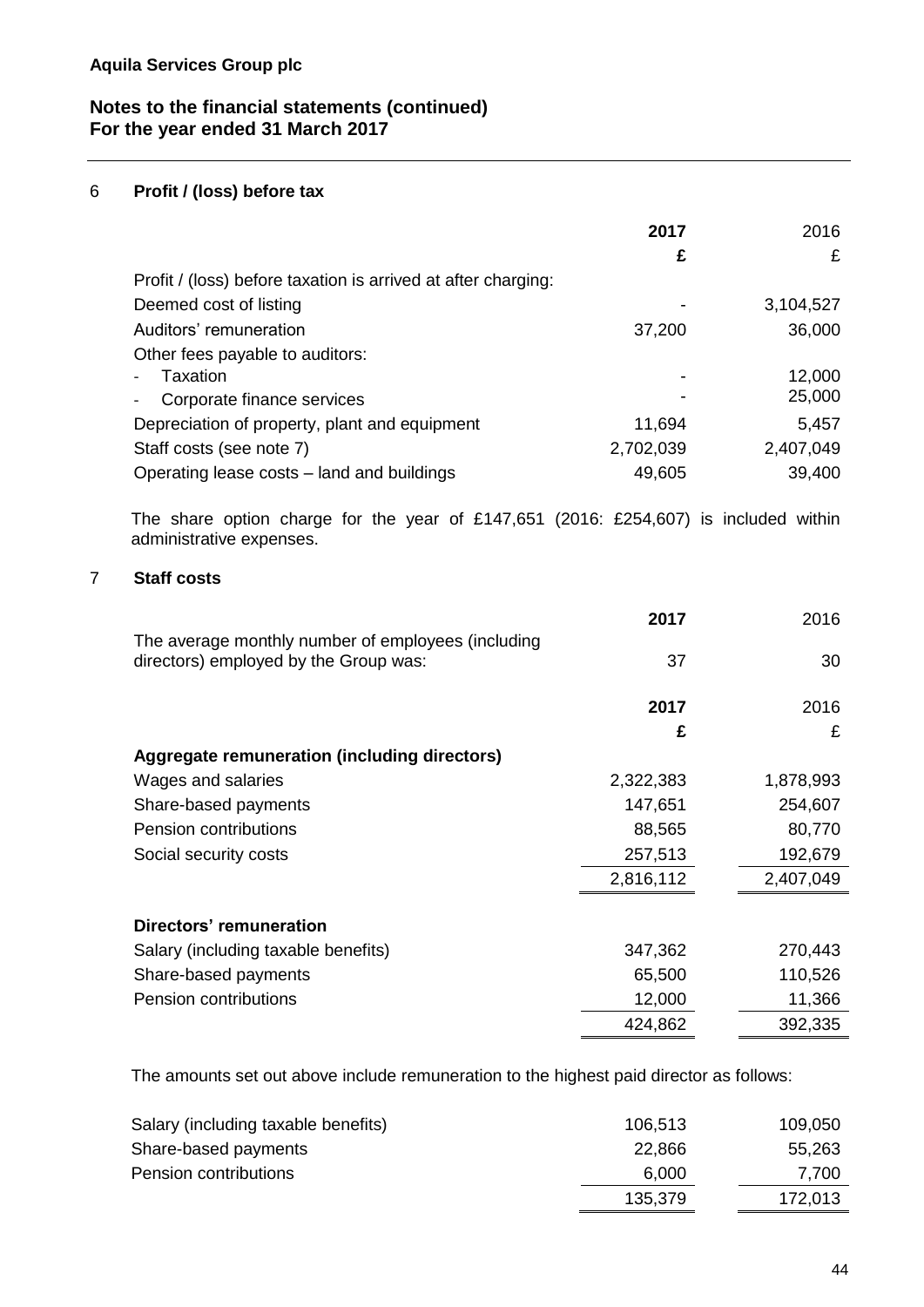## 8 **Taxation**

|                                      | 2017<br>£ | 2016<br>£ |
|--------------------------------------|-----------|-----------|
| Corporation tax:                     |           |           |
| Current year                         | 117,738   | 116,918   |
| Adjustment in respect of prior years | (18,064)  |           |
|                                      | 99,674    | 116,918   |
|                                      |           |           |
| Deferred tax charge                  | 11,671    | 7,401     |
|                                      | 111,345   | 124,319   |

The tax charge for the year can be reconciled to the profit/(loss) in the income statement as follows:

|                                                       | 2017     | 2016        |
|-------------------------------------------------------|----------|-------------|
|                                                       | £        | £           |
| Profit/(loss) before taxation                         | 515,555  | (2,812,988) |
| Tax at the UK corporation tax rate of 20% (2016: 20%) | 103,111  | (562,598)   |
| Expenses not deductible                               | 26,298   | 66,012      |
| Adjustment in respect of prior years                  | (18,064) |             |
| Deemed cost of listing                                |          | 620,905     |
|                                                       | 8,234    | 686,917     |
| Tax expense for the year                              | 111,345  | 124,319     |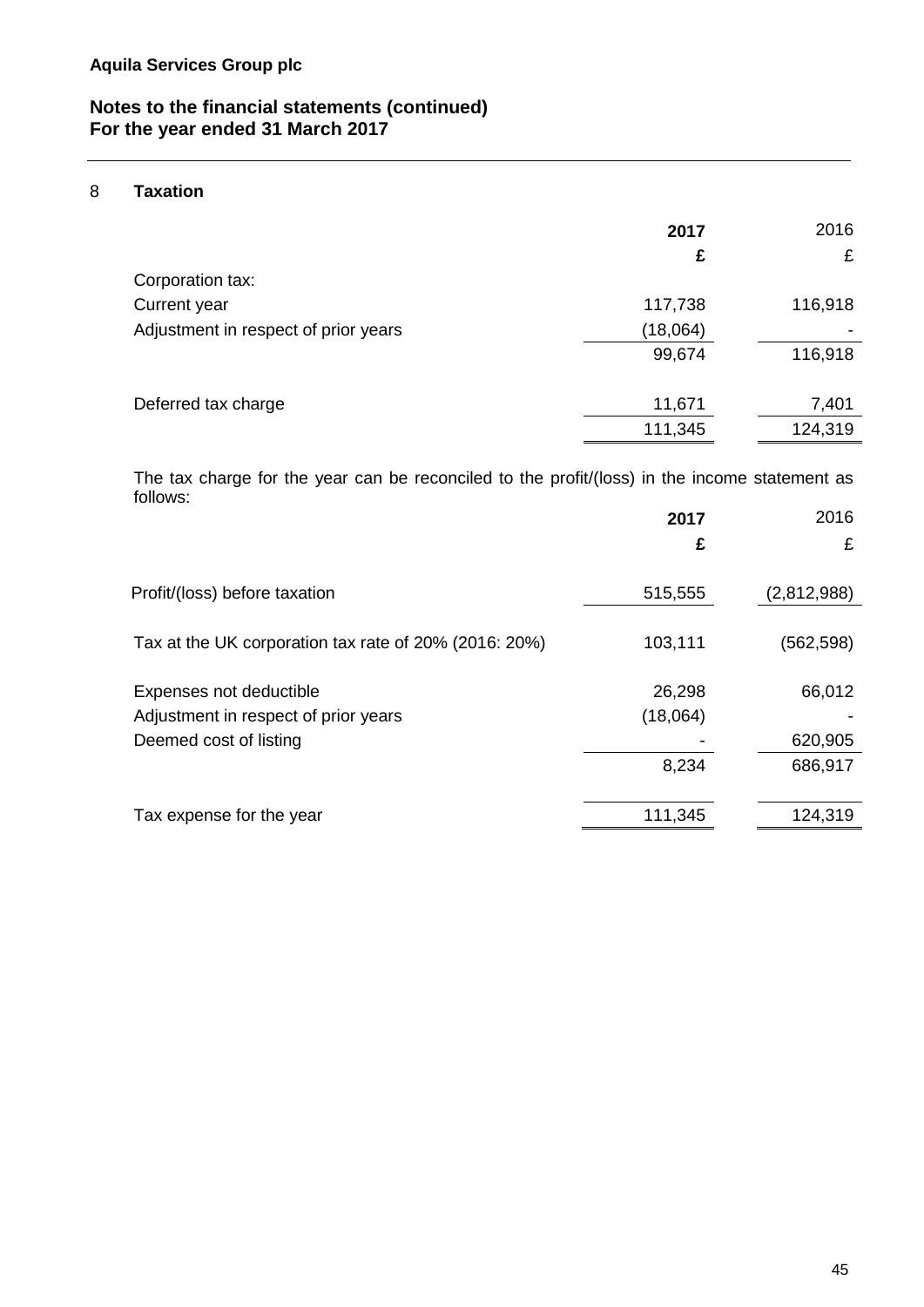#### 9 **Earnings per share**

Basic earnings per share is calculated by dividing the profit/(loss) after tax attributable to the equity holders of the Group by the weighted average number of shares in issue during the year. Diluted earnings per share is calculated by adjusting the weighted average number of shares outstanding to assume conversion of all potential dilutive shares, namely share options.

|                                                                | 2017              | 2016              |
|----------------------------------------------------------------|-------------------|-------------------|
|                                                                | £                 | £                 |
| Profit / (loss) after tax attributable to owners of the parent | 404,210           | (2,937,307)       |
| Weighted average number of shares                              |                   |                   |
| <b>Basic</b>                                                   | 32,633,381        | 27,566,749        |
| <b>Diluted</b>                                                 | 37,301,635        | 27,566,749        |
| Basic earnings/(loss) per share                                | 1.24 <sub>p</sub> | (10.66p)          |
| Diluted earnings/(loss) per share                              | 1.08p             | (10.66p)          |
| Adjusted earnings per share before deemed cost of<br>listing   |                   |                   |
| Profit / (loss) after tax attributable to owners of the parent | 404,210           | (2,937,307)       |
| Deemed cost of listing                                         |                   | 3,104,527         |
| Adjusted earnings                                              | 404,210           | 167,220           |
| Weighted average number of shares                              |                   |                   |
| <b>Basic</b>                                                   | 32,633,381        | 27,566,749        |
| <b>Diluted</b>                                                 | 37,301,635        | 30,918,874        |
| Adjusted basic earnings per share                              | 1.24 <sub>p</sub> | 0.61 <sub>p</sub> |
| Adjusted diluted earnings per share                            | 1.08p             | 0.54 <sub>p</sub> |

Potential Ordinary shares are antidilutive when their conversion to Ordinary shares would increase earnings per share or decrease loss per share from continuing operations.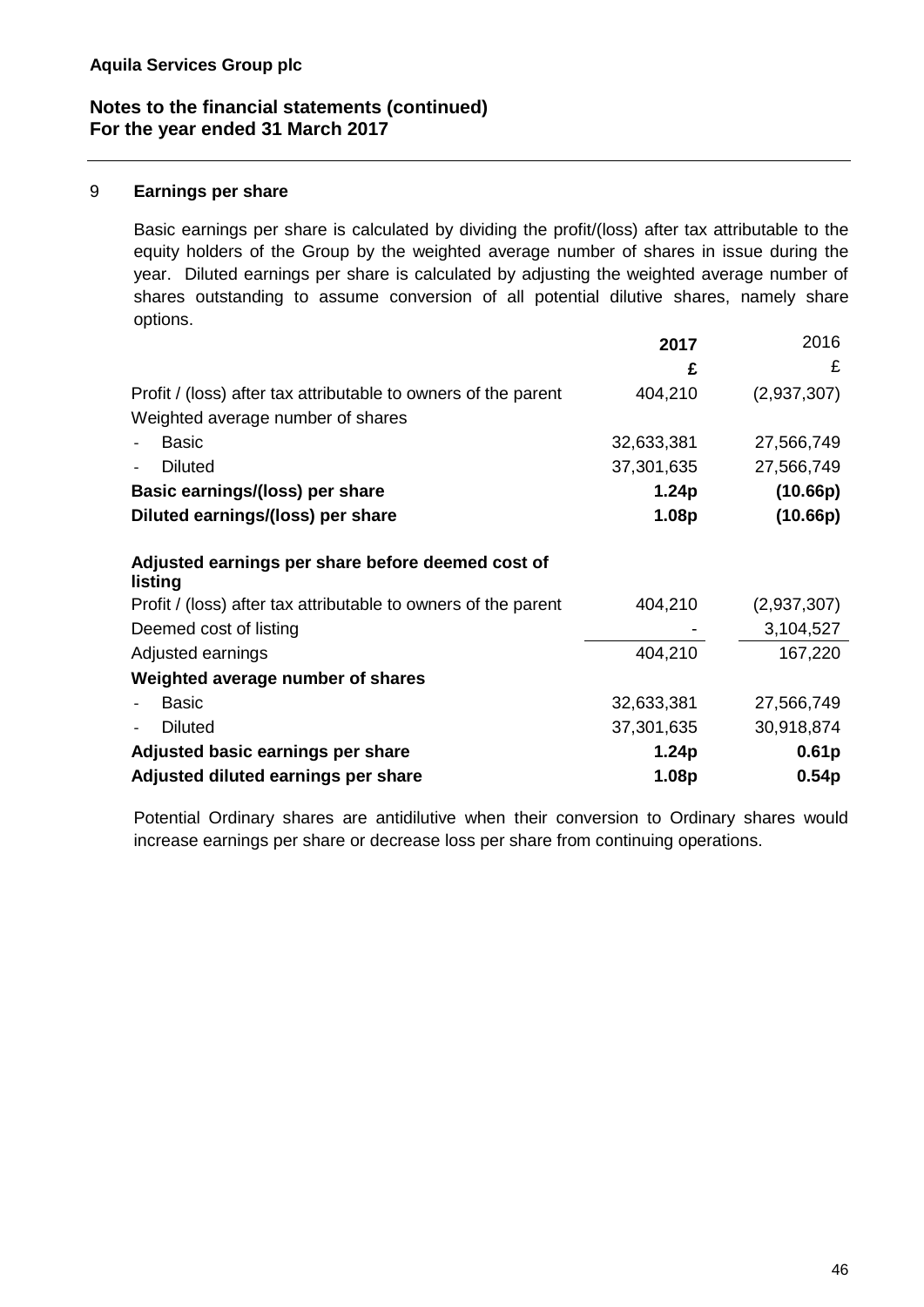#### 10 **Intangible assets**

| <b>Group</b>                                                                                                | Goodwill<br>£ |
|-------------------------------------------------------------------------------------------------------------|---------------|
| Cost                                                                                                        |               |
| At 1 April 2015                                                                                             |               |
| <b>Additions</b>                                                                                            | 317,688       |
| At 31 March 2016                                                                                            | 317,688       |
| <b>Additions</b>                                                                                            |               |
| At 31 March 2017                                                                                            | 317,688       |
| <b>Accumulated impairment losses</b><br>At 1 April 2015 and 31 March 2016<br>Impairment losses for the year |               |
| At 31 March 2017                                                                                            |               |
| Net book value                                                                                              |               |
| At 31 March 2015                                                                                            |               |
| At 31 March 2016                                                                                            | 317,688       |
| At 31 March 2017                                                                                            | 317,688       |

Goodwill acquired in a business combination is allocated, at acquisition, to the cash generating units that are expected to benefit from that business combination.

The Group tests goodwill annually for impairment, or more frequently if there are any indications that goodwill might be impaired.

The recoverable amount of goodwill is determined from value in use calculations. The key assumptions for the value in use calculations are those regarding growth rate of client base and project fees. Management's approach to determining the values to each key assumption is based on past experience and project work already secured for future periods. Management have projected cash flows over a period of 5 years, based on a minimum average growth rate of 10% per annum. Projected cash flows have been discounted at a rate of 5%.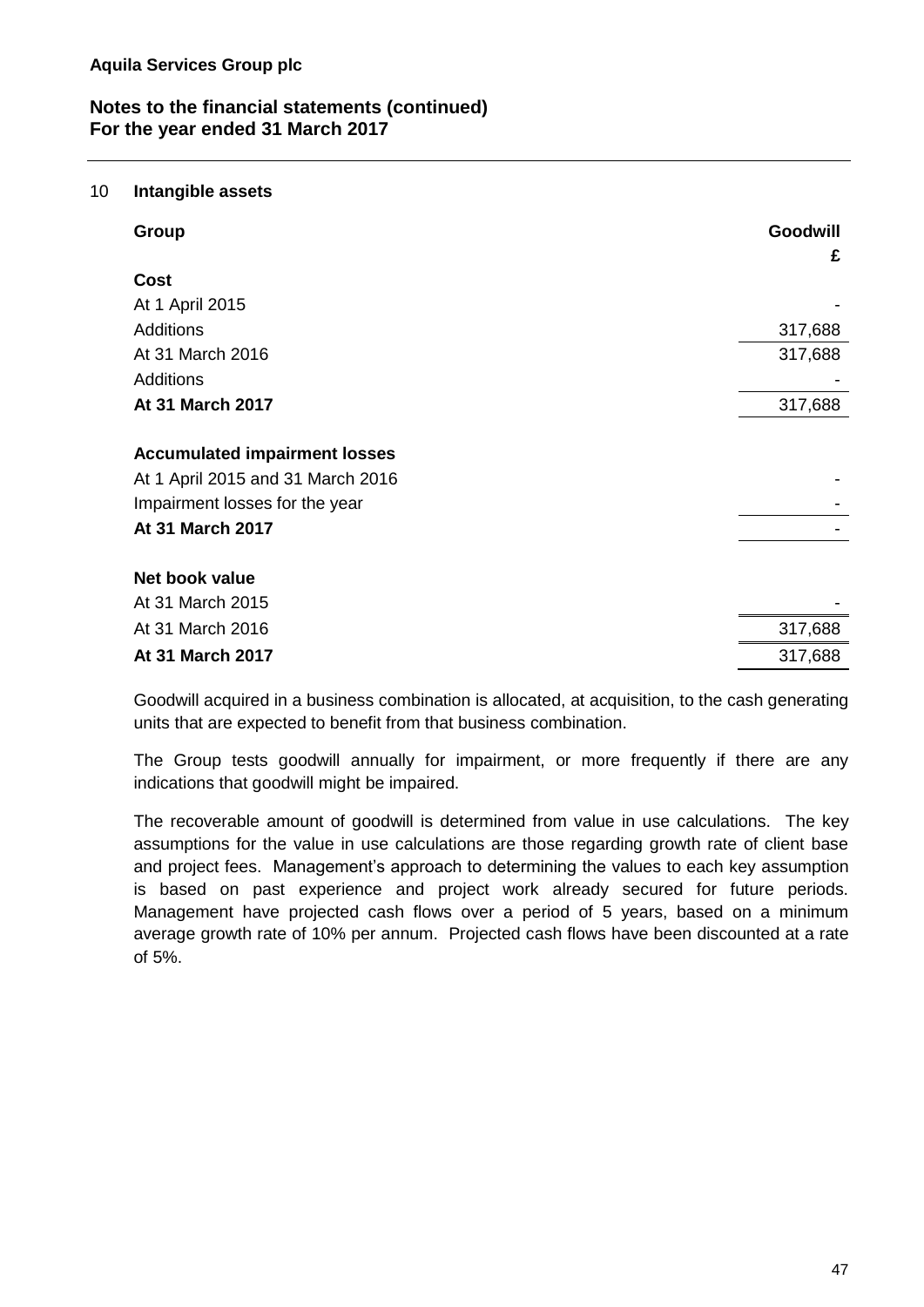## 11 **Property, plant and equipment**

| <b>Group</b>                    | <b>Fixtures</b><br>and fittings | <b>Computer</b><br>equipment | Total  |
|---------------------------------|---------------------------------|------------------------------|--------|
|                                 | £                               | £                            | £      |
| <b>Cost</b>                     |                                 |                              |        |
| At 1 April 2015                 |                                 |                              |        |
| <b>Additions</b>                |                                 | 20,111                       | 20,111 |
| At 31 March 2016                |                                 | 20,111                       | 20,111 |
| <b>Additions</b>                | 34,339                          | 13,260                       | 47,599 |
| At 31 March 2017                | 34,339                          | 33,371                       | 67,710 |
|                                 |                                 |                              |        |
| <b>Accumulated depreciation</b> |                                 |                              |        |
| At 1 April 2015                 |                                 |                              |        |
| Charge for the year             |                                 | 5,457                        | 5,457  |
| At 31 March 2016                |                                 | 5,457                        | 5,457  |
| Charge for the year             | 953                             | 10,741                       | 11,694 |
| At 31 March 2017                | 953                             | 16,198                       | 17,151 |
| Net book value                  |                                 |                              |        |
| At 31 March 2015                |                                 |                              |        |
|                                 |                                 |                              |        |
| At 31 March 2016                |                                 | 14,654                       | 14,654 |
| At 31 March 2017                | 33,386                          | 17,173                       | 50,559 |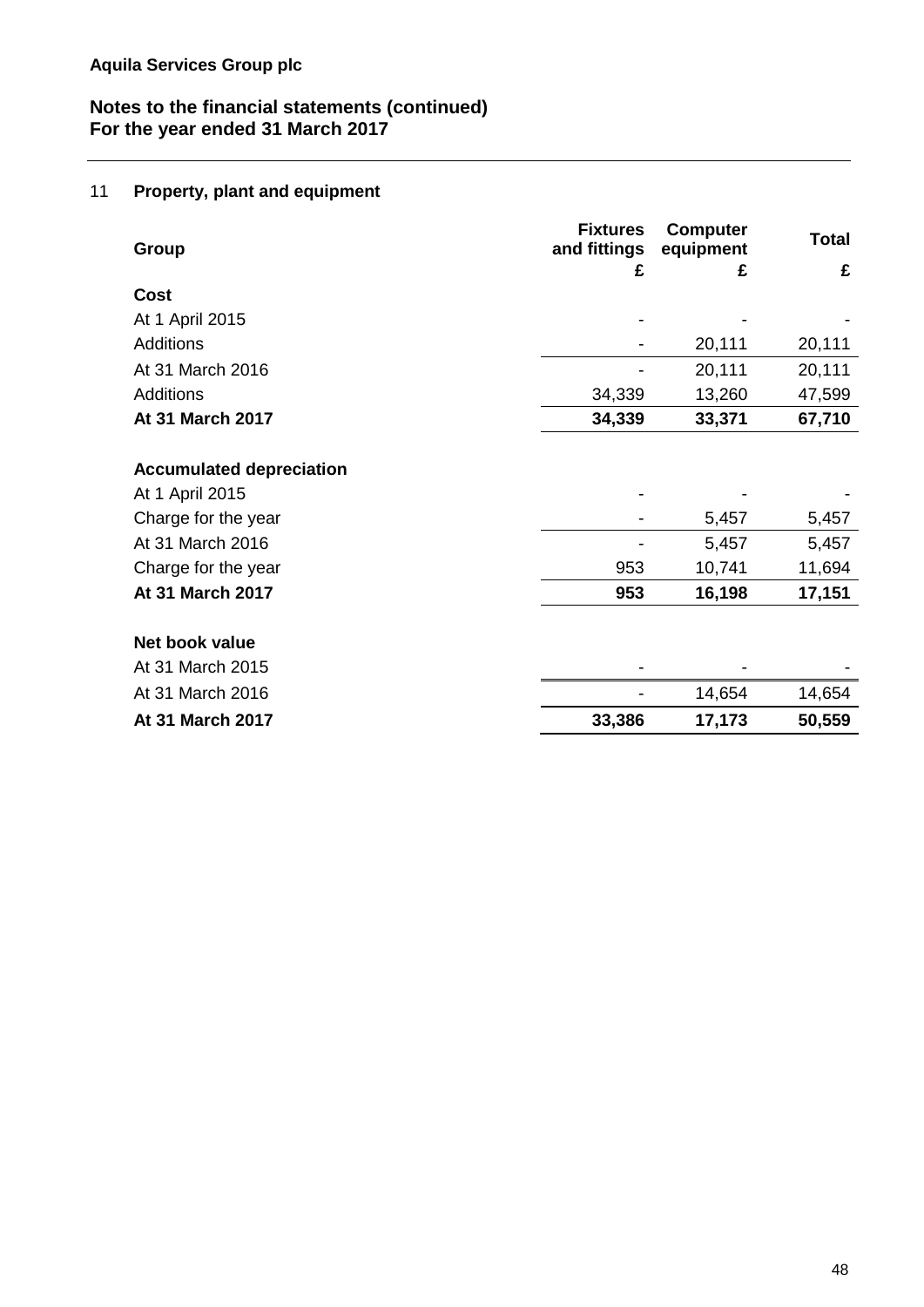#### 12 **Investment**

| Company                                                                                                                                | <b>Investments</b><br>in subsidiaries<br>£ |
|----------------------------------------------------------------------------------------------------------------------------------------|--------------------------------------------|
| Cost                                                                                                                                   |                                            |
| At 1 April 2015                                                                                                                        |                                            |
| <b>Additions</b>                                                                                                                       | 9,602,280                                  |
| At 31 March 2016                                                                                                                       | 9,602,280                                  |
| <b>Additions</b>                                                                                                                       | 147,651                                    |
| At 31 March 2017                                                                                                                       | 9,749,931                                  |
| <b>Accumulated impairment losses</b><br>At 1 April 2015 and 31 March 2016<br>Impairment losses for the year<br><b>At 31 March 2017</b> |                                            |
| Net book value                                                                                                                         |                                            |
| At 31 March 2015                                                                                                                       |                                            |
| At 31 March 2016                                                                                                                       | 9,602,280                                  |
| At 31 March 2017                                                                                                                       | 9,749,931                                  |

The addition of £147,651 represents capital contributions made to the Company's subsidiaries in respect of the share option expense recognised in those subsidiaries on share options issued by the Company.

Details of the Company's subsidiaries at 31 March 2017 are as follows:

|                                                            | <b>Place of</b><br>incorporation and<br>operation | <b>Principal activity</b>                     | <b>Proportion of</b><br>ownership and<br>voting rights held |
|------------------------------------------------------------|---------------------------------------------------|-----------------------------------------------|-------------------------------------------------------------|
| Altair Consultancy and<br><b>Advisory Services Limited</b> | <b>England and Wales</b>                          | Specialist housing<br>consultancy<br>Treasury | 100%                                                        |
| Murja Limited                                              | <b>England and Wales</b>                          | management<br>consultancy                     | 100%                                                        |

The accounting reference date of each of the subsidiaries is co-terminus with that of the Company. The registered office of each subsidiary is Tempus Wharf, 29a Bermondsey Wall West, London, SE16 4SA.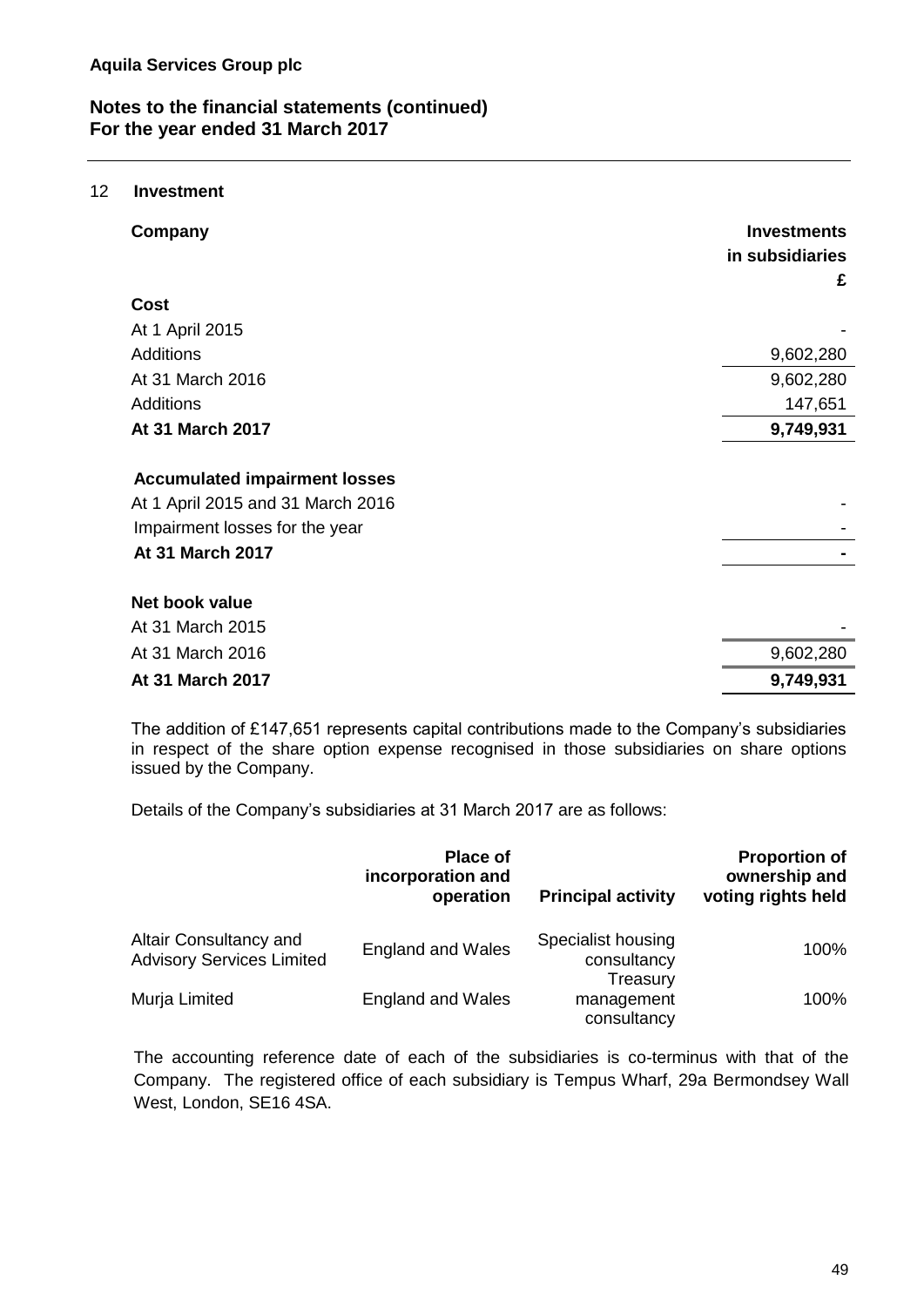#### 13 **Business combinations**

On 20 August 2015, General Industries plc (now Aquila Services Group plc) became the legal parent of Altair Consultancy and Advisory Services Limited by way of reverse acquisition. The cost of the acquisition is deemed to have been incurred by Altair Consultancy and Advisory Services Limited, the legal subsidiary, in the form of equity instruments issued to the owners of the legal parent. The deemed cost of listing arising on the reverse acquisition was £3,104,527.

On 12 December 2015, the Group acquired 100% of the issued share capital of Murja Limited, thereby obtaining control. The principal activity of Murja Limited is that of treasury management services. Murja Limited was acquired so as to broaden the range of services the Group can offer.

## 14 **Trade and other receivables**

|                                        | Group<br>2017<br>£  | Group<br>2016<br>£ | Company<br>2017<br>£ | Company<br>2016<br>£ |
|----------------------------------------|---------------------|--------------------|----------------------|----------------------|
| Trade receivables<br>Other receivables | 1,153,940<br>11,055 | 995,660<br>17,081  | 47                   | 1,770                |
| Prepayments and accrued<br>income      | 185,192             | 146,095            |                      |                      |
|                                        | 1,350,187           | 1,158,836          | 47                   | 1,770                |

The directors consider that the carrying amount of trade receivables approximates to their fair value. Trade and other receivables are not considered impaired.

The aged profile of trade receivables not impaired is as follows:

|               | <b>Total</b> | $30$ days | 30-60 days | 66-90 days | >90 days |
|---------------|--------------|-----------|------------|------------|----------|
|               |              |           |            |            | £        |
| 31 March 2017 | 1,153,940    | 774,753   | 299,432    | 30,933     | 48,822   |
| 31 March 2016 | 995,660      | 687,310   | 236,379    | 50,149     | 21,822   |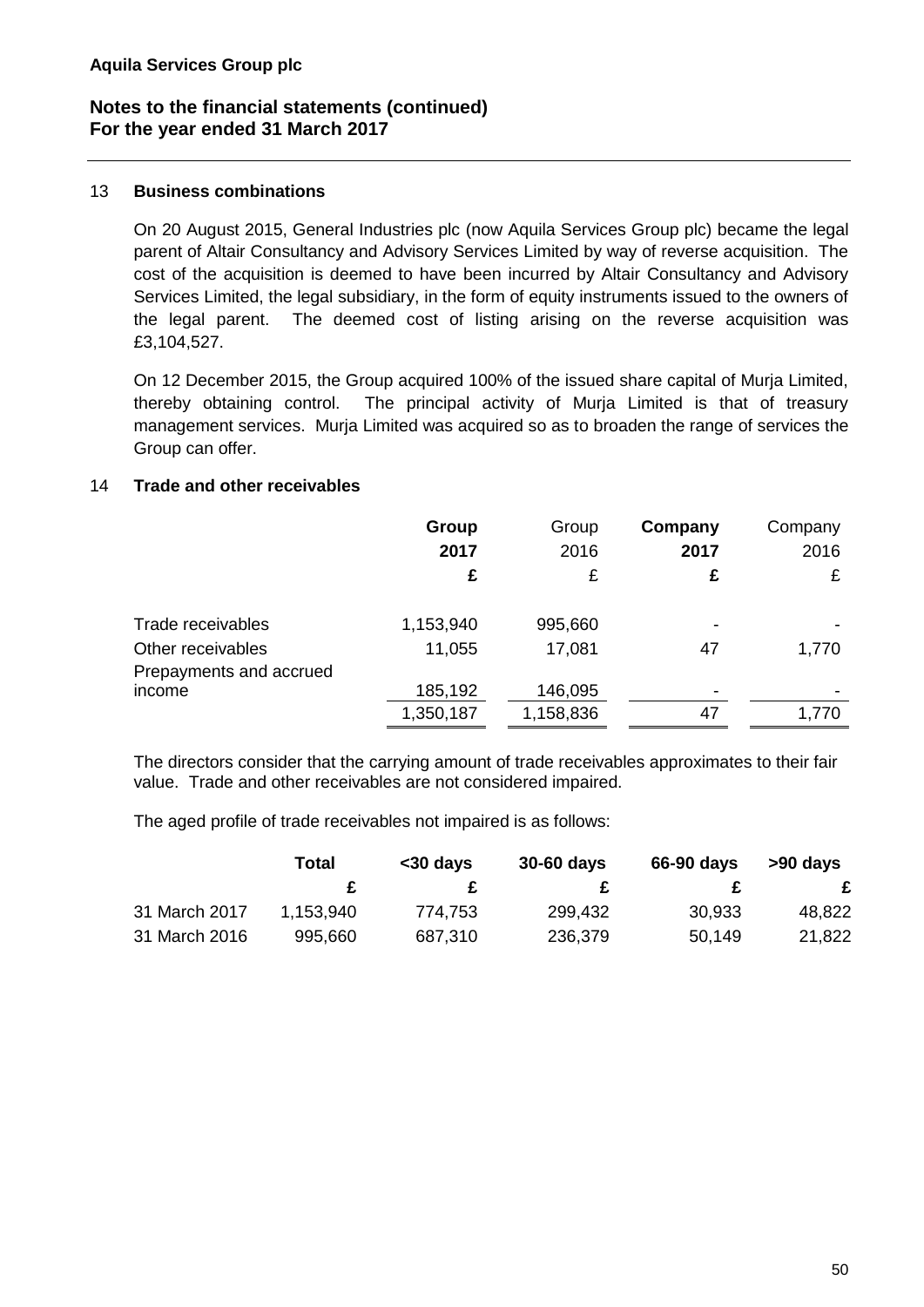#### 15 **Deferred tax assets**

The following are the Group's major deferred tax assets recognised and the movements thereon during the current and prior reporting period.

|                          | <b>Decelerated capital</b><br>allowances | <b>Other timing</b><br>differences | <b>Total</b> |
|--------------------------|------------------------------------------|------------------------------------|--------------|
|                          | £                                        | £                                  | £            |
| At 31 March 2015         | 3,045                                    | 16,027                             | 19,072       |
| Charge to profit or loss | (1,741)                                  | (5,660)                            | (7, 401)     |
|                          |                                          |                                    |              |
| At 31 March 2016         | 1,304                                    | 10,367                             | 11,671       |
| Charge to profit or loss | (1,304)                                  | (10, 367)                          | (11,671)     |
|                          |                                          |                                    |              |
| At 31 March 2017         | -                                        |                                    |              |

Deferred tax assets are recognised to the extent that it is probable that the future tax profits will allow the deferred tax assets to be recovered.

#### 16 **Trade and other payables**

|                                                           | Group<br>2017<br>£ | Group<br>2016<br>£ | Company<br>2017<br>£ | Company<br>2016<br>£ |
|-----------------------------------------------------------|--------------------|--------------------|----------------------|----------------------|
| Trade payables<br>Other payables<br>Amounts owed to Group | 274,420<br>27,668  | 220,307<br>61,067  | 140                  | 19,621               |
| undertakings                                              |                    |                    | 183,865              | 183,409              |
| Taxes and social security costs                           | 341,020            | 354,117            |                      |                      |
| Accruals and deferred income                              | 308,815            | 641,010            | 33,375               | 15,500               |
|                                                           | 951,923            | 1,276,501          | 217,380              | 218,530              |

The directors consider that the carrying amount of trade payables approximates to their fair value.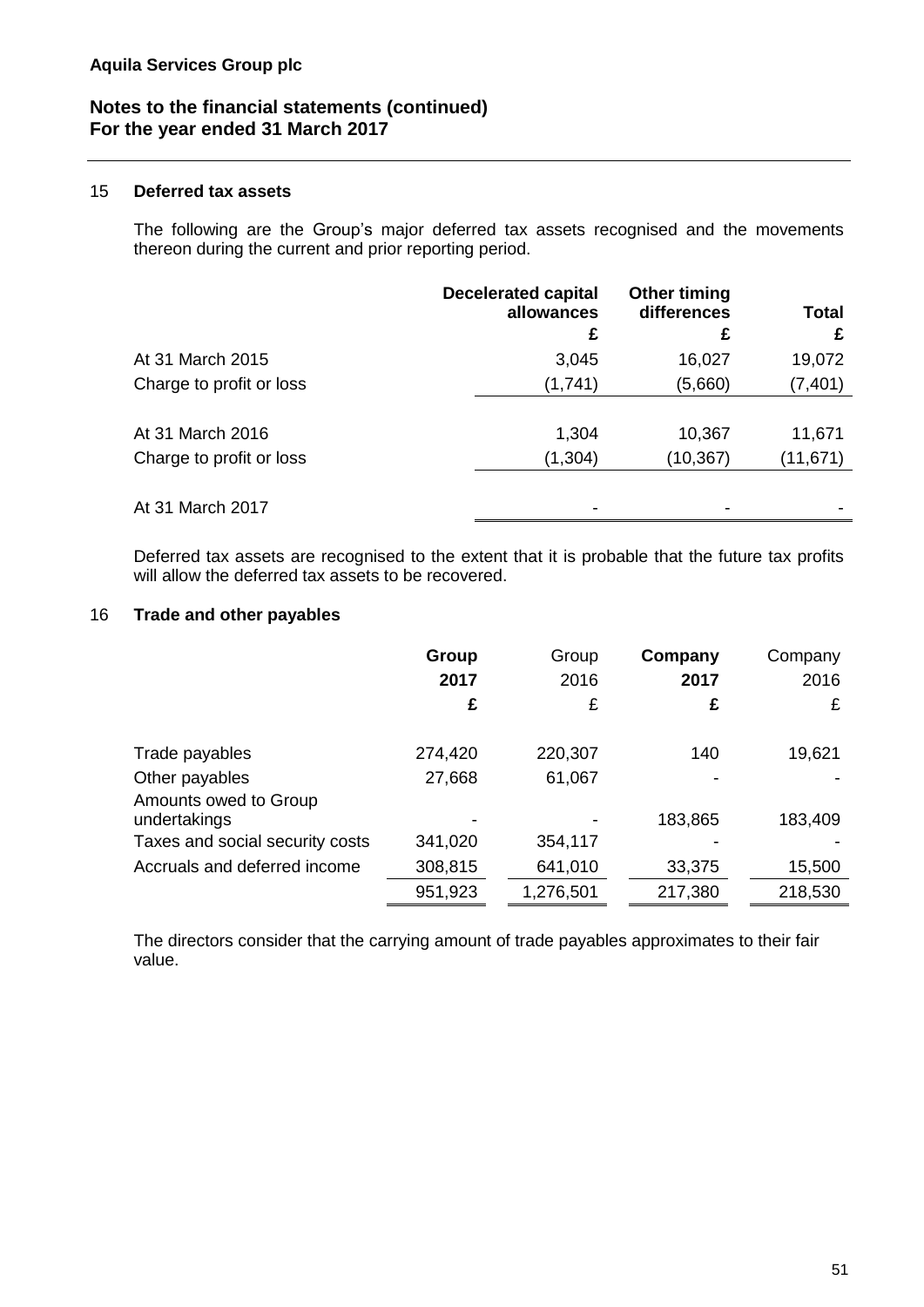#### 17 **Share capital**

|                                                          | 2017      | 2016      |
|----------------------------------------------------------|-----------|-----------|
|                                                          |           | £         |
| Allotted, called up and fully paid                       |           |           |
| 32,651,003 (2016: 32,608,688) Ordinary shares of 5p each | 1,632,550 | 1,630,434 |

The Company has one class Ordinary share which carries no right to fixed income. Each share carries the right to one vote at general meetings of the Company.

A reconciliation of share capital, share premium account and merger reserve is set out below:

|                                                           | Number of<br>Ordinary<br>shares | <b>Amount</b><br>called up and<br>fully paid | <b>Share</b><br>premium | <b>Merger</b><br>reserve |
|-----------------------------------------------------------|---------------------------------|----------------------------------------------|-------------------------|--------------------------|
|                                                           |                                 | £                                            | £                       | £                        |
| At 1 April 2015                                           | 10,300,000                      | 515,000                                      | 464,960                 |                          |
| Issued at 37.5p per share on                              |                                 |                                              |                         |                          |
| 19 August 2015 to acquire Altair                          | 21,200,000                      | 1,060,000                                    |                         | 6,890,000                |
| Issued at 46.5p per share on                              |                                 |                                              |                         |                          |
| 15 December 2015 to acquire                               |                                 |                                              |                         |                          |
| Murja                                                     | 120,000                         | 6,000                                        |                         | 49,800                   |
| Issued at 43.65p per share on                             |                                 |                                              |                         |                          |
| 11 March 2016 to acquire Murja                            | 632,688                         | 31,634                                       |                         | 244,534                  |
| Issued at 43.65p per share on                             |                                 |                                              |                         |                          |
| 11 March 2016                                             | 150,000                         | 7,500                                        | 57,975                  |                          |
| Issued at 10p per share on                                |                                 |                                              |                         |                          |
| 11 March 2016 upon exercise of                            |                                 |                                              |                         |                          |
| options                                                   | 206,000                         | 10,300                                       | 10,300                  |                          |
| At 31 March 2016                                          | 32,608,688                      | 1,630,434                                    | 533,235                 | 7,184,334                |
| Issued at 5p per share on<br>31 August 2016 upon exercise |                                 |                                              |                         |                          |
| of options                                                | 42,315                          | 2,116                                        |                         |                          |
| At 31 March 2017                                          | 32,651,003                      | 1,632,550                                    | 533,235                 | 7,184,334                |

#### 18 **Reserves**

The share premium account represents the amount received on the issue of Ordinary shares by the Company in excess of their nominal value and is non-distributable.

The merger relief reserve arose on the Company's acquisition of Altair and Murja. There is no legal share premium on the shares issued as consideration as section 612 of the Companies Act 2006, which deals with merger relief, applies in respect of the acquisition.

The reverse acquisition reserve arises due to the elimination of the Company's investment in Altair. Since the shareholders of Altair became the majority shareholders of the enlarged group, the acquisition is accounted for as though the legal acquiree is the accounting acquirer.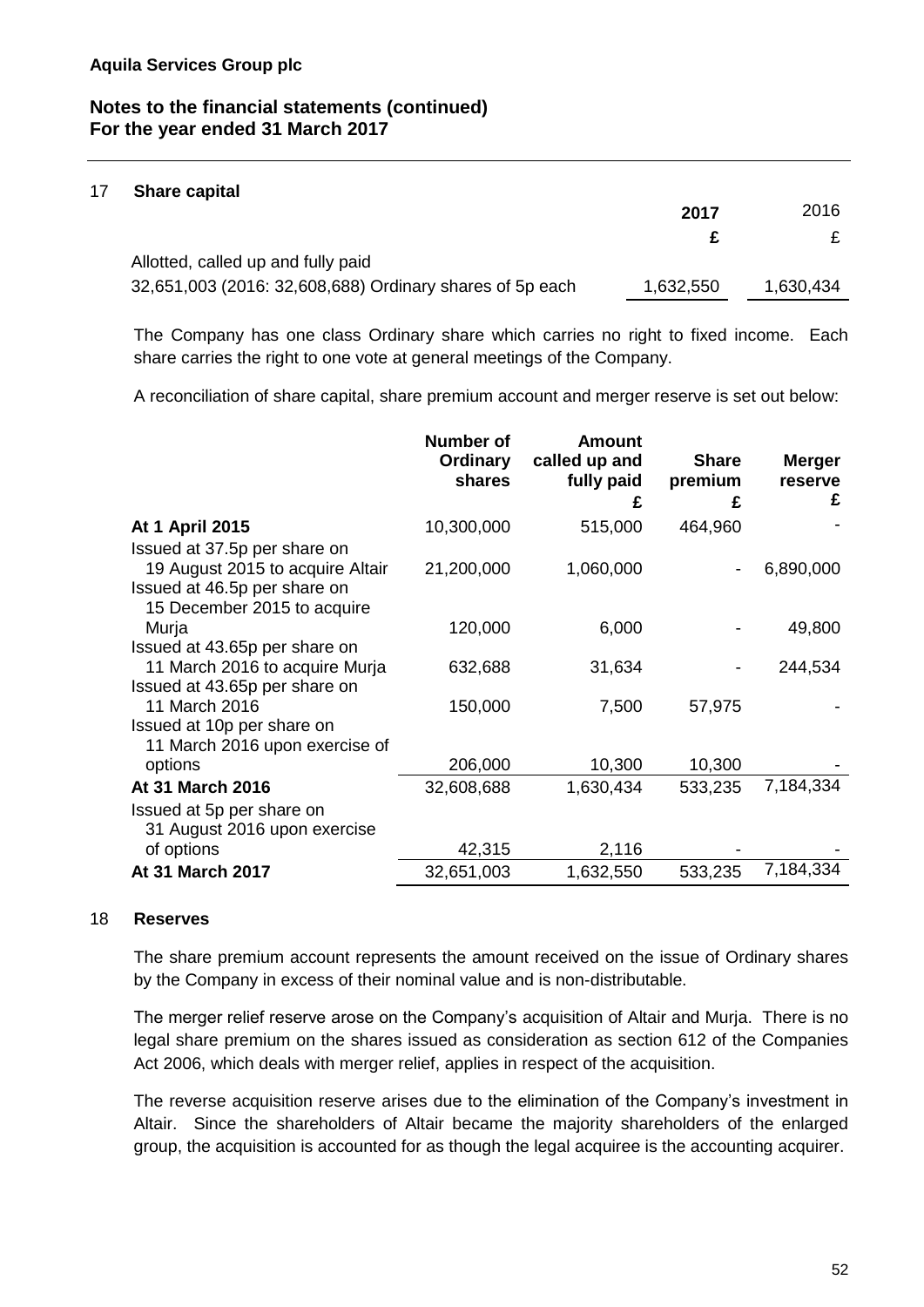#### 19 **Dividends**

|                                                          | 2017<br>£ | 2016    |
|----------------------------------------------------------|-----------|---------|
| Amounts recognised as distributions to equity holders    |           |         |
| Final dividend paid of 0.44p per share                   | 143,478   |         |
| Interim dividend paid of 0.24p per share (2016: 0.22p)   | 78,362    | 69,300  |
|                                                          | 221,840   | 69,300  |
|                                                          |           |         |
| Proposed final dividend of 0.50p per share (2016: 0.44p) | 163,255   | 143,478 |

The proposed final dividend is subject to approval by shareholders at the Annual General Meeting and has not been included as a liability in these financial statements. The proposed dividend is payable on 4 August 2017 to shareholders on the Register of Members at 21 July 2017. The total recommended dividend to be paid is 0.50p per share. The payment of this dividend will not have any tax consequences for the Group.

#### 20 **Share-based payment transactions**

The Company operates an Unapproved Scheme and an Enterprise Management Incentives Scheme. The total expense recognised in the year to 31 March 2017 arising from sharebased payment transactions is £147,651 (2016: £254,067).

| <b>Unapproved scheme</b>                          | <b>Number</b> | <b>Weighted average</b><br>exercise price |
|---------------------------------------------------|---------------|-------------------------------------------|
| Number of options outstanding at 1 April 2016     | 2,587,093     | £0.23                                     |
| Granted during period                             |               |                                           |
| Forfeited during period                           |               |                                           |
| Exercised during period                           |               |                                           |
| Number of options outstanding as at 31 March 2017 | 2,587,093     | £0.23                                     |
| Number of options exercisable as at 31 March 2017 | 2,587,093     | £0.23                                     |

The exercise price of the options outstanding at 31 March 2017 ranges between £0.10 and £0.42. The weighted average remaining contractual life of the options outstanding at 31 March 2017 is 3 years (2016: 4 years).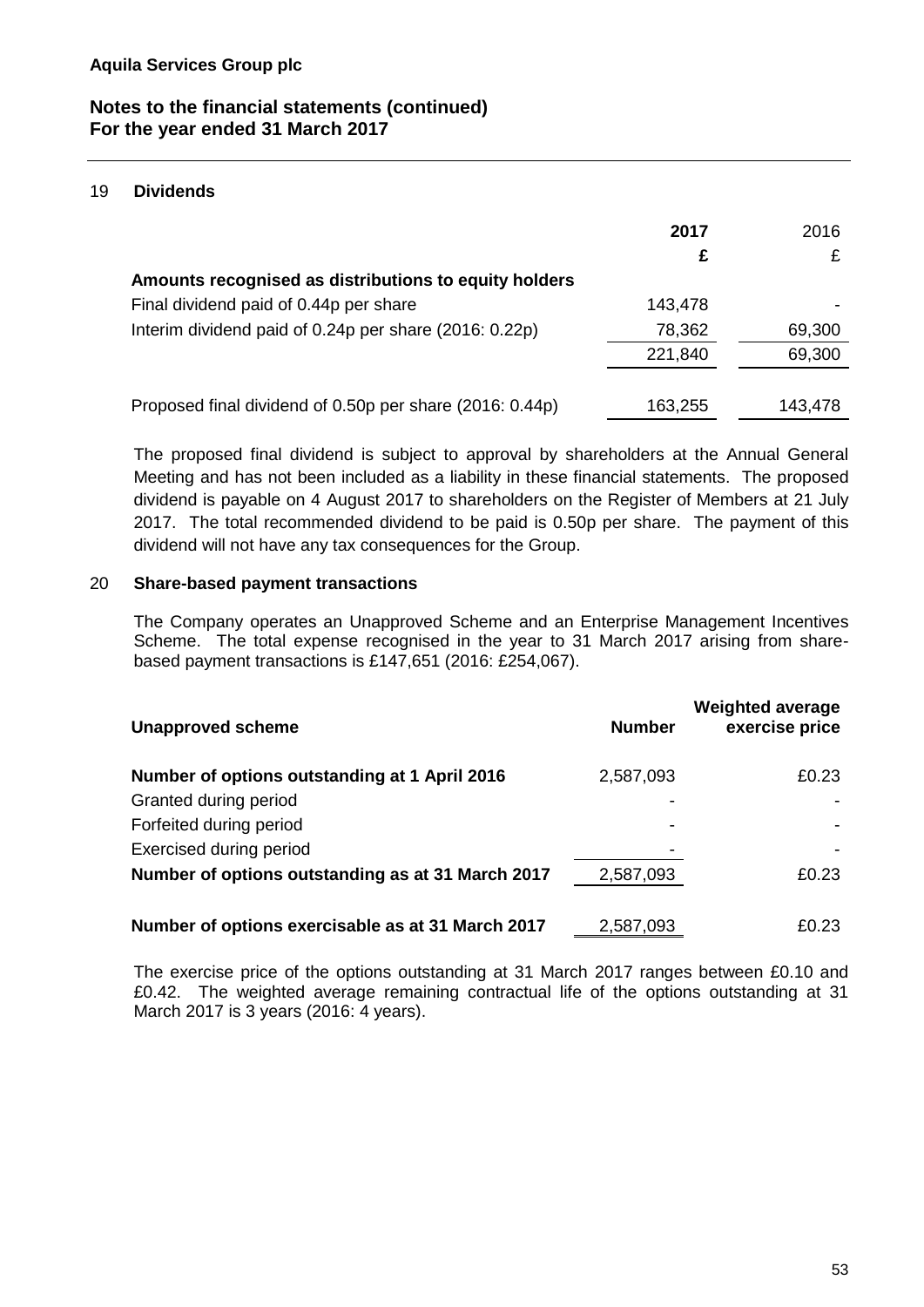#### 20 **Share-based payment transactions (continued)**

| <b>EMI scheme</b>                                 | <b>Number</b> | <b>Weighted average</b><br>exercise price |
|---------------------------------------------------|---------------|-------------------------------------------|
| Number of options outstanding at 1 April 2016     | 1,713,772     | £0.05                                     |
| Granted during period                             | 510,000       | £0.05                                     |
| Forfeited during period                           | (62, 316)     | £0.05                                     |
| <b>Exercised during period</b>                    | (42, 315)     | £0.05                                     |
| Number of options outstanding as at 31 March 2017 | 2,119,141     | £0.05                                     |
| Number of options exercisable as at 31 March 2017 | 296,208       | £0.05                                     |

The weighted average remaining contractual life of the options outstanding at 31 March 2017 is 8 years (2016: 9 years).

For the EMI share options granted during the year, the weighted average fair value of the options is £0.42. The fair value of the options was measured using the Black Scholes options valuation model. The inputs into that model in respect of the EMI share options were as follows:

| Share price                | £0.46    |
|----------------------------|----------|
| Exercise price             | £0.05    |
| <b>Expected volatility</b> | 19.29%   |
| Expected option life       | 10 years |
| Risk-free rate             | 0.86%    |

The risk-free rate is based on the yield of a 10 year government bond.

The expected share price volatility is based on the Company's share price since 20 August 2015.

For the EMI share options exercised in the year, the share price at the date of exercise was £0.45.

#### 21 **Operating lease arrangements**

At the balance sheet date, the Group had outstanding commitments for future minimum lease payments under non-cancellable operating leases, which fall due as follows:

|                                        | 2017<br>c | 2016    |
|----------------------------------------|-----------|---------|
| Within one year                        | 49,605    | 39,400  |
| In the second to fifth years inclusive | 71,106    | 91,000  |
|                                        | 120,711   | 130,400 |

Operating lease payments represent rentals payable by the Group for certain of its office properties.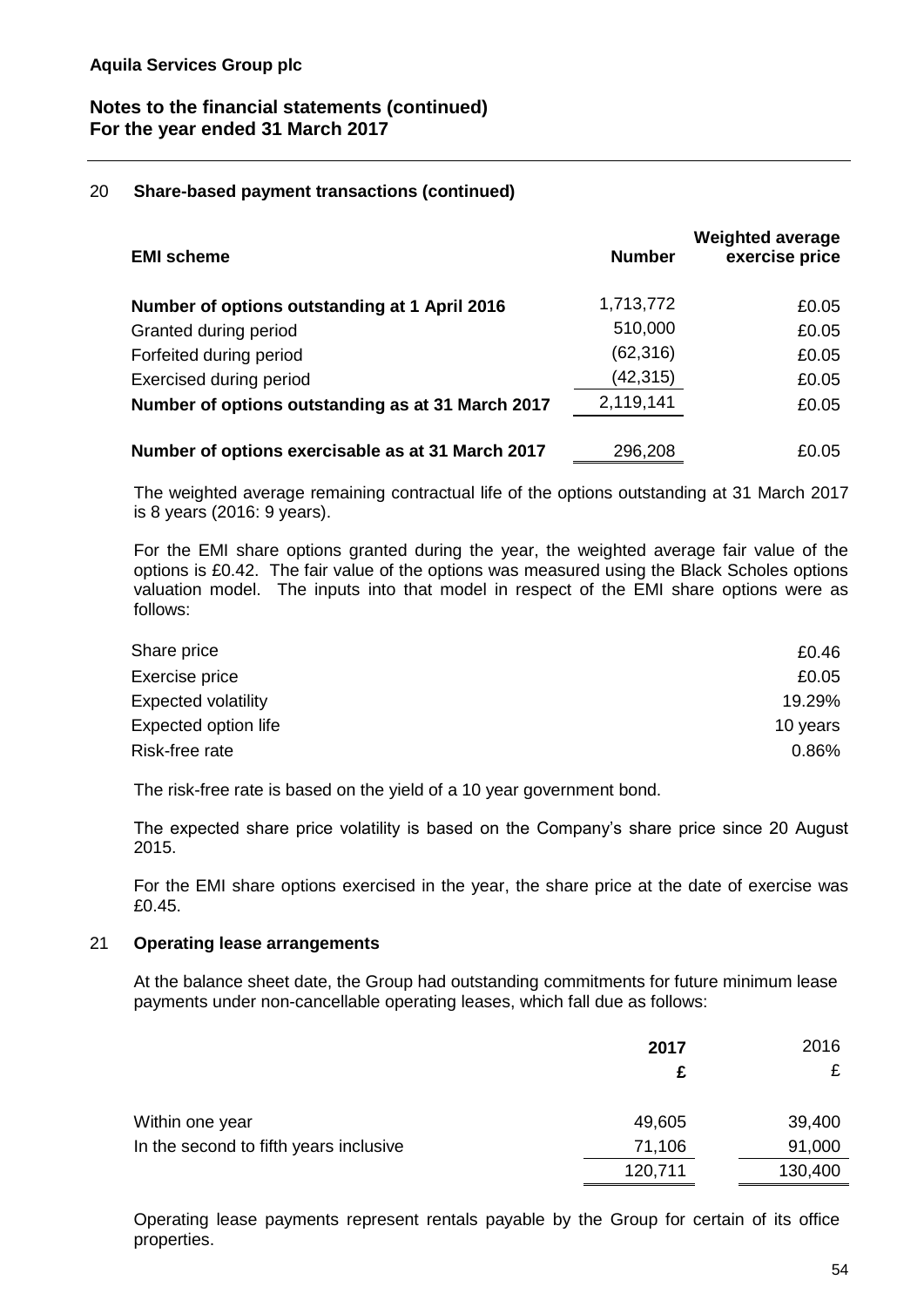#### 22 **Remuneration of key management personnel**

The remuneration of the key management personnel of the Group, including all directors, is set out below in aggregate for each of the categories specified in IAS 24 Related Party Disclosures.

|                              | 2017    | 2016    |
|------------------------------|---------|---------|
|                              |         | £       |
| Short-term employee benefits | 694,790 | 586,283 |
| Share-based payments         | 112,956 | 212,116 |
| Post-retirement benefits     | 12,000  | 22,934  |
|                              | 819,746 | 821,333 |

#### 23 **Related party disclosures**

Balances and transactions between the Group and other related parties are disclosed below:

Dividends totalling £153,646 (2016: £49,709) were paid in the year in respect of Ordinary shares held by the Company's directors.

During the year the Group charged £24,060 (2016: £24,060) to DMJ Consultancy Services Limited for administrative services, a company in which Derek Joseph serves as a director. At 31 March 2017, the balance owed to the Group by DMJ Consulting Limited was £7,219 (2016: £14,436).

During the year the Group was charged £257 (2016: £12,410) by Jeffrey Zitron for consultancy services.

#### 24 **Retirement benefit schemes**

Defined contribution schemes

|                                                 | 2017   | 2016   |
|-------------------------------------------------|--------|--------|
|                                                 |        |        |
| Contributions payable by the Group for the year | 88,565 | 80,770 |

#### 25 **Control**

In the opinion of the Directors there is no single ultimate controlling party.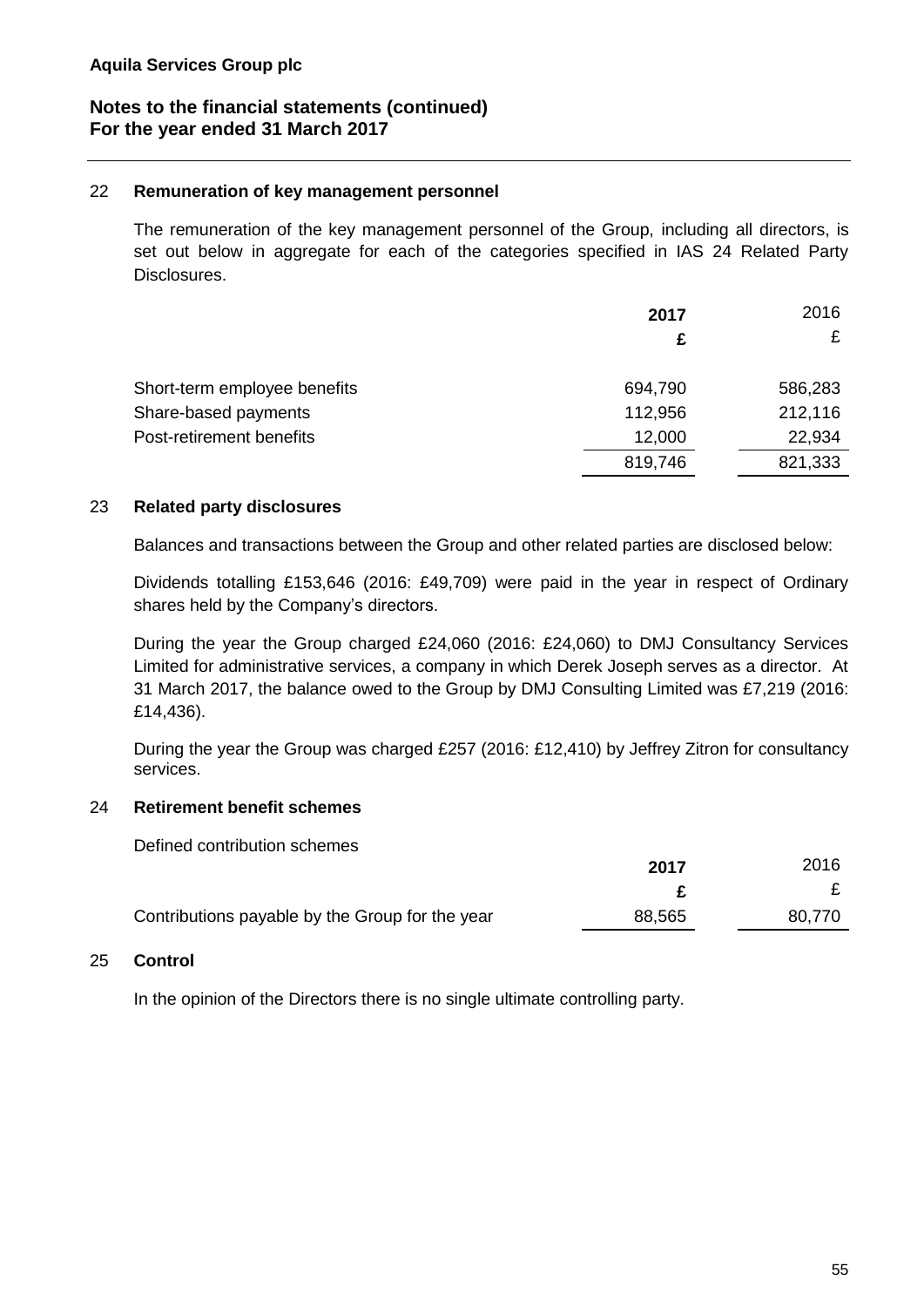#### 26 **Financial instruments**

#### *Financial risk management*

The Group's activities are exposed to a variety of market risk (including foreign currency risk and interest rate risk), credit risk and liquidity risk.

#### *Credit risk*

Credit risk is the risk of financial loss to the Group resulting from counterparties failing to discharge their obligations to the Group. The Group's principal financial assets are trade and other receivables and cash and cash equivalents.

The Group considers its credit risk to be low. Of the total trade receivables at the 2017 year end, £107,604 (2016: £68,808) is due from one customer. There are no other customers that represent more than 9% of the total balance of trade receivables. The maximum exposure to credit risk is equal to the carrying value of these instruments.

#### *Liquidity risk*

Liquidity risk is the risk of the Group being unable to meet its liabilities as they fall due. The Group manages liquidity risk by maintaining sufficient cash reserves and holding banking facilities, and by continuously monitoring forecast and actual cash flows. In addition, the Group is a cash generative business with income being received regularly over the course of the year. The Group held cash reserves of £2,312,600 (2016: £2,552,642) at the year-end.

#### *Foreign currency risk*

Foreign exchange risk is the risk of loss due to adverse movements in the exchange rates affecting the Group's profits and cash flows. Only a very small number of clients are invoiced in Euros and USD and the foreign exchange exposure is not considered a significant risk. The Group's principal financial assets are cash and cash equivalents and trade and other receivables, which are almost exclusively denominated in Pounds Sterling.

#### *Interest rate risk*

The Group does not undertake any hedging activity in this area. The main element in interest rate risk involves sterling deposits which are placed on deposit.

#### *Capital risk management*

Internal working capital requirements are low and are regularly monitored. Externally imposed capital requirements to which the Group is subject have been complied with in the year.

#### 27 **Post Balance Sheet event**

There are no post balance sheet events.

#### 28 **Capital commitments**

There were no capital commitments at 31 March 2017.

#### 29 **Contingent liabilities**

There were no contingent liabilities at 31 March 2017.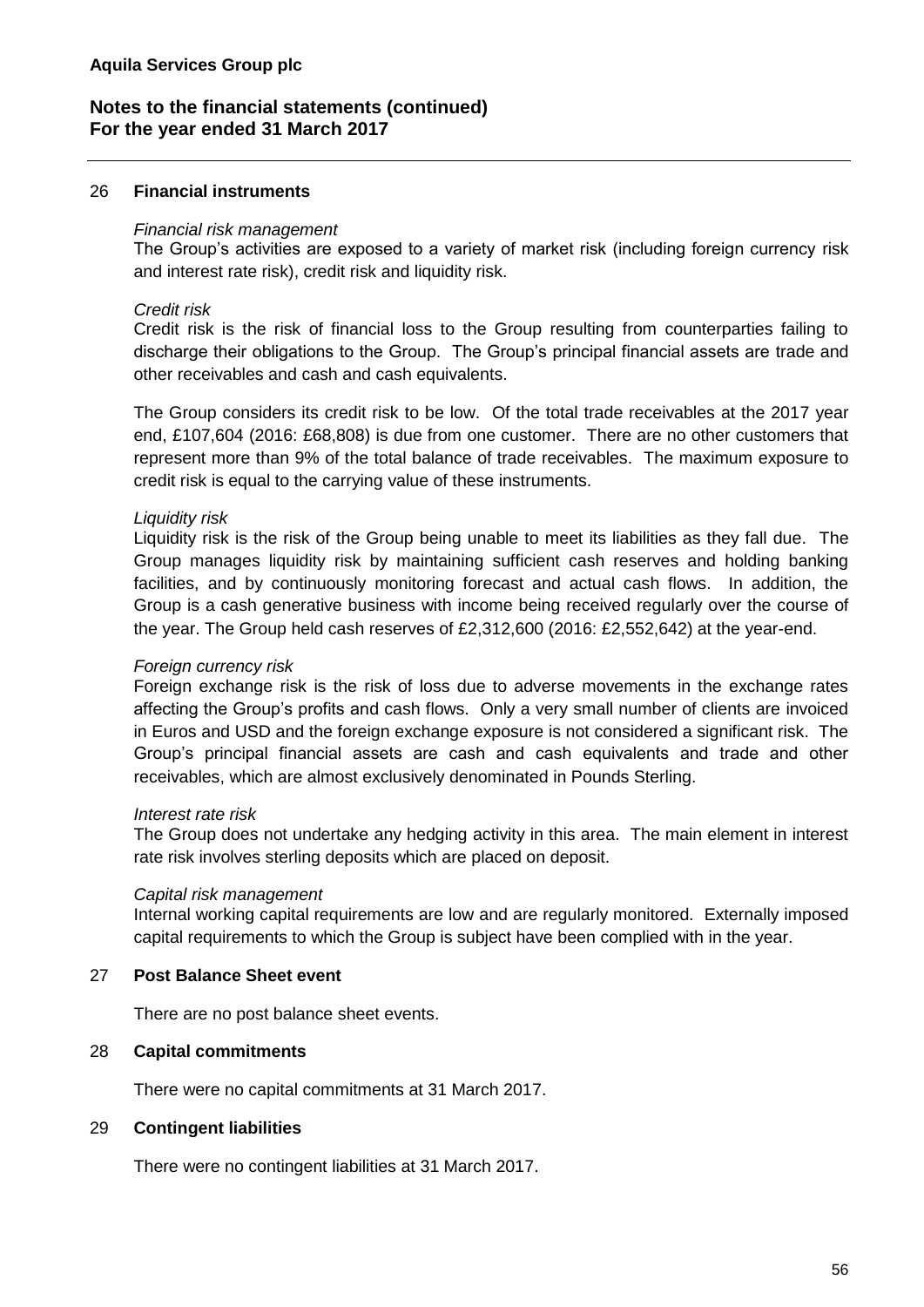Notice is hereby given that the Annual General Meeting of Aquila Services Group plc will be held at Tempus Wharf 29A, Bermondsey Wall West, London, SE16 4SA on 27 July 2017 at 4:30 pm, for the purpose of considering and, if thought fit, passing the following resolutions, of which resolutions numbered 1 to 4 will be proposed as ordinary resolutions and resolutions 5 to 7 will be proposed as special resolutions:

#### **Ordinary business**

- 1. To receive the reports of the directors and auditor and the financial statements for the period ended 31 March 2017.
- 2. To approve the remuneration report for the period ended 31 March 2017.
- 3. That, following a recommendation by the directors, a final dividend payment of 0.50p per Ordinary Share shall be paid to those persons who were named on the register of shareholders on 21 July 2017.
- 4. That Saffery Champness LLP be and is hereby reappointed as auditor of the Company and that the directors be authorised to determine the auditor's remuneration.

#### **Special business**

- 5. That, in accordance with section 551 of the CA 2006, the directors be generally and unconditionally authorised to issue and allot equity securities (as defined by section 560 of the Companies Act 2006) up to an aggregate nominal amount of:
	- 5.1 £205,657 in connection with the valid exercise of the unapproved options granted by the Company (as set out in the prospectus issued by the Company dated  $20<sup>th</sup>$  July 2015) any unapproved options granted to current or former officers of the Company and options granted to employees and officers of the Company and/or its subsidiaries in accordance with the terms of the Company's Employee Share Option Scheme ("**Options**"); and
	- 5.2 in any other case, £544,183 (such amount to be reduced by the nominal amount of any equity securities allotted pursuant to the authorities in paragraphs 11.1 above in excess of the stated amount)

provided that this authority shall, unless renewed, varied or revoked by the Company, expire on the date of the next annual general meeting of the Company save that the Company may, before such expiry, make offers or agreements which would or might require relevant securities to be allotted and the directors may allot relevant securities in pursuance of such offer or agreement notwithstanding that the authority conferred by this resolution has expired.

This resolution revokes and replaces all unexercised authorities previously granted to the directors to allot relevant securities but without prejudice to any allotment of shares or grant of rights already made, offered or agreed to be made pursuant to such authorities.

6. That, subject to Resolution 5 above being duly passed, the directors of the Company be and are hereby empowered, pursuant to section 570 of the Act, to allot equity securities (as defined in section 560 of the Act) wholly for cash pursuant to the authority conferred upon them by Resolution 6 above (as varied, renewed or revoked from time to time by the Company at a general meeting) as if section 561(1) of the Act did not apply to any such allotment provided that such power shall be limited to the allotment of equity securities: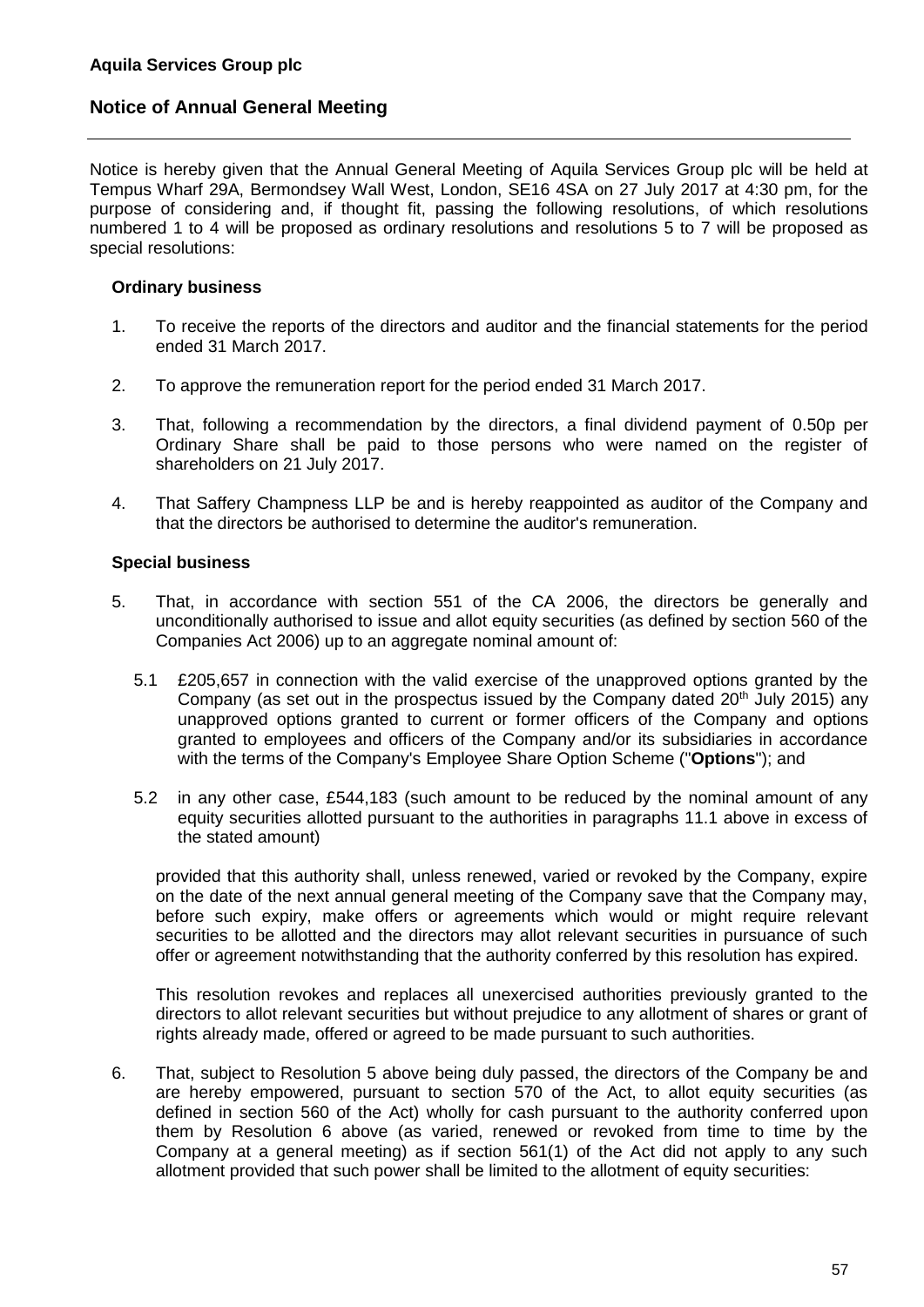- 6.1 in connection with a rights issue or any other pre-emptive offer in favour of holders of equity securities where the equity securities offered to each such holder is proportionate (as nearly as may be) to the respective amounts of equity securities held by each such holder subject only to such exclusion or other arrangements as the Directors may consider appropriate to deal with fractional entitlements or legal or practical difficulties under the laws of or the requirements of any recognised regulatory body in any territory or otherwise;
- 6.2 in connection with the valid exercise of Options;
- 6.3 in connection with the valid exercise of any share options granted to employees of the Group in accordance with the terms of the Employee Share Option Scheme; and
- 6.4 otherwise, up to a maximum nominal amount of £81,628.

The power granted by this resolution will expire on the conclusion of the Company's next annual general meeting (unless renewed, varied or revoked by the Company prior to or on such date) save that the Company may, before such expiry make offers or agreements which would or might require equity securities to be allotted after such expiry and the directors may allot equity securities in pursuance of any such offer or agreement notwithstanding that the power conferred by this resolution has expired.

This resolution revokes and replaces all unexercised powers previously granted to the directors to allot equity securities as if section 561(1) of the CA 2006 did not apply but without prejudice to any allotment of equity securities already made or agreed to be made pursuant to such authorities.

- 7. That the Company be and is hereby authorised generally and unconditionally to make market purchases (within the meaning of section 693(4) of the Companies Act 2006) of its ordinary shares ("**Ordinary Shares**") provided that:
	- 7.1 the maximum aggregate number of Ordinary Shares that may be purchased is 3,265,100;
	- 7.2 the minimum price (exclusive of expenses) which may be paid for an Ordinary Share is £0.05;
	- 7.3 the maximum price (exclusive of expenses) which may be paid for an Ordinary Share is the higher of:
		- (a) 105 per cent of the average closing middle market quotations for the Ordinary Shares as quoted on the Official List of the London Stock Exchange for the five business days prior to the day the purchase is made; and
		- (b) the value of an Ordinary Share calculated on the basis of the higher of the price quoted for:
			- (i) the last independent trade of; and
			- (ii) the highest current independent bid for any number of Ordinary Shares on the Official List.
	- 7.4 The authority conferred by this resolution shall expire on the conclusion of the Company's next annual general meeting save that the Company may, before the expiry of the authority granted by this resolution, enter into a contract to purchase Ordinary Shares which will or may be executed wholly or partly after the expiry of such authority.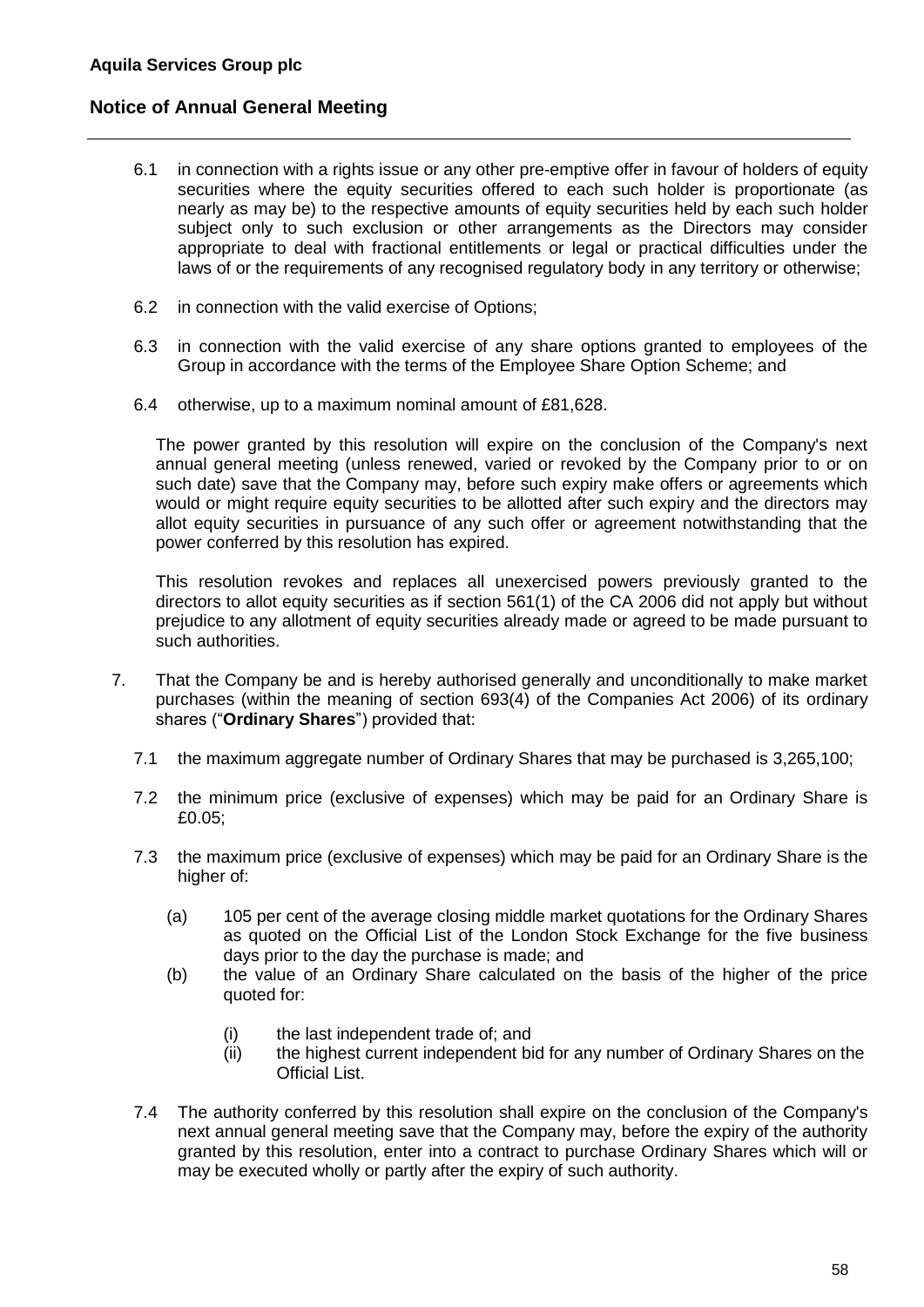**Registered office**: **By order of the board** Tempus Wharf **Dr Fiona May Underwood** 29a Bermondsey Wall West Company Secretary Company Secretary London SE16 4SA 28 June 2017

#### **Notes**

- 1. A member entitled to attend and vote at the above meeting is entitled to appoint a proxy to exercise all or any of their rights to attend, speak and vote on his/her behalf at the meeting. A proxy need not be a member of the company.
- 2. You may appoint more than one proxy provided each proxy is appointed to exercise rights attached to different shares. You may not appoint more than one proxy to exercise rights attached to any one share. To appoint more than one proxy you may photocopy the form of proxy. Please indicate the proxy holder's name and the number of shares in relation to which they are authorised to act as your proxy (which, in aggregate, should not exceed the number of shares held by you). Please also indicate if the proxy instruction is one of multiple instructions being given. All forms must be signed and should be returned together in the same envelope.
- 3. A form of proxy accompanies this notice. Forms of proxy, to be valid, must be delivered to the company's registrars, Neville Registrars Limited, Neville House, 18 Laurel Lane, Halesowen B63 3DA in accordance with the instructions printed thereon, not less than 48 hours before the time appointed for the holding of the meeting.
- 4. If you are not a member of the company but you have been nominated under section 146 of the Companies Act 2006 (the 'Act') by a member of the company to enjoy information rights, you do not have the rights of members in relation to the appointment of proxies set out in notes 1, 2 and 3. The rights described in those notes can only be exercised by members of the company.
- 5. A vote withheld is not a vote in law, which means that the vote will not be counted in the calculation of votes for or against the resolution. If you either select the "Withheld" option or if no voting indication is given, your proxy will vote or abstain from voting at his or her discretion. Your proxy will vote (or abstain from voting) as he or she thinks fit in relation to any other matter which is put before the meeting.
- 6. Information regarding the meeting, including the information required by section 311A of the Act, is available from [www.aquilaservicesgroup.co.uk](http://www.aquilaservicesgroup.co.uk/)
- 7. As provided by Regulation 41 of the Uncertificated Securities Regulations 2001, only those members registered in the register of members of the company 48 hours before the time set for the meeting shall be entitled to attend and vote at the meeting in respect of the number of shares registered in their name at that time. Changes to entries on the relevant register of securities after that time shall be disregarded in determining the rights of any person to attend or vote at the meeting.
- 8. As at close of business on 28 June 2017 the company's issued share capital comprised 32,651,003 ordinary shares of 5 pence each. Each ordinary share carries the right to one vote at a general meeting of the company and, therefore, the total number of voting rights in the company at close of business on 28 June 2017 is 32,651,003.
- 9. Under section 319A of the Act, the company must answer any question you ask relating to the business being dealt with at the meeting unless (a) answering the question would interfere unduly with the preparation for the meeting or involve the disclosure of confidential information; (b) the answer has already been given on a website in the form of an answer to a question; or (c) it is undesirable in the interests of the company or the good order of the meeting that the question be answered.
- 10. If you are a person who has been nominated under section 146 of the Act to enjoy information rights (a 'Nominated Person'), you may have a right under an agreement between you and the member of the company who has nominated you to have information rights (a 'Relevant Member') to be appointed or to have someone else appointed as a proxy for the meeting. If you either do not have such a right or if you have such a right but do not wish to exercise it, you may have a right under an agreement between you and the Relevant Member to give instructions to the Relevant Member as to the exercise of voting rights. Your main point of contact in terms of your investment in the company remains the Relevant Member (or, perhaps, your custodian or broker) and you should continue to contact them (and not the company) regarding any changes or queries relating to your personal details and your interest in the company (including any administrative matters). The only exception to this is where the company expressly requests a response from you.
- 11. Members satisfying the thresholds in section 338 of the Act may require the company to give, to members of the company entitled to receive notice of the Annual General Meeting, notice of a resolution which those members intend to move (and which may properly be moved) at the Annual General Meeting. A resolution may properly be moved at the Annual General Meeting unless (i) it would, if passed, be ineffective (whether by reason of any inconsistency with any enactment or the company's constitution or otherwise); (ii) it is defamatory of any person; or (iii) it is frivolous or vexatious. The business which may be dealt with at the Annual General Meeting includes a resolution circulated pursuant to this right. A request made pursuant to this right may be in hard copy or electronic form, must identify the resolution of which notice is to be given, must be authenticated by the person(s) making it and must be received by the company not later than 6 weeks before the date of the Annual General Meeting.
- 12. Members satisfying the thresholds in section 338A of the Act may request the company to include in the business to be dealt with at the Annual General Meeting any matter (other than a proposed resolution) which may properly be included in the business at the Annual General Meeting. A matter may properly be included in the business at the Annual General Meeting unless (i) it is defamatory of any person or (ii) it is frivolous or vexatious. A request made pursuant to this right may be in hard copy or electronic form, must identify the matter to be included in the business, must be accompanied by a statement setting out the grounds for the request, must be authenticated by the person(s) making it and must be received by the company not later than 6 weeks before the date of the Annual General Meeting.